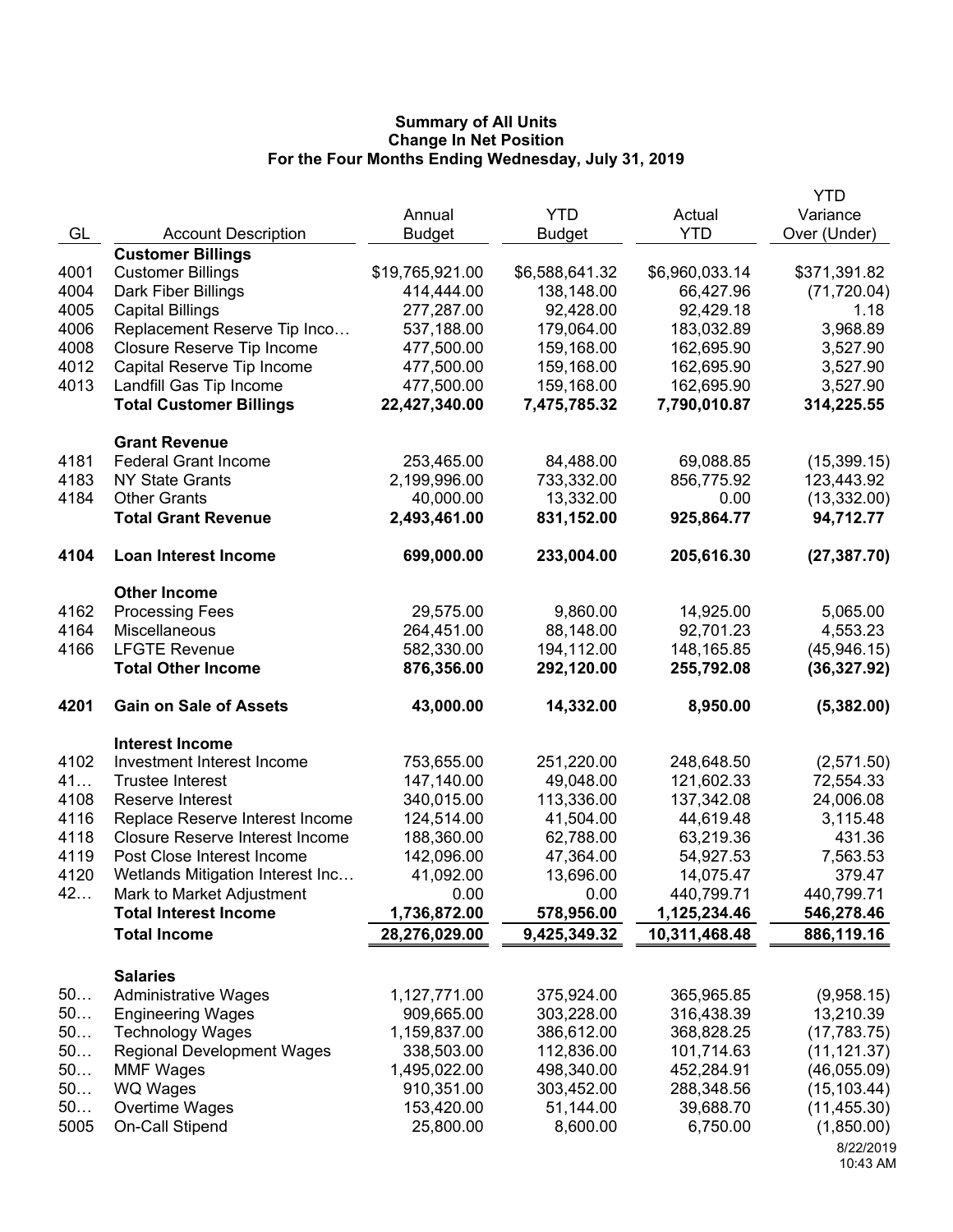|              |                                                                    |               |                        |              | YTD                         |
|--------------|--------------------------------------------------------------------|---------------|------------------------|--------------|-----------------------------|
|              |                                                                    | Annual        | <b>YTD</b>             | Actual       | Variance                    |
| GL           | <b>Account Description</b>                                         | <b>Budget</b> | <b>Budget</b>          | <b>YTD</b>   | Over (Under)                |
|              | <b>Total Salaries</b>                                              | 6,120,369.00  | 2,040,136.00           | 1,940,019.29 | (100, 116.71)               |
|              |                                                                    |               |                        |              |                             |
|              | <b>Fringe Benefits</b>                                             |               |                        |              |                             |
| 50           | <b>FICA Expense</b>                                                | 467,941.00    | 155,984.00             | 130,568.54   | (25, 415.46)                |
| 50           | <b>Pension Expense</b>                                             | 839,448.00    | 279,808.00             | 244,633.60   | (35, 174.40)                |
| 50           | <b>Health Insurance</b>                                            | 775,655.00    | 258,552.00             | 223,556.42   | (34, 995.58)                |
| 50           | Retiree Health Insurance                                           | 56,380.00     | 18,792.00              | 18,448.37    | (343.63)                    |
| 50           | <b>Workers Comp</b>                                                | 220,984.00    | 73,664.00              | 70,120.29    | (3, 543.71)                 |
| 50           | <b>Disability Insurance</b>                                        | 3,893.00      | 1,304.00               | 1,297.72     | (6.28)                      |
| 5036         | Unemployment                                                       | 10,000.00     | 3,332.00               | 0.00         | (3,332.00)                  |
| 50           | Post Retire Overhead                                               | 478,401.00    | 159,476.00             | 153,844.71   | (5,631.29)                  |
| 5051         | Benefit Admin. Fees                                                | 10,000.00     | 3,332.00               | 2,167.70     | (1, 164.30)                 |
| 5054         | <b>Employee Physicals &amp; Screening</b>                          | 15,375.00     | 5,128.00               | 2,643.75     | (2,484.25)                  |
|              | <b>Total Fringe Benefits</b>                                       | 2,878,077.00  | 959,372.00             | 847,281.10   | (112,090.90)                |
|              |                                                                    |               |                        |              |                             |
| 5062         | <b>Operations &amp; Maintenance</b><br>Third Party Temporary - O&M | 49,000.00     | 16,332.00              | 16,999.66    | 667.66                      |
| 5133         | Equipment Maintenance Contr                                        | 340,000.00    | 113,332.00             | 241,218.30   | 127,886.30                  |
| 5134         | <b>Maintenance Contracts</b>                                       | 178,692.00    | 59,564.00              | 22,288.40    | (37, 275.60)                |
| 5135         | <b>Underground Locating</b>                                        | 95,000.00     | 31,668.00              | 14,238.23    | (17, 429.77)                |
| 5403         | <b>Safety Equipment &amp; Supplies</b>                             | 38,400.00     | 12,800.00              | 6,595.49     | (6,204.51)                  |
| 5702         | Large Parts                                                        | 95,000.00     | 31,668.00              | 31,142.22    | (525.78)                    |
| 5703         | <b>Small Equipment</b>                                             | 30,000.00     | 10,000.00              | 646.78       | (9,353.22)                  |
| 5704         | <b>O&amp;M Supplies</b>                                            | 25,000.00     | 8,336.00               | 5,176.75     | (3, 159.25)                 |
| 5706         | Shop Tools                                                         | 16,540.00     | 5,516.00               | 544.02       | (4,971.98)                  |
| 5708         | Fuels                                                              | 248,000.00    | 82,668.00              | 78,888.82    | (3,779.18)                  |
| 5710         | Lubricants                                                         | 20,000.00     | 6,668.00               | 2,112.11     | (4, 555.89)                 |
| 5712         | Purchased Maintenance & Repair                                     | 135,000.00    | 44,998.68              | 28,039.87    | (16,958.81)                 |
| 5716         | <b>Equipment Rental</b>                                            | 10,000.00     | 3,332.00               | 0.00         | (3,332.00)                  |
| 5718         | Tires                                                              | 46,000.00     | 15,332.00              | 913.51       |                             |
| 5720         | <b>Offnet Circuit Lease</b>                                        | 600,000.00    | 200,000.00             |              | (14, 418.49)<br>(18,001.81) |
|              |                                                                    |               |                        | 181,998.19   |                             |
| 5770         | Other Tool, Equip & O&M                                            | 9,000.00      | 3,000.00               | 3,520.47     | 520.47                      |
| 5815<br>5820 | Chemicals<br><b>LFG Maintenance</b>                                | 117,040.00    | 39,016.00              | 12,474.41    | (26, 541.59)                |
|              |                                                                    | 75,000.00     | 25,000.00<br>61,668.00 | 18,236.03    | (6,763.97)<br>(10, 554.91)  |
| 5830         | Collo Expense                                                      | 185,000.00    |                        | 51,113.09    |                             |
| 5834         | Permitting                                                         | 3,000.00      | 1,000.00               | 269.00       | (731.00)                    |
| 5836         | <b>Pole Attachment Fees</b>                                        | 279,479.00    | 93,160.00              | 127,597.58   | 34,437.58                   |
| 5838         | <b>Conduit Lease</b>                                               | 24,696.00     | 8,232.00               | 9,184.60     | 952.60                      |
| 5902         | Lab Fees                                                           | 9,100.00      | 3,036.00               | 1,697.00     | (1,339.00)                  |
| 5904         | <b>SCADA</b>                                                       | 28,820.00     | 9,608.00               | 0.00         | (9,608.00)                  |
| 5932         | <b>Monitoring &amp; Testing</b>                                    | 115,600.00    | 38,532.00              | 32,107.00    | (6,425.00)                  |
| 6008         | <b>Contract Hauling</b>                                            | 27,500.00     | 9,168.00               | 6,032.50     | (3, 135.50)                 |
| 6010         | <b>Cape Vincent Reserve</b>                                        | 700.00        | 232.00                 | 700.00       | 468.00                      |
| 6106         | <b>Annual Report</b>                                               | 5,000.00      | 1,668.00               | 0.00         | (1,668.00)                  |
| 6110         | Marketing                                                          | 5,000.00      | 1,668.00               | 0.00         | (1,668.00)                  |
| 8090         | <b>Purchases for Resale</b>                                        | 139,000.00    | 46,334.68              | 48,348.96    | 2,014.28                    |
|              | Total O & M                                                        | 2,950,567.00  | 983,537.36             | 942,082.99   | (41, 454.37)                |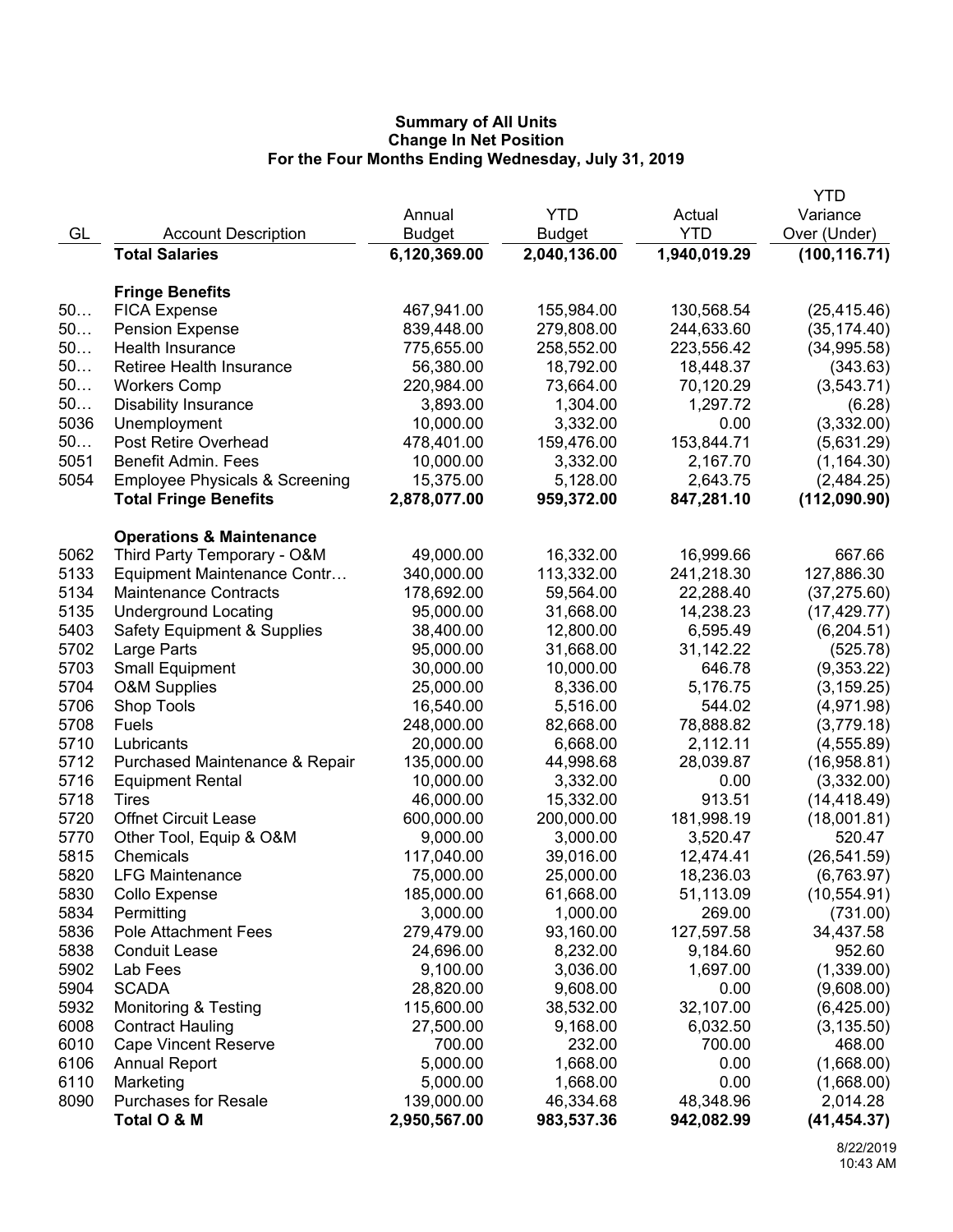|      |                                       |               |               |            | YTD           |
|------|---------------------------------------|---------------|---------------|------------|---------------|
|      |                                       | Annual        | <b>YTD</b>    | Actual     | Variance      |
| GL   | <b>Account Description</b>            | <b>Budget</b> | <b>Budget</b> | <b>YTD</b> | Over (Under)  |
|      |                                       |               |               |            |               |
|      | <b>Recycling Transfer Station</b>     |               |               |            |               |
| 50   | <b>Material Reprocessing Wages</b>    | 86,757.00     | 28,920.00     | 0.00       | (28,920.00)   |
| 50   | <b>FICA Expense</b>                   | 6,637.00      | 2,212.00      | 0.00       | (2,212.00)    |
| 50   | <b>Pension Expense</b>                | 8,068.00      | 2,688.00      | 0.00       | (2,688.00)    |
| 50   | Health Insurance                      | 23,120.00     | 7,708.00      | 0.00       | (7,708.00)    |
| 50   | <b>Workers Comp</b>                   | 9,552.00      | 3,184.00      | 0.00       | (3, 184.00)   |
| 50   | <b>Disability Insurance</b>           | 49.00         | 16.00         | 0.00       | (16.00)       |
| 50   | Post Retire Overhead                  | 11,040.00     | 3,680.00      | 0.00       | (3,680.00)    |
| 6300 | RTS -Safety Equipment & Sup           | 1,350.00      | 452.00        | 224.92     | (227.08)      |
| 6305 | RTS - Large Parts                     | 7,500.00      | 2,500.00      | 164.30     | (2,335.70)    |
| 6310 | RTS - Small Equipment                 | 4,005.00      | 1,336.00      | 0.00       | (1,336.00)    |
| 6315 | RTS - O&M Supplies                    | 14,000.00     | 4,668.00      | 1,379.48   | (3,288.52)    |
| 6320 | RTS - Fuels                           | 3,500.00      | 1,168.00      | 0.00       | (1, 168.00)   |
| 6325 | RTS - Purchased Maintenance           | 7,500.00      | 2,500.00      | 0.00       | (2,500.00)    |
| 6330 | <b>RTS - Contract Hauling</b>         | 185,000.00    | 61,668.00     | 0.00       | (61,668.00)   |
| 6335 | RTS - Office Supplies                 | 250.00        | 84.00         | 0.00       | (84.00)       |
| 6340 | <b>RTS - Cellular Services</b>        | 1,020.00      | 340.00        | 0.00       | (340.00)      |
| 6345 | RTS - Other Communications            | 2,400.00      | 800.00        | 0.00       | (800.00)      |
| 6350 | RTS - Office Equipment Mainte         | 500.00        | 168.00        | 0.00       | (168.00)      |
| 6355 | RTS - Employee Mileage Reim           | 150.00        | 52.00         | 0.00       | (52.00)       |
| 6360 | RTS - Employee Uniforms               | 150.00        | 52.00         | 0.00       | (52.00)       |
| 6365 | RTS - Gas & Electric                  | 5,000.00      | 1,668.00      | 0.00       | (1,668.00)    |
| 6370 | RTS - Propane                         | 2,500.00      | 832.00        | 0.00       | (832.00)      |
| 6375 | RTS - Building Supplies               | 1,000.00      | 332.00        | 0.00       | (332.00)      |
| 6380 | RTS - Site Supplies                   | 1,000.00      | 332.00        | 0.00       | (332.00)      |
| 6385 | RTS - Building Maintenance &          | 1,500.00      | 500.00        | 0.00       | (500.00)      |
| 6390 | RTS - Site Maintenance & Repair       | 4,000.00      | 1,332.00      | 0.00       | (1,332.00)    |
| 6395 | RTS - Auto/Light Truck Rep. &         | 2,000.00      | 668.00        | 0.00       | (668.00)      |
| 6400 | RTS - Auto/Light Truck Fuel           | 1,500.00      | 500.00        | 0.00       | (500.00)      |
| 6410 | RTS - Programming & Software          | 5,000.00      | 1,668.00      | 0.00       | (1,668.00)    |
|      | <b>Total Recycling Transfer Stati</b> | 396,048.00    | 132,028.00    | 1,768.70   | (130, 259.30) |
|      |                                       |               |               |            |               |
|      | <b>Waste Diversion</b>                |               |               |            |               |
| 5125 | <b>Promotional Materials - RRR</b>    | 75,000.00     | 25,000.00     | 4,062.49   | (20, 937.51)  |
| 6009 | Household Hazardous Waste             | 70,000.00     | 23,332.00     | 30,920.25  | 7,588.25      |
| 6011 | Recycling Incentive                   | 67,755.00     | 22,584.00     | 15,264.65  | (7,319.35)    |
| 6012 | Recycling Incentive-County Ca         | 600,000.00    | 200,000.00    | 0.00       | (200,000.00)  |
| 6013 | <b>CRT Recycling</b>                  | 115,000.00    | 38,332.00     | 38,536.60  | 204.60        |
| 6015 | Ag Plastics Recycling                 | 25,000.00     | 8,332.00      | 0.00       | (8,332.00)    |
| 6017 | <b>Book Debinding</b>                 | 7,500.00      | 2,500.00      | 609.09     | (1,890.91)    |
| 6018 | Mattress Recycling - All Counties     | 102,500.00    | 34,168.00     | 65,370.00  | 31,202.00     |
| 6020 | <b>Waste Audit</b>                    | 35,000.00     | 11,668.00     | 0.00       | (11,668.00)   |
|      | <b>Total Waste Diversion</b>          | 1,097,755.00  | 365,916.00    | 154,763.08 | (211, 152.92) |
| 6002 | <b>Sewage Treatment</b>               | 1,510,963.00  | 503,656.00    | 503,478.84 | (177.16)      |
| 6004 | <b>Water Purchases</b>                | 706,548.00    | 235,520.00    | 212,609.14 | (22,910.86)   |
|      |                                       |               |               |            |               |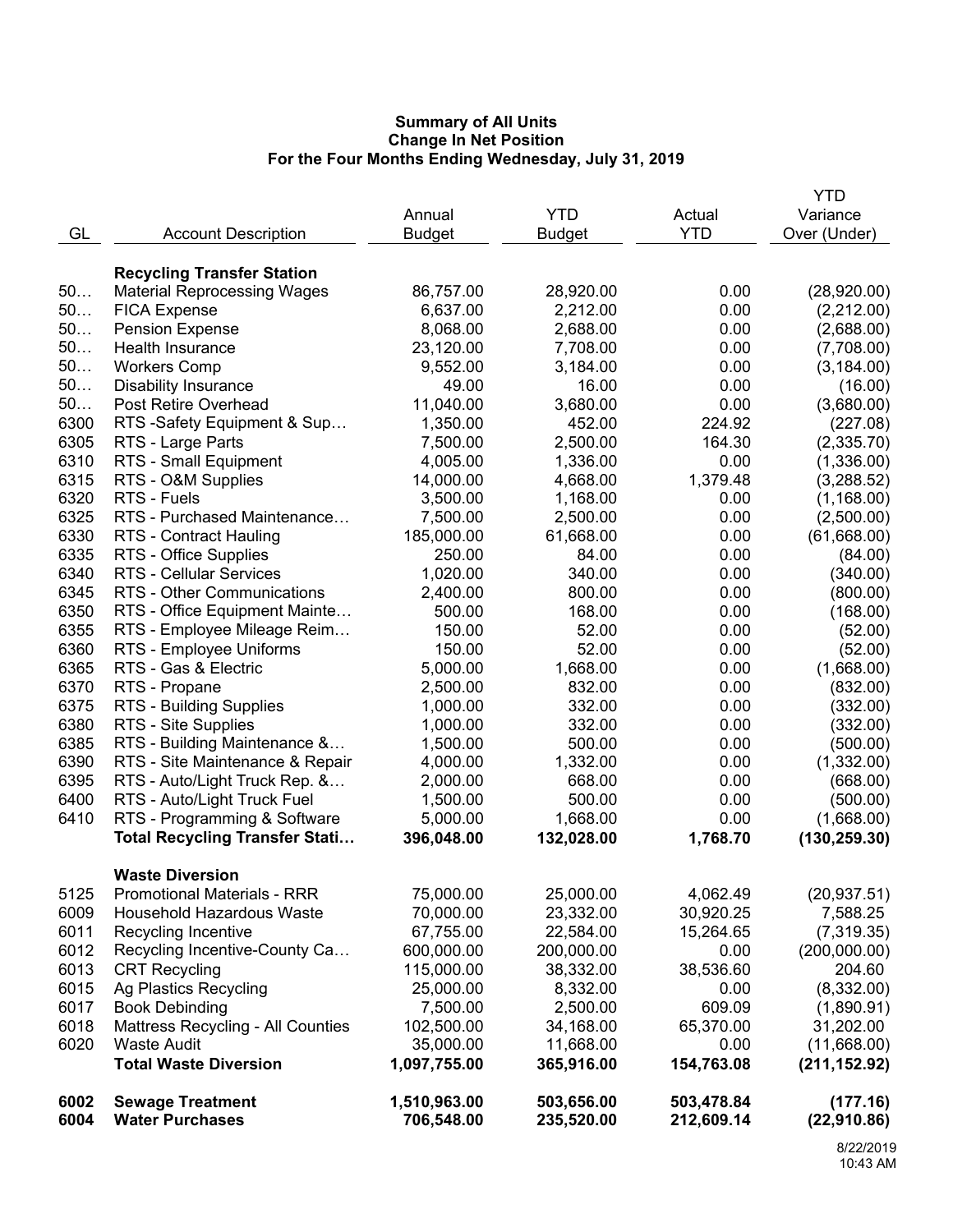|      |                                        |               |               |            | <b>YTD</b>   |
|------|----------------------------------------|---------------|---------------|------------|--------------|
|      |                                        | Annual        | <b>YTD</b>    | Actual     | Variance     |
| GL   | <b>Account Description</b>             | <b>Budget</b> | <b>Budget</b> | <b>YTD</b> | Over (Under) |
| 60   | <b>Closure &amp; Post Closure Care</b> | 807,956.00    | 269,320.00    | 396,938.66 | 127,618.66   |
| 6006 | <b>Host Community Benefits</b>         | 902,316.00    | 300,772.00    | 363,898.95 | 63,126.95    |
| 6007 | <b>LFGTE Revenue Sharing</b>           | 10,000.00     | 3,332.00      | 0.00       | (3,332.00)   |
|      | <b>Office &amp; Administrative</b>     |               |               |            |              |
| 5053 | Misc Employee Costs                    | 10,170.00     | 3,388.00      | 1,073.06   | (2,314.94)   |
| 5102 | <b>Office Rent</b>                     | 119,040.00    | 39,680.00     | 39,680.00  | 0.00         |
| 5104 | <b>Office Supplies</b>                 | 25,750.00     | 8,580.00      | 5,265.16   | (3,314.84)   |
| 5110 | Postage & Shipping                     | 8,500.00      | 2,832.00      | 2,187.21   | (644.79)     |
| 5112 | Telephone                              | 32,240.00     | 10,748.00     | 12,153.36  | 1,405.36     |
| 5114 | <b>Cellular Services</b>               | 38,500.00     | 12,832.00     | 7,931.73   | (4,900.27)   |
| 5118 | <b>Other Communications</b>            | 11,600.00     | 3,864.00      | 3,138.33   | (725.67)     |
| 5120 | Dues & Subscriptions                   | 12,125.00     | 4,044.00      | 902.99     | (3, 141.01)  |
| 5122 | Public Info & Advertising              | 11,750.00     | 3,916.00      | 291.88     | (3,624.12)   |
| 5123 | <b>Promotional Materials</b>           | 16,000.00     | 5,336.00      | 1,562.35   | (3,773.65)   |
| 5130 | <b>Office Equipment</b>                | 15,500.00     | 5,164.00      | 747.02     | (4, 416.98)  |
| 5132 | <b>Office Equip Maintenance</b>        | 1,200.00      | 400.00        | 0.00       | (400.00)     |
| 5170 | <b>Other Office Expenses</b>           | 7,670.00      | 2,556.68      | 466.45     | (2,090.23)   |
| 5172 | <b>Filing Fees</b>                     | 11,300.00     | 3,768.00      | 1,148.23   | (2,619.77)   |
| 5173 | <b>Credit Card Processing Fees</b>     | 1,200.00      | 400.00        | 166.20     | (233.80)     |
| 5202 | Employee Mileage Reimburse             | 31,162.00     | 10,388.00     | 7,645.33   | (2,742.67)   |
| 5204 | Empl. Meals & Incidental               | 21,175.00     | 7,060.00      | 2,713.52   | (4,346.48)   |
| 5206 | Empl. Lodging                          | 43,800.00     | 14,600.00     | 8,070.70   | (6,529.30)   |
| 5270 | <b>Travel &amp; Meeting Expense</b>    | 8,200.00      | 2,740.00      | 1,709.11   | (1,030.89)   |
| 5312 | <b>Continuing Education</b>            | 8,000.00      | 2,668.00      | 0.00       | (2,668.00)   |
| 5370 | Training & Development                 | 57,100.00     | 19,032.00     | 9,131.30   | (9,900.70)   |
| 5402 | <b>Employee Uniforms</b>               | 33,075.00     | 11,028.00     | 4,088.35   | (6,939.65)   |
| 5508 | <b>Cleaning Services</b>               | 27,000.00     | 9,000.00      | 6,360.00   | (2,640.00)   |
| 5570 | <b>Other General Expense</b>           | 3,500.00      | 1,168.00      | 75.00      | (1,093.00)   |
| 6102 | Board Member Travel & Expen            | 1,750.00      | 584.00        | 278.40     | (305.60)     |
| 6104 | Sponsorships                           | 9,000.00      | 3,000.00      | 4,870.00   | 1,870.00     |
| 6210 | <b>Trustee Fees</b>                    | 8,500.00      | 2,832.00      | 0.00       | (2,832.00)   |
|      | <b>Total Office &amp; Admin</b>        | 574,807.00    | 191,608.68    | 121,655.68 | (69, 953.00) |
|      | <b>Utilities</b>                       |               |               |            |              |
| 5802 | Gas & Electric                         | 150,400.00    | 50,132.00     | 32,006.48  | (18, 125.52) |
| 5803 | Propane                                | 25,000.00     | 8,332.00      | 2,454.39   | (5,877.61)   |
|      | <b>Total Utilities</b>                 | 175,400.00    | 58,464.00     | 34,460.87  | (24,003.13)  |
|      | <b>Materials &amp; Supplies</b>        |               |               |            |              |
| 5806 | <b>Building Supplies</b>               | 7,000.00      | 2,332.00      | 1,486.31   | (845.69)     |
| 5810 | <b>Site Supplies</b>                   | 20,000.00     | 6,665.32      | 5,570.15   | (1,095.17)   |
| 5824 | Sand, Gravel & Stone                   | 200,000.00    | 66,668.00     | 78,122.58  | 11,454.58    |
| 5826 | Seed & Mulch                           | 30,000.00     | 10,000.00     | 12,809.40  | 2,809.40     |
|      | <b>Total Materials &amp; Supplies</b>  | 257,000.00    | 85,665.32     | 97,988.44  | 12,323.12    |

**Professional Fees**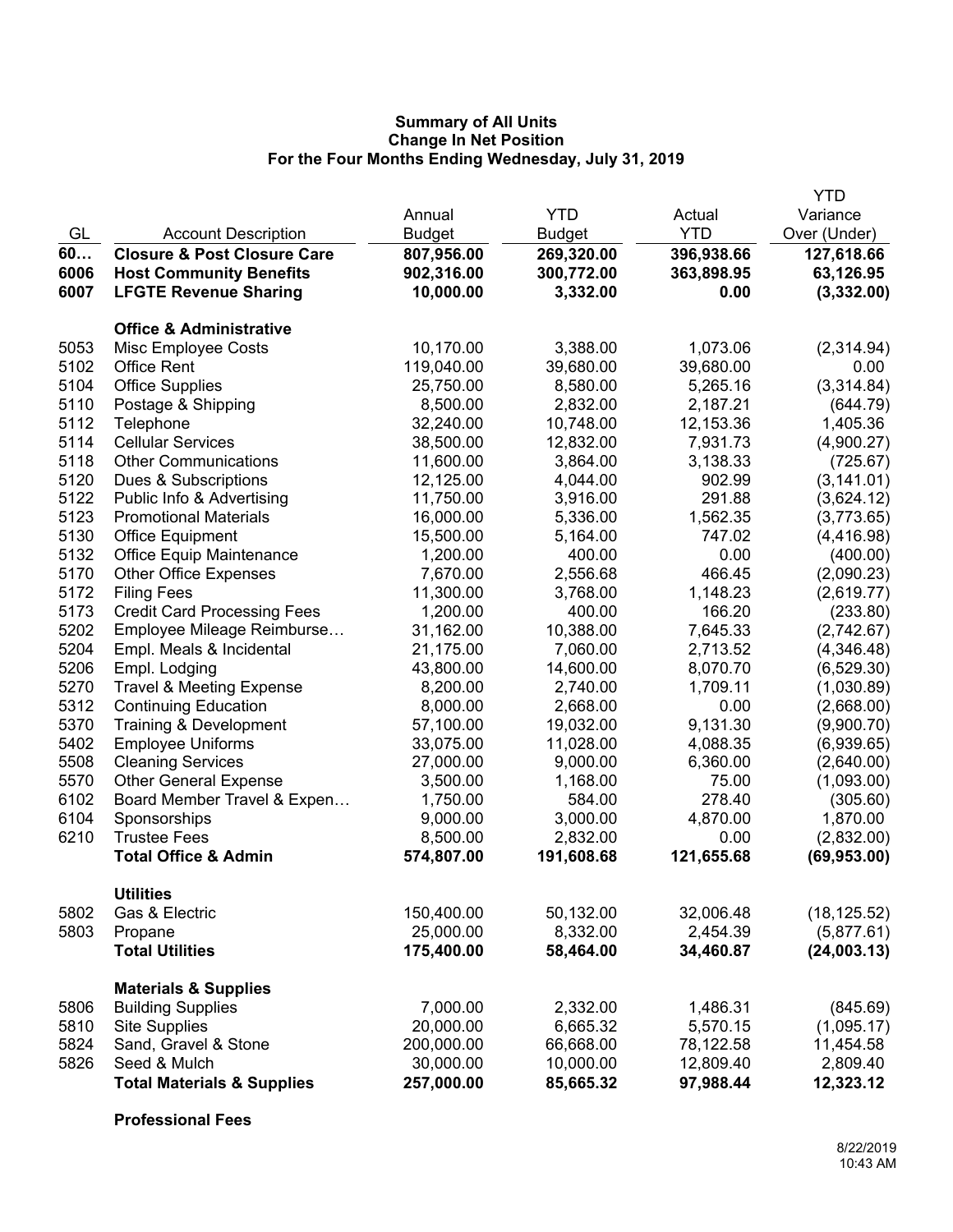|      |                                          |                |               |              | <b>YTD</b>    |
|------|------------------------------------------|----------------|---------------|--------------|---------------|
|      |                                          | Annual         | <b>YTD</b>    | Actual       | Variance      |
| GL   | <b>Account Description</b>               | <b>Budget</b>  | <b>Budget</b> | <b>YTD</b>   | Over (Under)  |
| 5924 | Legal                                    | 118,000.00     | 39,338.68     | 28,546.19    | (10, 792.49)  |
| 5926 | <b>Investment Banking Fees</b>           | 47,159.00      | 15,724.00     | 20,077.85    | 4,353.85      |
| 59   | <b>Accounting Fees</b>                   | 41,700.00      | 13,900.00     | 29,700.00    | 15,800.00     |
| 5970 | Consulting                               | 284,000.00     | 94,668.00     | 30,032.06    | (64, 635.94)  |
|      | <b>Total Professional Fees</b>           | 490,859.00     | 163,630.68    | 108,356.10   | (55, 274.58)  |
|      | <b>Repairs &amp; Maintenance</b>         |                |               |              |               |
| 5804 | <b>Building Maintenance &amp; Repair</b> | 60,500.00      | 20,164.00     | 6,441.00     | (13,723.00)   |
| 5808 | Site Maint & Repair                      | 35,500.00      | 11,832.00     | 4,593.88     | (7, 238.12)   |
| 5812 | Pipeline Maintenance                     | 85,000.00      | 28,336.00     | 14,336.69    | (13,999.31)   |
|      | <b>Total Repairs &amp; Maintenance</b>   | 181,000.00     | 60,332.00     | 25,371.57    | (34,960.43)   |
|      | <b>Automobile</b>                        |                |               |              |               |
| 5601 | Auto/Light Truck Rep. & Maint.           | 34,877.00      | 11,624.00     | 5,108.26     | (6, 515.74)   |
| 5602 | Auto/Light Truck Fuel                    | 89,500.00      | 29,832.00     | 18,128.92    | (11,703.08)   |
| 5603 | Auto/Light Truck Rental/Lease            | 206,200.00     | 68,736.00     | 64,804.56    | (3,931.44)    |
| 5605 | Vehicle Ins                              | 44,500.00      | 14,832.00     | 14,833.32    | 1.32          |
|      | <b>Total Automobile</b>                  | 375,077.00     | 125,024.00    | 102,875.06   | (22, 148.94)  |
|      | <b>Computer</b>                          |                |               |              |               |
| 5124 | <b>Computer Equipment</b>                | 60,640.00      | 20,218.68     | 18,381.90    | (1,836.78)    |
| 5126 | <b>Computer Maintenance</b>              | 13,000.00      | 4,332.00      | 198.00       | (4, 134.00)   |
| 5128 | Programming & Software                   | 191,129.00     | 63,709.32     | 51,568.48    | (12, 140.84)  |
| 5129 | <b>ECMS Expense</b>                      | 18,656.00      | 6,220.00      | 18,655.92    | 12,435.92     |
| 6108 | Web Page Design & Maintenance            | 2,690.00       | 896.00        | 0.00         | (896.00)      |
| 5906 | <b>GIS</b>                               | 42,450.00      | 14,152.00     | 28,082.77    | 13,930.77     |
|      | <b>Total Computer</b>                    | 328,565.00     | 109,528.00    | 116,887.07   | 7,359.07      |
| 6114 | <b>Insurance</b>                         | 388,600.00     | 129,536.00    | 129,533.36   | (2.64)        |
| 6120 | <b>Grants</b>                            | 812,500.00     | 270,832.00    | 387,764.14   | 116,932.14    |
| 61   | <b>Engineering Allocation</b>            | 0.00           | (4.00)        | 0.00         | 4.00          |
| 6208 | NYS Administrative Assessm               | 125,047.00     | 41,684.00     | 0.00         | (41, 684.00)  |
| 7032 | <b>Depreciation</b>                      | 8,806,100.00   | 2,935,368.00  | 2,730,404.83 | (204, 963.17) |
| 7002 | <b>Amortization</b>                      | 24,400.00      | 8,132.00      | 8,122.24     | (9.76)        |
| 6202 | <b>Interest Expense</b>                  | 646,199.00     | 215,400.00    | 85,006.15    | (130, 393.85) |
| 6901 | <b>Contingency</b>                       | 78,930.00      | 26,307.32     | 0.00         | (26, 307.32)  |
|      | <b>Total Expenses</b>                    | 30,645,083.00  | 10,215,097.36 | 9,311,266.26 | (903, 831.10) |
|      | <b>Change in Net Position</b>            | (2,369,054.00) | (789, 748.04) | 1,000,202.22 | 1,789,950.26  |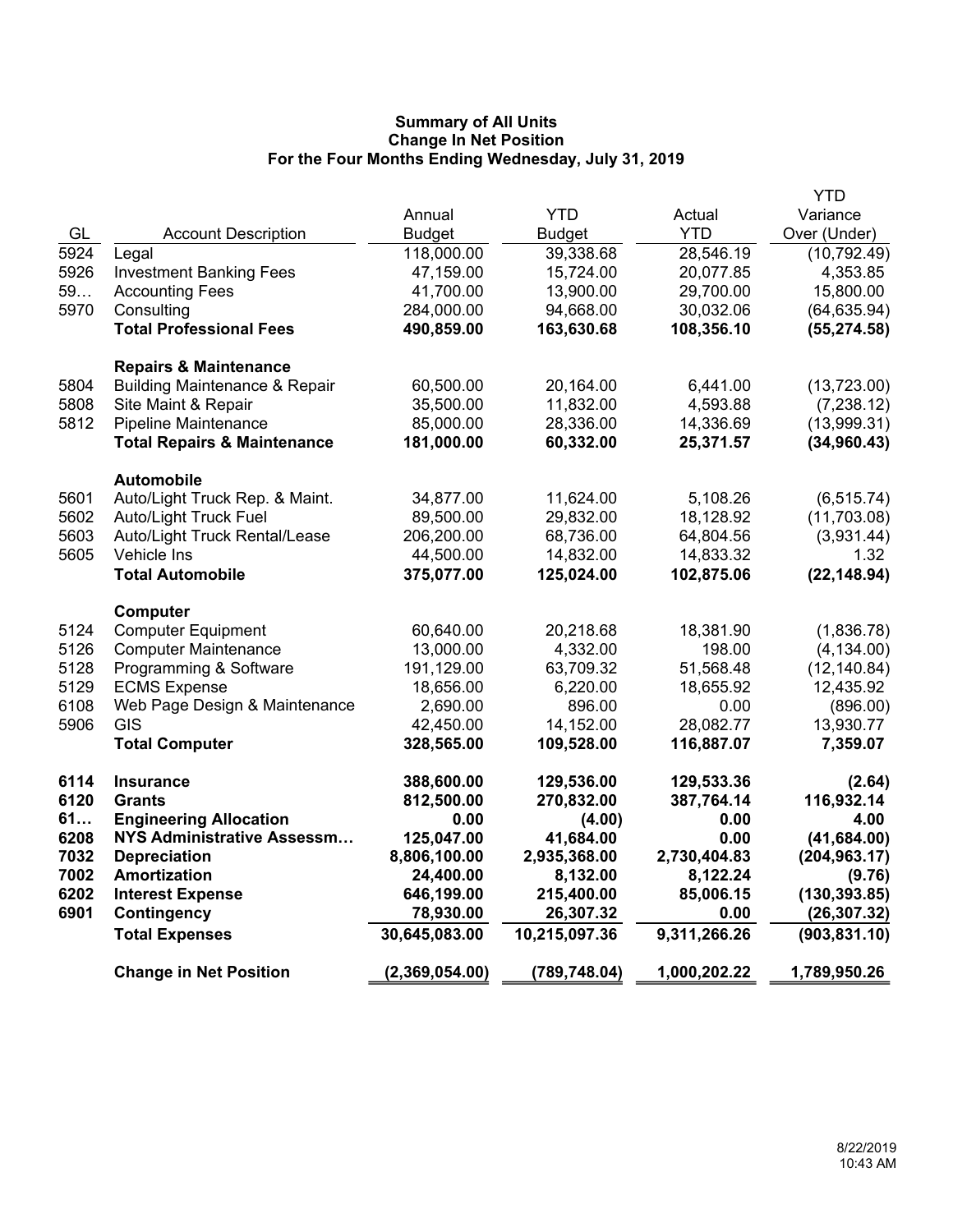# **Administration Change In Net Position For the Four Months Ending Wednesday, July 31, 2019**

| GL           | <b>Account Description</b>                                          | Annual<br><b>Budget</b>  | <b>YTD</b><br><b>Budget</b> | Actual<br><b>YTD</b>   | <b>YTD</b><br>Variance<br>Over (Under) |
|--------------|---------------------------------------------------------------------|--------------------------|-----------------------------|------------------------|----------------------------------------|
| 4183         | <b>Grant Revenue</b><br><b>NY State Grants</b>                      | \$10,000.00              | \$3,332.00                  | \$0.00                 | (\$3,332.00)                           |
|              | <b>Total Grant Revenue</b>                                          | 10,000.00                | 3,332.00                    | 0.00                   | (3,332.00)                             |
|              | <b>Other Income</b>                                                 |                          |                             |                        |                                        |
| 4164         | Miscellaneous<br><b>Total Other Income</b>                          | 172,900.00<br>172,900.00 | 57,632.00<br>57,632.00      | 64,804.61<br>64,804.61 | 7,172.61<br>7,172.61                   |
|              |                                                                     |                          |                             |                        |                                        |
| 4201         | <b>Gain on Sale of Assets</b>                                       | 28,000.00                | 9,332.00                    | 4,650.00               | (4,682.00)                             |
| 4102         | <b>Interest Income</b><br>Investment Interest Income                | 313,200.00               | 104,400.00                  | 100,720.42             |                                        |
| 42           | Mark to Market Adjustment                                           | 0.00                     | 0.00                        | 68,653.35              | (3,679.58)<br>68,653.35                |
|              | <b>Total Interest Income</b>                                        | 313,200.00               | 104,400.00                  | 169,373.77             | 64,973.77                              |
|              | <b>Total Income</b>                                                 | 524,100.00               | 174,696.00                  | 238,828.38             | 64,132.38                              |
|              | <b>Salaries</b>                                                     |                          |                             |                        |                                        |
| 50           | <b>Administrative Wages</b>                                         | 1,116,610.00             | 372,204.00                  | 362,323.16             | (9,880.84)                             |
| 50           | Overtime Wages<br><b>Total Salaries</b>                             | 0.00<br>1,116,610.00     | 0.00<br>372,204.00          | 142.56<br>362,465.72   | 142.56<br>(9,738.28)                   |
|              |                                                                     |                          |                             |                        |                                        |
| 50           | <b>Fringe Benefits</b><br><b>FICA Expense</b>                       | 85,421.00                | 28,472.00                   | 24, 183. 73            | (4, 288.27)                            |
| 50           | Pension Expense                                                     | 156,928.00               | 52,308.00                   | 47,696.92              | (4,611.08)                             |
| 50           | Health Insurance                                                    | 115,730.00               | 38,576.00                   | 34,391.61              | (4, 184.39)                            |
| 50           | Retiree Health Insurance                                            | 56,380.00                | 18,792.00                   | 18,448.37              | (343.63)                               |
| 50           | <b>Workers Comp</b>                                                 | 2,094.00                 | 700.00                      | 654.52                 | (45.48)                                |
| 50           | <b>Disability Insurance</b>                                         | 965.00                   | 320.00                      | 321.68                 | 1.68                                   |
| 5036         | Unemployment                                                        | 10,000.00                | 3,332.00                    | 0.00                   | (3,332.00)                             |
| 50           | Post Retire Overhead                                                | 76,231.00                | 25,412.00                   | 24,070.29              | (1,341.71)                             |
| 5051         | <b>Benefit Admin. Fees</b>                                          | 10,000.00                | 3,332.00                    | 2,167.70               | (1, 164.30)                            |
| 5054         | <b>Employee Physicals &amp; Screening</b>                           | 875.00                   | 292.00                      | 0.00                   | (292.00)                               |
|              | <b>Total Fringe Benefits</b>                                        | 514,624.00               | 171,536.00                  | 151,934.82             | (19,601.18)                            |
| 5134         | <b>Operations &amp; Maintenance</b><br><b>Maintenance Contracts</b> | 3,692.00                 | 1,232.00                    | 561.84                 | (670.16)                               |
| 5403         | <b>Safety Equipment &amp; Supplies</b>                              | 7,500.00                 | 2,500.00                    | 3,250.49               | 750.49                                 |
| 6106         | <b>Annual Report</b>                                                | 5,000.00                 | 1,668.00                    | 0.00                   | (1,668.00)                             |
|              | Total O & M                                                         | 16,192.00                | 5,400.00                    | 3,812.33               | (1,587.67)                             |
|              |                                                                     |                          |                             |                        |                                        |
|              | <b>Office &amp; Administrative</b>                                  |                          |                             |                        |                                        |
| 5053<br>5102 | Misc Employee Costs<br><b>Office Rent</b>                           | 5,670.00<br>64,000.00    | 1,892.00<br>21,332.00       | 290.51<br>21,333.32    | (1,601.49)<br>1.32                     |
| 5104         | <b>Office Supplies</b>                                              | 10,000.00                | 3,332.00                    | 2,838.64               | (493.36)                               |
| 5110         | Postage & Shipping                                                  | 6,000.00                 | 2,000.00                    | 2,000.77               | 0.77                                   |
| 5112         | Telephone                                                           | 3,240.00                 | 1,080.00                    | 1,386.64               | 306.64                                 |
|              |                                                                     |                          |                             |                        | 8/22/2019<br>10:43 AM                  |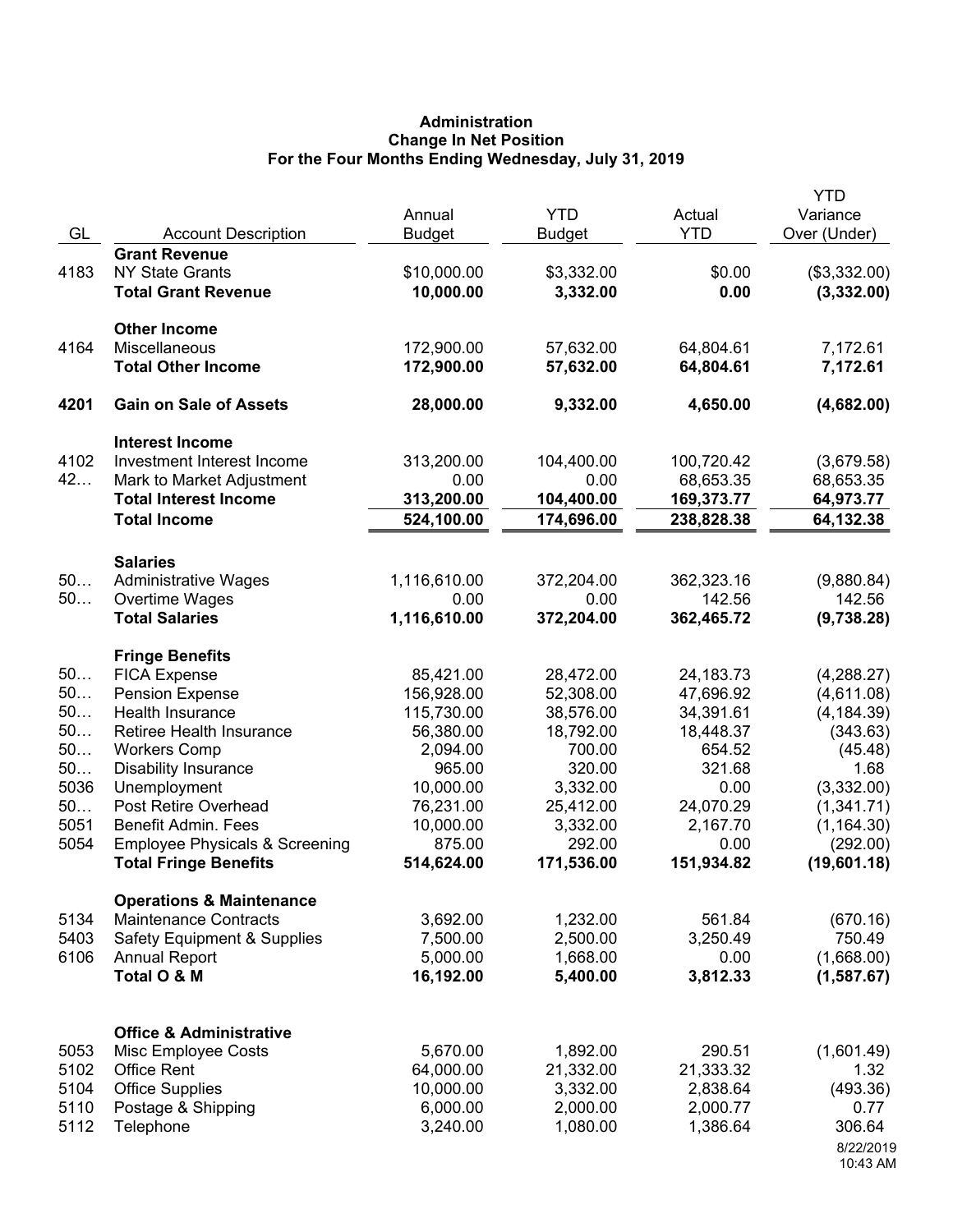# **Administration Change In Net Position For the Four Months Ending Wednesday, July 31, 2019**

|      |                                     |                |               |               | <b>YTD</b>   |
|------|-------------------------------------|----------------|---------------|---------------|--------------|
|      |                                     | Annual         | <b>YTD</b>    | Actual        | Variance     |
| GL   | <b>Account Description</b>          | <b>Budget</b>  | <b>Budget</b> | <b>YTD</b>    | Over (Under) |
| 5114 | <b>Cellular Services</b>            | 4,000.00       | 1,332.00      | 960.00        | (372.00)     |
| 5118 | <b>Other Communications</b>         | 10,000.00      | 3,332.00      | 2,720.53      | (611.47)     |
| 5120 | Dues & Subscriptions                | 5,000.00       | 1,668.00      | 419.00        | (1,249.00)   |
| 5122 | Public Info & Advertising           | 1,500.00       | 500.00        | 37.00         | (463.00)     |
| 5123 | <b>Promotional Materials</b>        | 3,000.00       | 1,000.00      | 1,202.50      | 202.50       |
| 5130 | Office Equipment                    | 2,500.00       | 832.00        | 0.00          | (832.00)     |
| 5170 | <b>Other Office Expenses</b>        | 2,670.00       | 888.68        | 180.00        | (708.68)     |
| 5173 | <b>Credit Card Processing Fees</b>  | 1,200.00       | 400.00        | 166.20        | (233.80)     |
| 5202 | Employee Mileage Reimburse          | 6,000.00       | 2,000.00      | 1,718.08      | (281.92)     |
| 5204 | Empl. Meals & Incidental            | 2,150.00       | 716.00        | 452.83        | (263.17)     |
| 5206 | Empl. Lodging                       | 2,700.00       | 900.00        | 1,002.00      | 102.00       |
| 5270 | <b>Travel &amp; Meeting Expense</b> | 2,850.00       | 952.00        | 764.55        | (187.45)     |
| 5370 | Training & Development              | 13,000.00      | 4,332.00      | 5,792.40      | 1,460.40     |
| 5402 | <b>Employee Uniforms</b>            | 1,350.00       | 452.00        | 0.00          | (452.00)     |
| 5508 | <b>Cleaning Services</b>            | 5,000.00       | 1,668.00      | 980.00        | (688.00)     |
| 6102 | Board Member Travel & Expen         | 1,750.00       | 584.00        | 278.40        | (305.60)     |
| 6104 | Sponsorships                        | 9,000.00       | 3,000.00      | 4,870.00      | 1,870.00     |
|      | <b>Total Office &amp; Admin</b>     | 162,580.00     | 54,192.68     | 49,393.37     | (4,799.31)   |
|      | <b>Professional Fees</b>            |                |               |               |              |
| 5924 | Legal                               | 30,000.00      | 10,000.00     | 8,908.45      | (1,091.55)   |
| 5926 | <b>Investment Banking Fees</b>      | 8,900.00       | 2,968.00      | 4,711.80      | 1,743.80     |
| 59   | <b>Accounting Fees</b>              | 41,700.00      | 13,900.00     | 29,700.00     | 15,800.00    |
| 5970 | Consulting                          | 10,000.00      | 3,332.00      | 5,825.00      | 2,493.00     |
|      | <b>Total Professional Fees</b>      | 90,600.00      | 30,200.00     | 49,145.25     | 18,945.25    |
|      | <b>Automobile</b>                   |                |               |               |              |
| 5601 | Auto/Light Truck Rep. & Maint.      | 1,000.00       | 332.00        | 79.96         | (252.04)     |
| 5602 | Auto/Light Truck Fuel               | 1,500.00       | 500.00        | 37.05         | (462.95)     |
|      | <b>Total Automobile</b>             | 2,500.00       | 832.00        | 117.01        | (714.99)     |
|      | <b>Computer</b>                     |                |               |               |              |
| 5124 | <b>Computer Equipment</b>           | 25,640.00      | 8,548.00      | 15,995.75     | 7,447.75     |
| 5126 | <b>Computer Maintenance</b>         | 13,000.00      | 4,332.00      | 198.00        | (4, 134.00)  |
| 5128 | Programming & Software              | 126,506.00     | 42,168.00     | 31,789.80     | (10, 378.20) |
| 5129 | <b>ECMS Expense</b>                 | 18,656.00      | 6,220.00      | 18,655.92     | 12,435.92    |
| 6108 | Web Page Design & Maintenance       | 2,690.00       | 896.00        | 0.00          | (896.00)     |
|      | <b>Total Computer</b>               | 186,492.00     | 62,164.00     | 66,639.47     | 4,475.47     |
| 6114 | <b>Insurance</b>                    | 17,800.00      | 5,932.00      | 5,933.32      | 1.32         |
| 61   | <b>Admin Allocation</b>             | (1,995,799.00) | (665, 268.00) | (673, 362.29) | (8,094.29)   |
| 7032 | <b>Depreciation</b>                 | 255,800.00     | 85,268.00     | 77,243.31     | (8,024.69)   |
| 6901 | Contingency                         | 23,930.00      | 7,975.32      | 0.00          | (7, 975.32)  |
|      | <b>Total Expenses</b>               | 391,329.00     | 130,436.00    | 93,322.31     | (37, 113.69) |
|      | <b>Change in Net Position</b>       | 132,771.00     | 44,260.00     | 145,506.07    | 101,246.07   |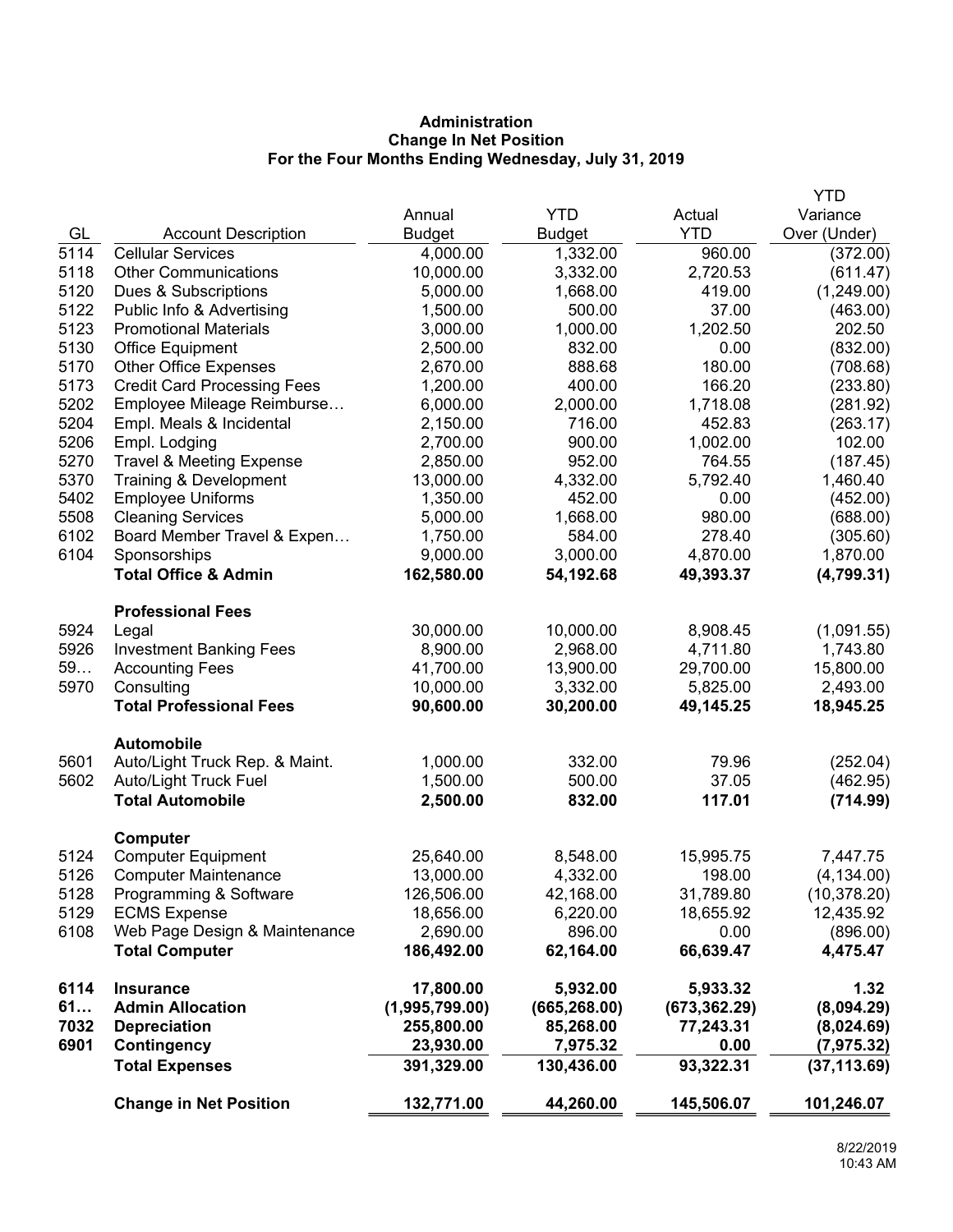|      |                                           |                |                |                | <b>YTD</b>   |
|------|-------------------------------------------|----------------|----------------|----------------|--------------|
|      |                                           | Annual         | <b>YTD</b>     | Actual         | Variance     |
| GL   | <b>Account Description</b>                | <b>Budget</b>  | <b>Budget</b>  | <b>YTD</b>     | Over (Under) |
|      | <b>Customer Billings</b>                  |                |                |                |              |
| 4001 | <b>Customer Billings</b>                  | \$7,331,188.00 | \$2,443,728.00 | \$2,572,412.08 | \$128,684.08 |
| 4006 | Replacement Reserve Tip Inco              | 537,188.00     | 179,064.00     | 183,032.89     | 3,968.89     |
| 4008 | Closure Reserve Tip Income                | 477,500.00     | 159,168.00     | 162,695.90     | 3,527.90     |
| 4012 | Capital Reserve Tip Income                | 477,500.00     | 159,168.00     | 162,695.90     | 3,527.90     |
| 4013 | Landfill Gas Tip Income                   | 477,500.00     | 159,168.00     | 162,695.90     | 3,527.90     |
|      | <b>Total Customer Billings</b>            | 9,300,876.00   | 3,100,296.00   | 3,243,532.67   | 143,236.67   |
|      | <b>Grant Revenue</b>                      |                |                |                |              |
| 4183 | <b>NY State Grants</b>                    | 120,000.00     | 40,000.00      | 0.00           | (40,000.00)  |
|      | <b>Total Grant Revenue</b>                | 120,000.00     | 40,000.00      | 0.00           | (40,000.00)  |
|      | <b>Other Income</b>                       |                |                |                |              |
| 4164 | Miscellaneous                             | 15,000.00      | 5,000.00       | 5,661.19       | 661.19       |
| 4166 | <b>LFGTE Revenue</b>                      | 582,330.00     | 194,112.00     | 148, 165.85    | (45, 946.15) |
|      | <b>Total Other Income</b>                 | 597,330.00     | 199,112.00     | 153,827.04     | (45, 284.96) |
| 4201 | <b>Gain on Sale of Assets</b>             | 15,000.00      | 5,000.00       | 4,300.00       | (700.00)     |
|      | <b>Interest Income</b>                    |                |                |                |              |
| 41   | <b>Trustee Interest</b>                   | 147,140.00     | 49,048.00      | 121,602.33     | 72,554.33    |
| 4108 | Reserve Interest                          | 116,222.00     | 38,740.00      | 37,119.50      | (1,620.50)   |
| 4116 | Replace Reserve Interest Income           | 124,514.00     | 41,504.00      | 44,619.48      | 3,115.48     |
| 4118 | <b>Closure Reserve Interest Income</b>    | 188,360.00     | 62,788.00      | 63,219.36      | 431.36       |
| 4119 | Post Close Interest Income                | 142,096.00     | 47,364.00      | 54,927.53      | 7,563.53     |
| 4120 | Wetlands Mitigation Interest Inc          | 41,092.00      | 13,696.00      | 14,075.47      | 379.47       |
| 42   | Mark to Market Adjustment                 | 0.00           | 0.00           | 247,953.37     | 247,953.37   |
|      | <b>Total Interest Income</b>              | 759,424.00     | 253,140.00     | 583,517.04     | 330,377.04   |
|      | <b>Total Income</b>                       | 10,792,630.00  | 3,597,548.00   | 3,985,176.75   | 387,628.75   |
|      |                                           |                |                |                |              |
|      | <b>Salaries</b>                           |                |                |                |              |
| 50   | <b>Engineering Wages</b>                  | 101,488.00     | 33,828.00      | 13,763.70      | (20,064.30)  |
| 50   | <b>Technology Wages</b>                   | 0.00           | 0.00           | 721.45         | 721.45       |
| 50   | <b>MMF Wages</b>                          | 1,495,022.00   | 498,340.00     | 452,051.18     | (46, 288.82) |
| 50   | Overtime Wages                            | 35,438.00      | 11,812.00      | 4,119.38       | (7,692.62)   |
| 5005 | On-Call Stipend                           | 7,800.00       | 2,600.00       | 2,250.00       | (350.00)     |
|      | <b>Total Salaries</b>                     | 1,639,748.00   | 546,580.00     | 472,905.71     | (73, 674.29) |
|      | <b>Fringe Benefits</b>                    |                |                |                |              |
| 50   | <b>FICA Expense</b>                       | 125,397.00     | 41,800.00      | 31,442.18      | (10, 357.82) |
| 50   | <b>Pension Expense</b>                    | 230,211.00     | 76,736.00      | 60,684.21      | (16,051.79)  |
| 50   | Health Insurance                          | 248,331.00     | 82,776.00      | 67,553.69      | (15, 222.31) |
| 50   | <b>Workers Comp</b>                       | 113,726.00     | 37,908.00      | 33,325.68      | (4, 582.32)  |
| 50   | <b>Disability Insurance</b>               | 1,168.00       | 388.00         | 389.32         | 1.32         |
| 50   | Post Retire Overhead                      | 156,547.00     | 52,184.00      | 47,569.23      | (4,614.77)   |
| 5054 | <b>Employee Physicals &amp; Screening</b> | 8,000.00       | 2,668.00       | 2,074.75       | (593.25)     |
|      | <b>Total Fringe Benefits</b>              | 883,380.00     | 294,460.00     | 243,039.06     | (51, 420.94) |
|      |                                           |                |                |                | 8/22/2019    |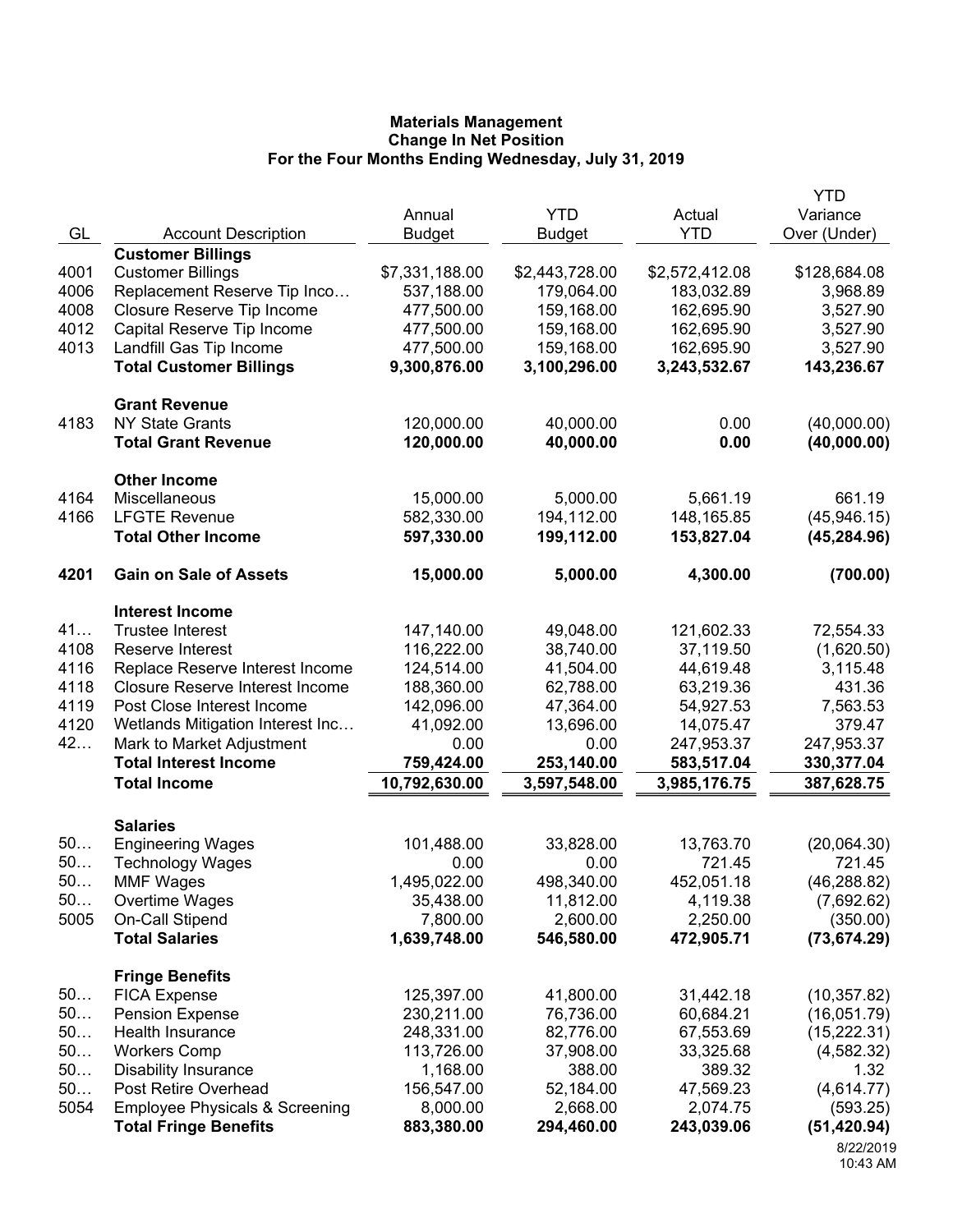|      |                                        |               |               |            | YTD                    |
|------|----------------------------------------|---------------|---------------|------------|------------------------|
|      |                                        | Annual        | <b>YTD</b>    | Actual     | Variance               |
| GL   | <b>Account Description</b>             | <b>Budget</b> | <b>Budget</b> | <b>YTD</b> | Over (Under)           |
|      |                                        |               |               |            |                        |
|      | <b>Operations &amp; Maintenance</b>    |               |               |            |                        |
| 5062 | Third Party Temporary - O&M            | 36,000.00     | 12,000.00     | 16,999.66  | 4,999.66               |
| 5403 | <b>Safety Equipment &amp; Supplies</b> | 14,000.00     | 4,668.00      | 1,854.85   | (2,813.15)             |
| 5702 | Large Parts                            | 95,000.00     | 31,668.00     | 31,142.22  | (525.78)               |
| 5703 | <b>Small Equipment</b>                 | 30,000.00     | 10,000.00     | 646.78     | (9,353.22)             |
| 5704 | <b>O&amp;M Supplies</b>                | 20,000.00     | 6,668.00      | 4,038.57   | (2,629.43)             |
| 5708 | Fuels                                  | 248,000.00    | 82,668.00     | 78,888.82  | (3,779.18)             |
| 5710 | Lubricants                             | 20,000.00     | 6,668.00      | 2,112.11   | (4, 555.89)            |
| 5712 | Purchased Maintenance & Repair         | 90,000.00     | 29,998.68     | 18,718.17  | (11, 280.51)           |
| 5716 | <b>Equipment Rental</b>                | 10,000.00     | 3,332.00      | 0.00       | (3,332.00)             |
| 5718 | Tires                                  | 46,000.00     | 15,332.00     | 913.51     |                        |
| 5770 |                                        | 2,500.00      | 832.00        |            | (14, 418.49)<br>424.47 |
| 5815 | Other Tool, Equip & O&M<br>Chemicals   |               |               | 1,256.47   |                        |
|      |                                        | 20,000.00     | 6,668.00      | 3,511.51   | (3, 156.49)            |
| 5820 | <b>LFG Maintenance</b>                 | 75,000.00     | 25,000.00     | 18,236.03  | (6,763.97)             |
| 5932 | <b>Monitoring &amp; Testing</b>        | 115,600.00    | 38,532.00     | 32,107.00  | (6,425.00)             |
| 6008 | <b>Contract Hauling</b>                | 27,500.00     | 9,168.00      | 6,032.50   | (3, 135.50)            |
|      | Total O & M                            | 849,600.00    | 283,202.68    | 216,458.20 | (66, 744.48)           |
|      |                                        |               |               |            |                        |
|      | <b>Recycling Transfer Station</b>      |               |               |            |                        |
| 50   | <b>Material Reprocessing Wages</b>     | 86,757.00     | 28,920.00     | 0.00       | (28,920.00)            |
| 50   | <b>FICA Expense</b>                    | 6,637.00      | 2,212.00      | 0.00       | (2,212.00)             |
| 50   | <b>Pension Expense</b>                 | 8,068.00      | 2,688.00      | 0.00       | (2,688.00)             |
| 50   | Health Insurance                       | 23,120.00     | 7,708.00      | 0.00       | (7,708.00)             |
| 50   | <b>Workers Comp</b>                    | 9,552.00      | 3,184.00      | 0.00       | (3, 184.00)            |
| 50   | <b>Disability Insurance</b>            | 49.00         | 16.00         | 0.00       | (16.00)                |
| 50   | Post Retire Overhead                   | 11,040.00     | 3,680.00      | 0.00       | (3,680.00)             |
| 6300 | RTS -Safety Equipment & Sup            | 1,350.00      | 452.00        | 224.92     | (227.08)               |
| 6305 | RTS - Large Parts                      | 7,500.00      | 2,500.00      | 164.30     | (2,335.70)             |
| 6310 | RTS - Small Equipment                  | 4,005.00      | 1,336.00      | 0.00       | (1,336.00)             |
| 6315 | RTS - O&M Supplies                     | 14,000.00     | 4,668.00      | 1,379.48   | (3,288.52)             |
| 6320 | RTS - Fuels                            | 3,500.00      | 1,168.00      | 0.00       | (1, 168.00)            |
| 6325 | RTS - Purchased Maintenance            | 7,500.00      | 2,500.00      | 0.00       | (2,500.00)             |
| 6330 | RTS - Contract Hauling                 | 185,000.00    | 61,668.00     | 0.00       | (61,668.00)            |
| 6335 | RTS - Office Supplies                  | 250.00        | 84.00         | 0.00       | (84.00)                |
| 6340 | RTS - Cellular Services                | 1,020.00      | 340.00        | 0.00       | (340.00)               |
| 6345 | RTS - Other Communications             | 2,400.00      | 800.00        | 0.00       | (800.00)               |
| 6350 | RTS - Office Equipment Mainte          | 500.00        | 168.00        | 0.00       | (168.00)               |
| 6355 | RTS - Employee Mileage Reim            | 150.00        | 52.00         | 0.00       | (52.00)                |
| 6360 | RTS - Employee Uniforms                | 150.00        | 52.00         | 0.00       | (52.00)                |
| 6365 | RTS - Gas & Electric                   | 5,000.00      | 1,668.00      | 0.00       | (1,668.00)             |
| 6370 | RTS - Propane                          | 2,500.00      | 832.00        | 0.00       | (832.00)               |
| 6375 | RTS - Building Supplies                | 1,000.00      | 332.00        | 0.00       | (332.00)               |
| 6380 | RTS - Site Supplies                    | 1,000.00      | 332.00        | 0.00       | (332.00)               |
| 6385 | RTS - Building Maintenance &           | 1,500.00      | 500.00        | 0.00       | (500.00)               |
| 6390 | RTS - Site Maintenance & Repair        | 4,000.00      | 1,332.00      | 0.00       | (1,332.00)             |
| 6395 | RTS - Auto/Light Truck Rep. &          | 2,000.00      | 668.00        | 0.00       | (668.00)               |
|      |                                        |               |               |            |                        |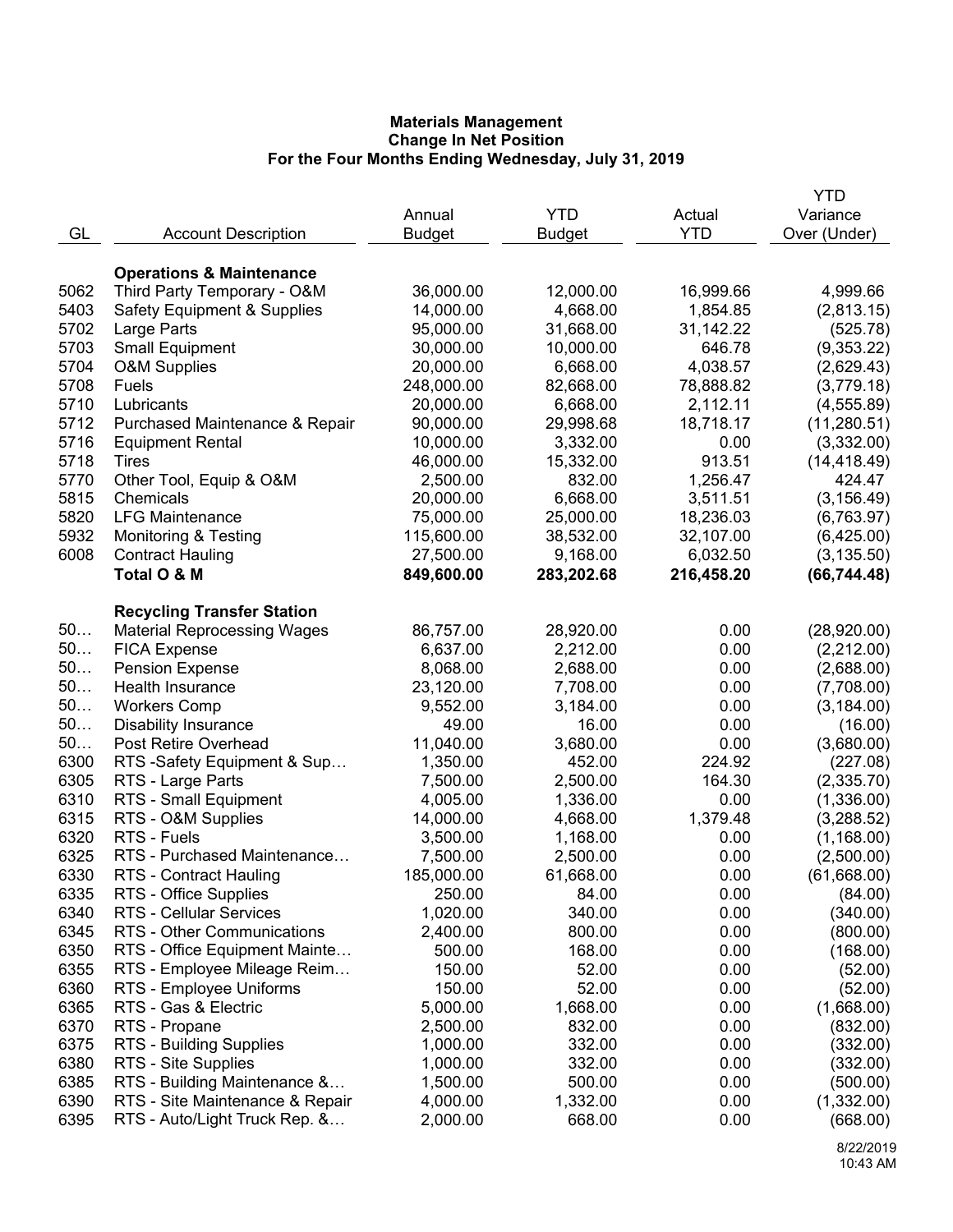|              |                                                     |                      |                  |              | <b>YTD</b>           |
|--------------|-----------------------------------------------------|----------------------|------------------|--------------|----------------------|
|              |                                                     | Annual               | <b>YTD</b>       | Actual       | Variance             |
| GL           | <b>Account Description</b>                          | <b>Budget</b>        | <b>Budget</b>    | <b>YTD</b>   | Over (Under)         |
| 6400         | RTS - Auto/Light Truck Fuel                         | 1,500.00             | 500.00           | 0.00         | (500.00)             |
| 6410         | RTS - Programming & Software                        | 5,000.00             | 1,668.00         | 0.00         | (1,668.00)           |
|              | <b>Total Recycling Transfer Stati</b>               | 396,048.00           | 132,028.00       | 1,768.70     | (130, 259.30)        |
|              | <b>Waste Diversion</b>                              |                      |                  |              |                      |
| 5125         | <b>Promotional Materials - RRR</b>                  | 75,000.00            | 25,000.00        | 4,062.49     | (20, 937.51)         |
| 6009         | <b>Household Hazardous Waste</b>                    | 70,000.00            | 23,332.00        | 30,920.25    | 7,588.25             |
| 6011         | Recycling Incentive                                 | 67,755.00            | 22,584.00        | 15,264.65    | (7,319.35)           |
| 6012         | Recycling Incentive-County Ca                       | 600,000.00           | 200,000.00       | 0.00         | (200,000.00)         |
| 6013         | <b>CRT Recycling</b>                                | 115,000.00           | 38,332.00        | 38,536.60    | 204.60               |
| 6015         | Ag Plastics Recycling                               | 25,000.00            | 8,332.00         | 0.00         | (8,332.00)           |
| 6017         | <b>Book Debinding</b>                               | 7,500.00             | 2,500.00         | 609.09       | (1,890.91)           |
| 6018         | <b>Mattress Recycling - All Counties</b>            | 102,500.00           | 34,168.00        | 65,370.00    | 31,202.00            |
| 6020         | <b>Waste Audit</b>                                  | 35,000.00            | 11,668.00        | 0.00         | (11,668.00)          |
|              | <b>Total Waste Diversion</b>                        | 1,097,755.00         | 365,916.00       | 154,763.08   | (211, 152.92)        |
| 6002         | <b>Sewage Treatment</b>                             | 398,443.00           | 132,816.00       | 132,387.98   | (428.02)             |
| 60           | <b>Closure &amp; Post Closure Care</b>              | 807,956.00           | 269,320.00       | 396,938.66   | 127,618.66           |
| 6006         | <b>Host Community Benefits</b>                      | 813,373.00           | 271,124.00       | 274,956.07   | 3,832.07             |
| 6007         | <b>LFGTE Revenue Sharing</b>                        | 10,000.00            | 3,332.00         | 0.00         | (3,332.00)           |
|              | <b>Office &amp; Administrative</b>                  |                      |                  |              |                      |
| 5053         | Misc Employee Costs                                 | 1,000.00             | 332.00           | 160.58       | (171.42)             |
| 5104         | <b>Office Supplies</b>                              | 5,000.00             | 1,668.00         | 489.82       | (1, 178.18)          |
| 5112         | Telephone                                           | 7,640.00             | 2,548.00         | 2,710.24     | 162.24               |
| 5114         | <b>Cellular Services</b>                            | 9,100.00             | 3,032.00         | 1,618.75     | (1,413.25)           |
| 5120         | Dues & Subscriptions                                | 3,000.00             | 1,000.00         | 358.99       | (641.01)             |
| 5122         | Public Info & Advertising                           | 2,500.00             | 832.00           | 74.60        | (757.40)             |
| 5123         | <b>Promotional Materials</b>                        | 8,000.00             | 2,668.00         | 109.85       | (2,558.15)           |
| 5130<br>5132 | <b>Office Equipment</b><br>Office Equip Maintenance | 1,000.00<br>1,200.00 | 332.00<br>400.00 | 0.00<br>0.00 | (332.00)<br>(400.00) |
| 5202         | Employee Mileage Reimburse                          | 5,000.00             | 1,668.00         | 249.63       | (1,418.37)           |
| 5204         | Empl. Meals & Incidental                            | 1,800.00             | 600.00           | 0.00         | (600.00)             |
| 5206         | Empl. Lodging                                       | 4,800.00             | 1,600.00         | 675.00       | (925.00)             |
| 5270         | <b>Travel &amp; Meeting Expense</b>                 | 750.00               | 252.00           | 0.00         | (252.00)             |
| 5312         | <b>Continuing Education</b>                         | 3,000.00             | 1,000.00         | 0.00         | (1,000.00)           |
| 5370         | Training & Development                              | 8,000.00             | 2,668.00         | 744.90       | (1,923.10)           |
| 5402         | <b>Employee Uniforms</b>                            | 20,100.00            | 6,700.00         | 3,285.90     | (3,414.10)           |
| 5508         | <b>Cleaning Services</b>                            | 10,000.00            | 3,332.00         | 1,720.00     | (1,612.00)           |
| 6210         | <b>Trustee Fees</b>                                 | 8,500.00             | 2,832.00         | 0.00         | (2,832.00)           |
|              | <b>Total Office &amp; Admin</b>                     | 100,390.00           | 33,464.00        | 12,198.26    | (21, 265.74)         |
|              | <b>Utilities</b>                                    |                      |                  |              |                      |
| 5802         | Gas & Electric                                      | 40,000.00            | 13,332.00        | 10,558.11    | (2,773.89)           |
| 5803         | Propane                                             | 25,000.00            | 8,332.00         | 2,454.39     | (5,877.61)           |
|              | <b>Total Utilities</b>                              | 65,000.00            | 21,664.00        | 13,012.50    | (8,651.50)           |
|              |                                                     |                      |                  |              |                      |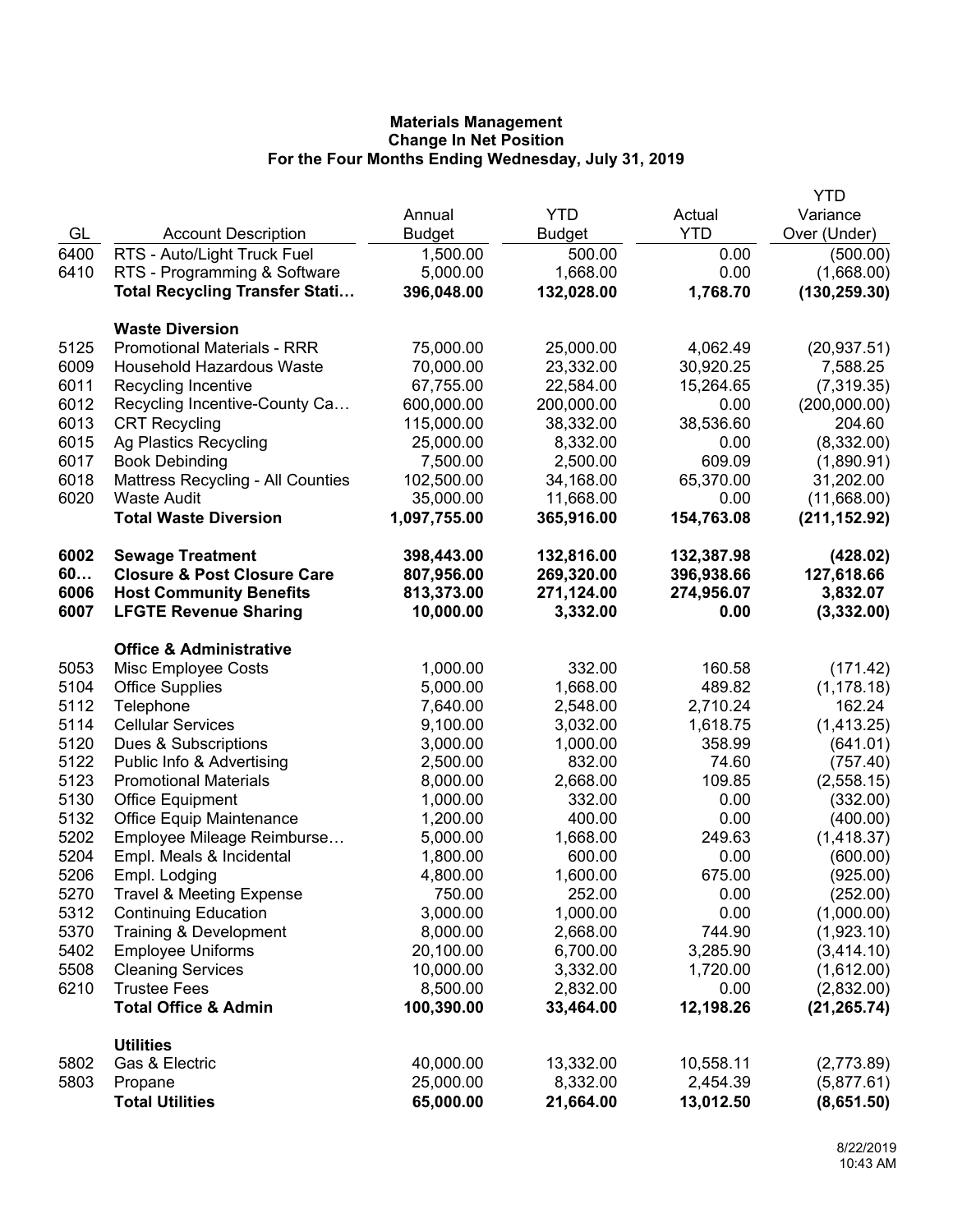|      |                                                               |                |               |                      | YTD                      |
|------|---------------------------------------------------------------|----------------|---------------|----------------------|--------------------------|
|      |                                                               | Annual         | <b>YTD</b>    | Actual<br><b>YTD</b> | Variance<br>Over (Under) |
| GL   | <b>Account Description</b><br><b>Materials &amp; Supplies</b> | <b>Budget</b>  | <b>Budget</b> |                      |                          |
| 5806 | <b>Building Supplies</b>                                      | 7,000.00       | 2,332.00      | 1,486.31             | (845.69)                 |
| 5810 | <b>Site Supplies</b>                                          | 20,000.00      | 6,665.32      | 5,570.15             | (1,095.17)               |
| 5824 | Sand, Gravel & Stone                                          | 200,000.00     | 66,668.00     | 78,122.58            | 11,454.58                |
| 5826 | Seed & Mulch                                                  | 30,000.00      | 10,000.00     | 12,809.40            | 2,809.40                 |
|      | <b>Total Materials &amp; Supplies</b>                         | 257,000.00     | 85,665.32     | 97,988.44            | 12,323.12                |
|      | <b>Professional Fees</b>                                      |                |               |                      |                          |
| 5924 | Legal                                                         | 5,500.00       | 1,832.00      | 0.00                 | (1,832.00)               |
| 5926 | <b>Investment Banking Fees</b>                                | 18,034.00      | 6,012.00      | 7,422.31             | 1,410.31                 |
| 5970 | Consulting                                                    | 3,500.00       | 1,168.00      | 90.00                | (1,078.00)               |
|      | <b>Total Professional Fees</b>                                | 27,034.00      | 9,012.00      | 7,512.31             | (1,499.69)               |
|      | <b>Repairs &amp; Maintenance</b>                              |                |               |                      |                          |
| 5804 | <b>Building Maintenance &amp; Repair</b>                      | 25,000.00      | 8,332.00      | 1,586.86             | (6,745.14)               |
|      | <b>Total Repairs &amp; Maintenance</b>                        | 25,000.00      | 8,332.00      | 1,586.86             | (6,745.14)               |
|      | <b>Automobile</b>                                             |                |               |                      |                          |
| 5603 | Auto/Light Truck Rental/Lease                                 | 23,400.00      | 7,800.00      | 10,581.28            | 2,781.28                 |
|      | <b>Total Automobile</b>                                       | 23,400.00      | 7,800.00      | 10,581.28            | 2,781.28                 |
|      | Computer                                                      |                |               |                      |                          |
| 5124 | <b>Computer Equipment</b>                                     | 8,300.00       | 2,768.00      | 674.25               | (2,093.75)               |
| 5128 | Programming & Software                                        | 5,000.00       | 1,668.00      | 0.00                 | (1,668.00)               |
|      | <b>Total Computer</b>                                         | 13,300.00      | 4,436.00      | 674.25               | (3,761.75)               |
| 6114 | <b>Insurance</b>                                              | 146,000.00     | 48,668.00     | 48,666.68            | (1.32)                   |
| 61   | <b>Admin Allocation</b>                                       | 769,515.00     | 256,504.00    | 259,581.17           | 3,077.17                 |
| 61   | <b>Engineering Allocation</b>                                 | 32,073.00      | 10,692.00     | 7,137.35             | (3,554.65)               |
| 6208 | <b>NYS Administrative Assessm</b>                             | 51,703.00      | 17,236.00     | 0.00                 | (17, 236.00)             |
| 7032 | <b>Depreciation</b>                                           | 4,162,900.00   | 1,387,632.00  | 1,302,265.74         | (85, 366.26)             |
| 6202 | <b>Interest Expense</b>                                       | 580,297.00     | 193,432.00    | 81,229.28            | (112, 202.72)            |
| 6901 | Contingency                                                   | 30,000.00      | 10,000.00     | 0.00                 | (10,000.00)              |
|      | <b>Total Expenses</b>                                         | 13,179,915.00  | 4,393,316.00  | 3,735,651.58         | (657, 664.42)            |
|      | <b>Change in Net Position</b>                                 | (2,387,285.00) | (795, 768.00) | 249,525.17           | 1,045,293.17             |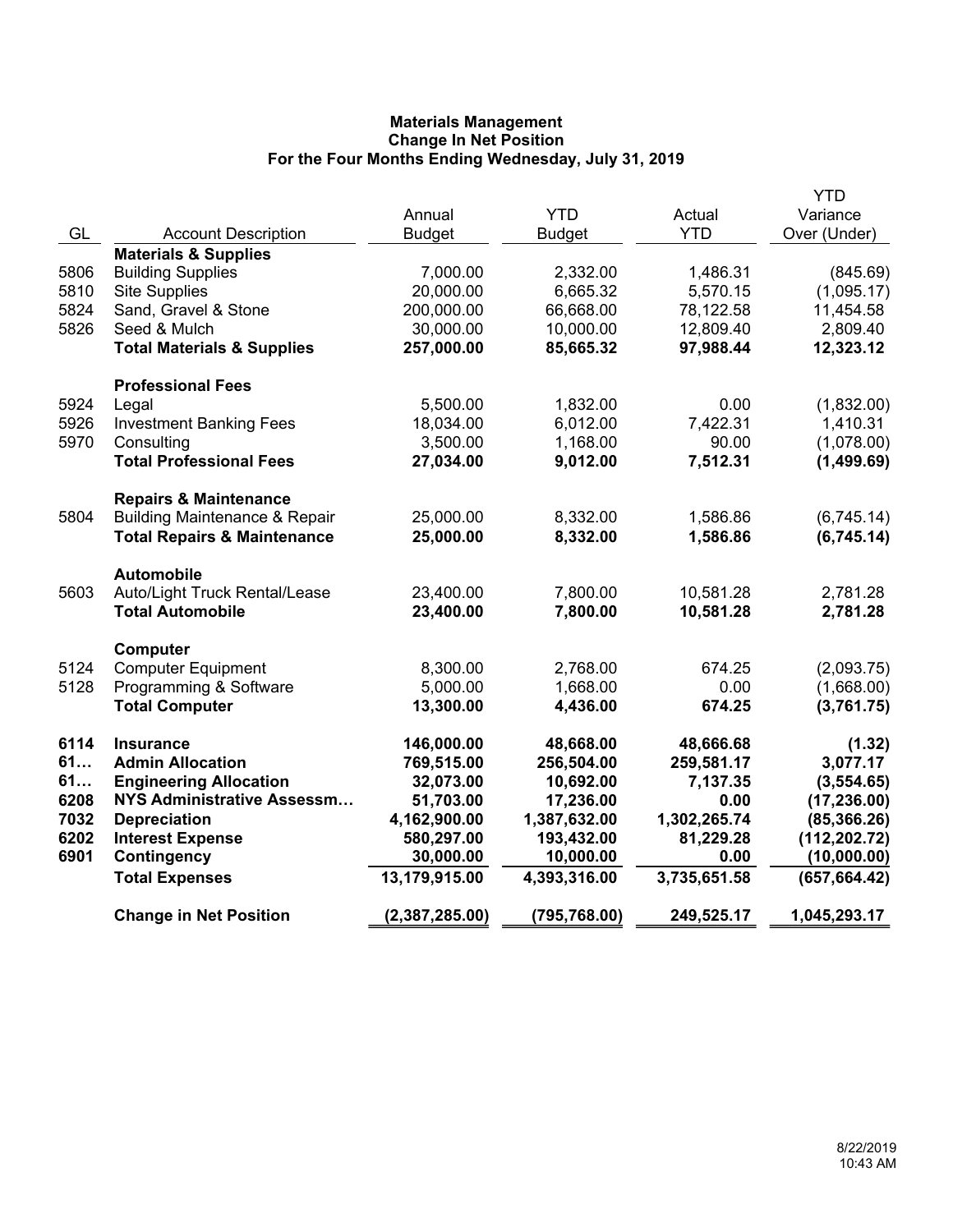# **Telecommunications Change In Net Position For the Four Months Ending Wednesday, July 31, 2019**

|          |                                           | Annual                 | <b>YTD</b>          | Actual              | <b>YTD</b><br>Variance |
|----------|-------------------------------------------|------------------------|---------------------|---------------------|------------------------|
| GL       | <b>Account Description</b>                | <b>Budget</b>          | <b>Budget</b>       | <b>YTD</b>          | Over (Under)           |
|          | <b>Customer Billings</b>                  |                        |                     |                     |                        |
| 4001     | <b>Customer Billings</b>                  | \$5,782,654.00         | \$1,927,552.00      | \$1,958,553.43      | \$31,001.43            |
| 4004     | Dark Fiber Billings                       | 414,444.00             | 138,148.00          | 66,427.96           | (71, 720.04)           |
|          | <b>Total Customer Billings</b>            | 6,197,098.00           | 2,065,700.00        | 2,024,981.39        | (40, 718.61)           |
|          | <b>Other Income</b>                       |                        |                     |                     |                        |
| 4164     | Miscellaneous                             | 47,050.00              | 15,684.00           | 10,861.60           | (4,822.40)             |
|          | <b>Total Other Income</b>                 | 47,050.00              | 15,684.00           | 10,861.60           | (4,822.40)             |
|          | <b>Interest Income</b>                    |                        |                     |                     |                        |
| 4102     | Investment Interest Income                | 2,915.00               | 972.00              | 5,361.39            | 4,389.39               |
| 4108     | Reserve Interest                          | 160,193.00             | 53,396.00           | 80,731.80           | 27,335.80              |
| 42       | Mark to Market Adjustment                 | 0.00                   | 0.00                | 71,533.28           | 71,533.28              |
|          | <b>Total Interest Income</b>              | 163,108.00             | 54,368.00           | 157,626.47          | 103,258.47             |
|          | <b>Total Income</b>                       | 6,407,256.00           | 2,135,752.00        | 2,193,469.46        | 57,717.46              |
|          | <b>Salaries</b>                           |                        |                     |                     |                        |
| 50       | <b>Engineering Wages</b>                  | 37,944.00              | 12,648.00           | 7,803.71            | (4,844.29)             |
| 50       | <b>Technology Wages</b>                   | 1,159,837.00           | 386,612.00          | 367,024.63          | (19, 587.37)           |
| 50       | <b>MMF Wages</b>                          | 0.00                   | 0.00                | 66.78               | 66.78                  |
| 50       | Overtime Wages                            | 2,350.00               | 784.00              | 1,625.13            | 841.13                 |
|          | <b>Total Salaries</b>                     | 1,200,131.00           | 400,044.00          | 376,520.25          | (23, 523.75)           |
|          | <b>Fringe Benefits</b>                    |                        |                     |                     |                        |
| 50       | <b>FICA Expense</b>                       | 91,631.00              | 30,544.00           | 26,231.51           | (4,312.49)             |
| 50<br>50 | <b>Pension Expense</b>                    | 174,617.00             | 58,204.00           | 46,519.72           | (11,684.28)            |
| 50       | Health Insurance<br><b>Workers Comp</b>   | 111,155.00<br>2,900.00 | 37,052.00<br>968.00 | 25,340.60<br>726.01 | (11,711.40)            |
| 50       | <b>Disability Insurance</b>               | 429.00                 | 144.00              | 143.00              | (241.99)               |
| 50       | Post Retire Overhead                      | 72,036.00              | 24,012.00           | 23,263.20           | (1.00)<br>(748.80)     |
| 5054     | <b>Employee Physicals &amp; Screening</b> | 500.00                 | 168.00              | 271.25              | 103.25                 |
|          | <b>Total Fringe Benefits</b>              | 453,268.00             | 151,092.00          | 122,495.29          | (28, 596.71)           |
|          | <b>Operations &amp; Maintenance</b>       |                        |                     |                     |                        |
| 5062     | Third Party Temporary - O&M               | 5,500.00               | 1,832.00            | 0.00                | (1,832.00)             |
| 5133     | Equipment Maintenance Contr               | 340,000.00             | 113,332.00          | 241,218.30          | 127,886.30             |
| 5134     | <b>Maintenance Contracts</b>              | 175,000.00             | 58,332.00           | 21,726.56           | (36,605.44)            |
| 5135     | <b>Underground Locating</b>               | 95,000.00              | 31,668.00           | 14,238.23           | (17, 429.77)           |
| 5403     | <b>Safety Equipment &amp; Supplies</b>    | 900.00                 | 300.00              | 0.00                | (300.00)               |
| 5704     | <b>O&amp;M Supplies</b>                   | 4,500.00               | 1,500.00            | 1,138.18            | (361.82)               |
| 5712     | Purchased Maintenance & Repair            | 45,000.00              | 15,000.00           | 9,321.70            | (5,678.30)             |
| 5720     | <b>Offnet Circuit Lease</b>               | 600,000.00             | 200,000.00          | 181,998.19          | (18,001.81)            |
| 5770     | Other Tool, Equip & O&M                   | 6,000.00               | 2,000.00            | 2,264.00            | 264.00                 |
| 5830     | Collo Expense                             | 185,000.00             | 61,668.00           | 51,113.09           | (10, 554.91)           |
| 5834     | Permitting                                | 3,000.00               | 1,000.00            | 269.00              | (731.00)               |
| 5836     | <b>Pole Attachment Fees</b>               | 279,479.00             | 93,160.00           | 127,597.58          | 34,437.58              |
| 5838     | <b>Conduit Lease</b>                      | 24,696.00              | 8,232.00            | 9,184.60            | 952.60                 |
|          |                                           |                        |                     |                     | 8/22/2019<br>10:43 AM  |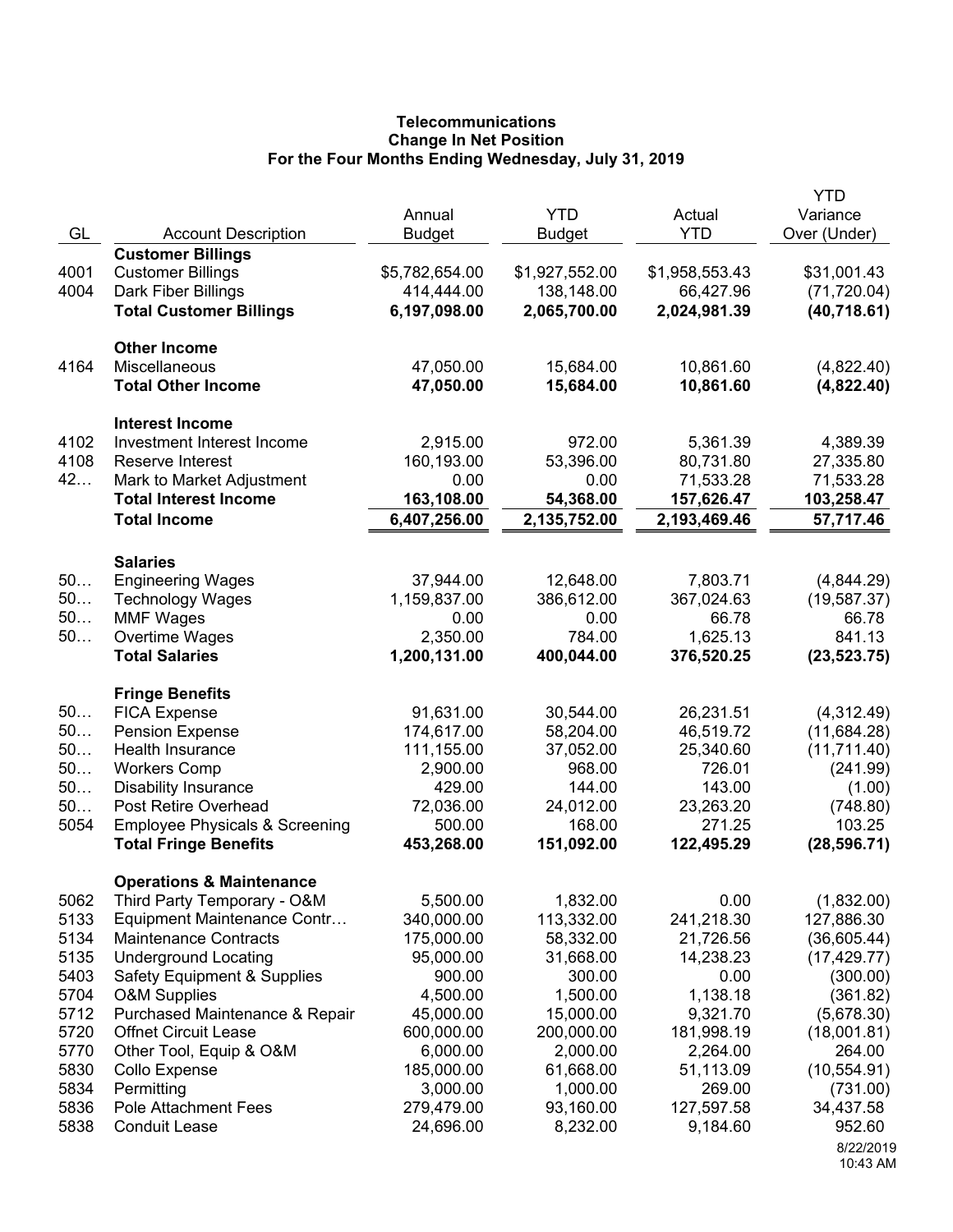# **Telecommunications Change In Net Position For the Four Months Ending Wednesday, July 31, 2019**

|      |                                     |               |               |            | YTD          |
|------|-------------------------------------|---------------|---------------|------------|--------------|
|      |                                     | Annual        | <b>YTD</b>    | Actual     | Variance     |
| GL   | <b>Account Description</b>          | <b>Budget</b> | <b>Budget</b> | <b>YTD</b> | Over (Under) |
|      | Total O & M                         | 1,764,075.00  | 588,024.00    | 660,069.43 | 72,045.43    |
|      | <b>Office &amp; Administrative</b>  |               |               |            |              |
| 5053 | Misc Employee Costs                 | 2,400.00      | 800.00        | 433.18     | (366.82)     |
| 5102 | <b>Office Rent</b>                  | 44,279.00     | 14,760.00     | 14,759.68  | (0.32)       |
| 5104 | <b>Office Supplies</b>              | 2,200.00      | 732.00        | 135.69     | (596.31)     |
| 5110 | Postage & Shipping                  | 1,000.00      | 332.00        | 186.44     | (145.56)     |
| 5112 | Telephone                           | 12,000.00     | 4,000.00      | 3,541.01   | (458.99)     |
| 5114 | <b>Cellular Services</b>            | 5,700.00      | 1,900.00      | 1,316.42   | (583.58)     |
| 5118 | <b>Other Communications</b>         | 1,600.00      | 532.00        | 417.80     | (114.20)     |
| 5120 | Dues & Subscriptions                | 500.00        | 168.00        | 0.00       | (168.00)     |
| 5122 | Public Info & Advertising           | 2,000.00      | 668.00        | 0.00       | (668.00)     |
| 5123 | <b>Promotional Materials</b>        | 5,000.00      | 1,668.00      | 250.00     | (1,418.00)   |
| 5130 | <b>Office Equipment</b>             | 5,000.00      | 1,668.00      | 0.00       | (1,668.00)   |
| 5170 | <b>Other Office Expenses</b>        | 5,000.00      | 1,668.00      | 286.45     | (1,381.55)   |
| 5172 | <b>Filing Fees</b>                  | 10,000.00     | 3,332.00      | 568.23     | (2,763.77)   |
| 5202 | Employee Mileage Reimburse          | 1,962.00      | 656.00        | 328.86     | (327.14)     |
| 5204 | Empl. Meals & Incidental            | 9,500.00      | 3,168.00      | 1,948.74   | (1,219.26)   |
| 5206 | Empl. Lodging                       | 18,000.00     | 6,000.00      | 4,213.86   | (1,786.14)   |
| 5270 | <b>Travel &amp; Meeting Expense</b> | 500.00        | 168.00        | 914.56     | 746.56       |
| 5370 | Training & Development              | 16,300.00     | 5,432.00      | 500.00     | (4,932.00)   |
| 5402 | <b>Employee Uniforms</b>            | 1,450.00      | 484.00        | 0.00       | (484.00)     |
| 5570 | <b>Other General Expense</b>        | 1,000.00      | 332.00        | 0.00       | (332.00)     |
|      | <b>Total Office &amp; Admin</b>     | 145,391.00    | 48,468.00     | 29,800.92  | (18,667.08)  |
| 5802 | <b>Utilities</b><br>Gas & Electric  | 4,400.00      | 1,468.00      | 759.44     | (708.56)     |
|      | <b>Total Utilities</b>              | 4,400.00      | 1,468.00      | 759.44     |              |
|      |                                     |               |               |            | (708.56)     |
| 5924 | <b>Professional Fees</b><br>Legal   | 18,500.00     | 6,168.00      | 3,690.00   | (2,478.00)   |
| 5926 | <b>Investment Banking Fees</b>      | 4,760.00      | 1,588.00      | 2,557.40   | 969.40       |
| 5970 | Consulting                          | 7,500.00      | 2,500.00      | 0.00       | (2,500.00)   |
|      | <b>Total Professional Fees</b>      | 30,760.00     | 10,256.00     | 6,247.40   | (4,008.60)   |
|      | <b>Automobile</b>                   |               |               |            |              |
| 5601 | Auto/Light Truck Rep. & Maint.      | 12,000.00     | 4,000.00      | 2,960.83   | (1,039.17)   |
| 5602 | <b>Auto/Light Truck Fuel</b>        | 22,000.00     | 7,332.00      | 6,037.14   | (1, 294.86)  |
| 5603 | Auto/Light Truck Rental/Lease       | 47,900.00     | 15,968.00     | 10,474.64  | (5,493.36)   |
| 5605 | Vehicle Ins                         | 11,200.00     | 3,732.00      | 3,733.32   | 1.32         |
|      | <b>Total Automobile</b>             | 93,100.00     | 31,032.00     | 23,205.93  | (7,826.07)   |
|      | <b>Computer</b>                     |               |               |            |              |
| 5124 | <b>Computer Equipment</b>           | 8,000.00      | 2,668.00      | 395.15     | (2,272.85)   |
| 5128 | Programming & Software              | 12,000.00     | 4,000.00      | 3,658.68   | (341.32)     |
|      | <b>Total Computer</b>               | 20,000.00     | 6,668.00      | 4,053.83   | (2,614.17)   |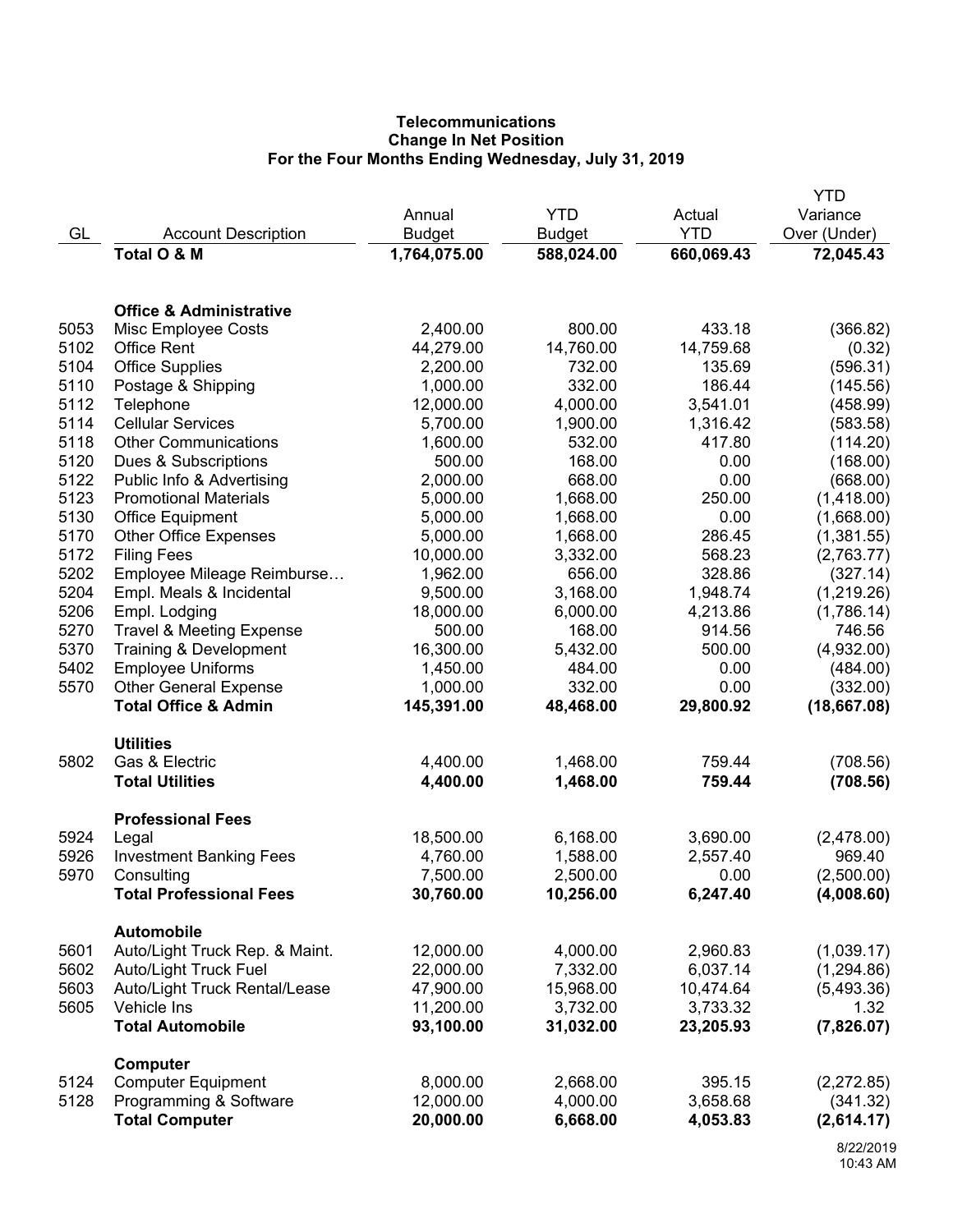# **Telecommunications Change In Net Position For the Four Months Ending Wednesday, July 31, 2019**

|      |                               |                |               |               | <b>YTD</b>    |
|------|-------------------------------|----------------|---------------|---------------|---------------|
|      |                               | Annual         | <b>YTD</b>    | Actual        | Variance      |
| GL   | <b>Account Description</b>    | <b>Budget</b>  | <b>Budget</b> | <b>YTD</b>    | Over (Under)  |
| 6114 | <b>Insurance</b>              | 116,300.00     | 38,768.00     | 38,766.68     | (1.32)        |
| 61   | <b>Admin Allocation</b>       | 570,964.00     | 190,320.00    | 192,648.95    | 2,328.95      |
| 61   | <b>Engineering Allocation</b> | 16,959.00      | 5,652.00      | 7,925.90      | 2,273.90      |
| 6208 | NYS Administrative Assessm    | 34,608.00      | 11,536.00     | 0.00          | (11, 536.00)  |
| 7032 | <b>Depreciation</b>           | 3,684,400.00   | 1,228,132.00  | 1,156,212.01  | (71, 919.99)  |
| 6901 | Contingency                   | 25,000.00      | 8,332.00      | 0.00          | (8,332.00)    |
|      | <b>Total Expenses</b>         | 8,159,356.00   | 2,719,792.00  | 2,618,706.03  | (101, 085.97) |
|      | <b>Change in Net Position</b> | (1,752,100.00) | (584, 040.00) | (425, 236.57) | 158,803.43    |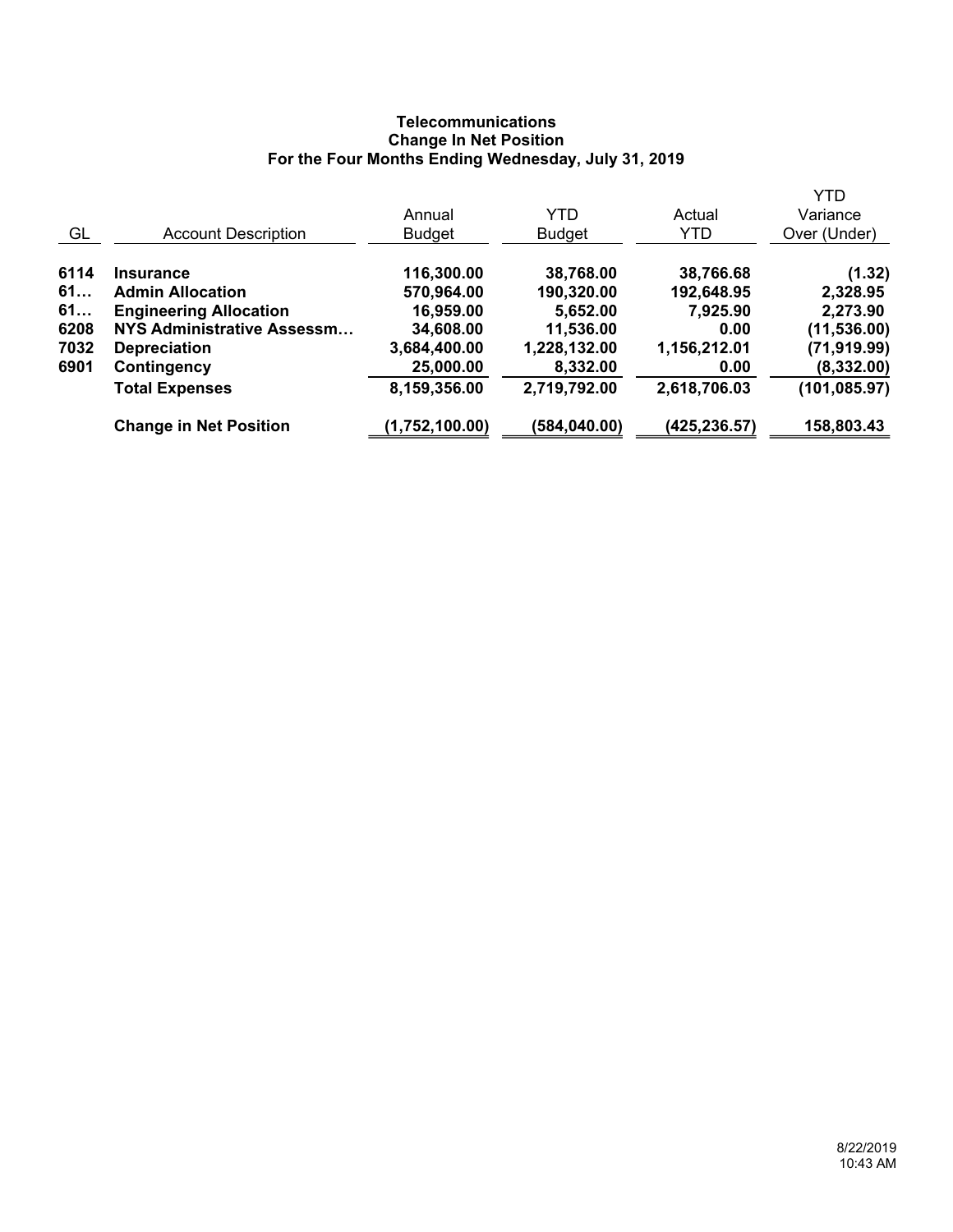## **Water Quality Change In Net Position For the Four Months Ending Wednesday, July 31, 2019**

| <b>YTD</b><br>Annual<br>Actual<br>Variance<br><b>YTD</b><br>GL<br>Over (Under)<br><b>Account Description</b><br><b>Budget</b><br><b>Budget</b><br><b>Customer Billings</b><br>4001<br>\$5,306,138.00<br>\$1,768,712.00<br>\$1,880,409.63<br><b>Customer Billings</b><br>\$111,697.63<br>4005<br><b>Capital Billings</b><br>277,287.00<br>92,428.00<br>92,429.18<br>1.18<br>111,698.81<br><b>Total Customer Billings</b><br>5,583,425.00<br>1,861,140.00<br>1,972,838.81<br><b>Other Income</b><br>4164<br>Miscellaneous<br>12,501.00<br>4,168.00<br>4,167.00<br>(1.00)<br><b>Total Other Income</b><br>12,501.00<br>4,168.00<br>4,167.00<br>(1.00)<br><b>Interest Income</b><br>4102<br>Investment Interest Income<br>8,600.00<br>2,868.00<br>79.88<br>2,947.88<br>4108<br>Reserve Interest<br>63,600.00<br>21,200.00<br>19,490.78<br>(1,709.22)<br>42<br>0.00<br>0.00<br>Mark to Market Adjustment<br>17,290.50<br>17,290.50<br><b>Total Interest Income</b><br>72,200.00<br>24,068.00<br>39,729.16<br>15,661.16<br><b>Total Income</b><br>5,668,126.00<br>1,889,376.00<br>2,016,734.97<br>127,358.97<br><b>Salaries</b><br>50<br><b>Engineering Wages</b><br>75,250.00<br>25,088.00<br>14,210.70<br>(10, 877.30)<br>50<br>721.45<br>721.45<br><b>Technology Wages</b><br>0.00<br>0.00<br>50<br>166.95<br>0.00<br>0.00<br>166.95<br><b>MMF Wages</b><br>50<br>WQ Wages<br>910,351.00<br>303,452.00<br>288,216.36<br>(15, 235.64)<br>50<br>Overtime Wages<br>115,362.00<br>38,456.00<br>33,542.43<br>(4,913.57)<br>5005<br>On-Call Stipend<br>18,000.00<br>4,500.00<br>(1,500.00)<br>6,000.00<br><b>Total Salaries</b><br>1,118,963.00<br>(31, 638.11)<br>372,996.00<br>341,357.89<br><b>Fringe Benefits</b><br>50<br>85,555.00<br>28,524.00<br>23,067.49<br>(5,456.51)<br><b>FICA Expense</b><br>50<br>147,530.00<br><b>Pension Expense</b><br>49,176.00<br>42,806.74<br>(6,369.26)<br>50<br>Health Insurance<br>153,719.00<br>51,240.00<br>46,289.02<br>(4,950.98)<br>50<br><b>Workers Comp</b><br>70,100.00<br>22,226.36<br>23,368.00<br>(1, 141.64)<br>50<br><b>Disability Insurance</b><br>600.00<br>200.00<br>200.04<br>0.04<br>50<br>Post Retire Overhead<br>99,527.00<br>33,180.00<br>30,896.70<br>(2, 283.30)<br>5054<br>1,832.00<br><b>Employee Physicals &amp; Screening</b><br>5,500.00<br>0.00<br>(1,832.00)<br>562,531.00<br>187,520.00<br>165,486.35<br>(22, 033.65)<br><b>Total Fringe Benefits</b><br><b>Operations &amp; Maintenance</b><br>Third Party Temporary - O&M<br>7,500.00<br>2,500.00<br>0.00<br>(2,500.00)<br>5062<br>5403<br>15,000.00<br>1,340.15<br><b>Safety Equipment &amp; Supplies</b><br>5,000.00<br>(3,659.85)<br>5704<br>500.00<br>168.00<br><b>O&amp;M Supplies</b><br>0.00<br>(168.00)<br>5706<br>Shop Tools<br>16,540.00<br>5,516.00<br>544.02<br>(4,971.98)<br>5770<br>Other Tool, Equip & O&M<br>500.00<br>168.00<br>0.00<br>(168.00)<br>5815<br>97,040.00<br>32,348.00<br>8,962.90<br>(23, 385.10)<br>Chemicals<br>5902<br>Lab Fees<br>9,100.00<br>3,036.00<br>1,697.00<br>(1,339.00)<br>6010<br><b>Cape Vincent Reserve</b><br>700.00<br>232.00<br>700.00<br>468.00<br>8090<br><b>Purchases for Resale</b><br>50,000.00<br>16,668.00<br>4,340.82<br>(12, 327.18)<br>Total O & M<br>196,880.00<br>65,636.00<br>17,584.89<br>(48,051.11) |  |  | <b>YTD</b> |
|--------------------------------------------------------------------------------------------------------------------------------------------------------------------------------------------------------------------------------------------------------------------------------------------------------------------------------------------------------------------------------------------------------------------------------------------------------------------------------------------------------------------------------------------------------------------------------------------------------------------------------------------------------------------------------------------------------------------------------------------------------------------------------------------------------------------------------------------------------------------------------------------------------------------------------------------------------------------------------------------------------------------------------------------------------------------------------------------------------------------------------------------------------------------------------------------------------------------------------------------------------------------------------------------------------------------------------------------------------------------------------------------------------------------------------------------------------------------------------------------------------------------------------------------------------------------------------------------------------------------------------------------------------------------------------------------------------------------------------------------------------------------------------------------------------------------------------------------------------------------------------------------------------------------------------------------------------------------------------------------------------------------------------------------------------------------------------------------------------------------------------------------------------------------------------------------------------------------------------------------------------------------------------------------------------------------------------------------------------------------------------------------------------------------------------------------------------------------------------------------------------------------------------------------------------------------------------------------------------------------------------------------------------------------------------------------------------------------------------------------------------------------------------------------------------------------------------------------------------------------------------------------------------------------------------------------------------------------------------------------------------------------------------------------------------------------------------------------------------------------------------------------------------------------------------------------------------------------------------------------------------------------------------------|--|--|------------|
|                                                                                                                                                                                                                                                                                                                                                                                                                                                                                                                                                                                                                                                                                                                                                                                                                                                                                                                                                                                                                                                                                                                                                                                                                                                                                                                                                                                                                                                                                                                                                                                                                                                                                                                                                                                                                                                                                                                                                                                                                                                                                                                                                                                                                                                                                                                                                                                                                                                                                                                                                                                                                                                                                                                                                                                                                                                                                                                                                                                                                                                                                                                                                                                                                                                                                      |  |  |            |
|                                                                                                                                                                                                                                                                                                                                                                                                                                                                                                                                                                                                                                                                                                                                                                                                                                                                                                                                                                                                                                                                                                                                                                                                                                                                                                                                                                                                                                                                                                                                                                                                                                                                                                                                                                                                                                                                                                                                                                                                                                                                                                                                                                                                                                                                                                                                                                                                                                                                                                                                                                                                                                                                                                                                                                                                                                                                                                                                                                                                                                                                                                                                                                                                                                                                                      |  |  |            |
|                                                                                                                                                                                                                                                                                                                                                                                                                                                                                                                                                                                                                                                                                                                                                                                                                                                                                                                                                                                                                                                                                                                                                                                                                                                                                                                                                                                                                                                                                                                                                                                                                                                                                                                                                                                                                                                                                                                                                                                                                                                                                                                                                                                                                                                                                                                                                                                                                                                                                                                                                                                                                                                                                                                                                                                                                                                                                                                                                                                                                                                                                                                                                                                                                                                                                      |  |  |            |
|                                                                                                                                                                                                                                                                                                                                                                                                                                                                                                                                                                                                                                                                                                                                                                                                                                                                                                                                                                                                                                                                                                                                                                                                                                                                                                                                                                                                                                                                                                                                                                                                                                                                                                                                                                                                                                                                                                                                                                                                                                                                                                                                                                                                                                                                                                                                                                                                                                                                                                                                                                                                                                                                                                                                                                                                                                                                                                                                                                                                                                                                                                                                                                                                                                                                                      |  |  |            |
|                                                                                                                                                                                                                                                                                                                                                                                                                                                                                                                                                                                                                                                                                                                                                                                                                                                                                                                                                                                                                                                                                                                                                                                                                                                                                                                                                                                                                                                                                                                                                                                                                                                                                                                                                                                                                                                                                                                                                                                                                                                                                                                                                                                                                                                                                                                                                                                                                                                                                                                                                                                                                                                                                                                                                                                                                                                                                                                                                                                                                                                                                                                                                                                                                                                                                      |  |  |            |
|                                                                                                                                                                                                                                                                                                                                                                                                                                                                                                                                                                                                                                                                                                                                                                                                                                                                                                                                                                                                                                                                                                                                                                                                                                                                                                                                                                                                                                                                                                                                                                                                                                                                                                                                                                                                                                                                                                                                                                                                                                                                                                                                                                                                                                                                                                                                                                                                                                                                                                                                                                                                                                                                                                                                                                                                                                                                                                                                                                                                                                                                                                                                                                                                                                                                                      |  |  |            |
|                                                                                                                                                                                                                                                                                                                                                                                                                                                                                                                                                                                                                                                                                                                                                                                                                                                                                                                                                                                                                                                                                                                                                                                                                                                                                                                                                                                                                                                                                                                                                                                                                                                                                                                                                                                                                                                                                                                                                                                                                                                                                                                                                                                                                                                                                                                                                                                                                                                                                                                                                                                                                                                                                                                                                                                                                                                                                                                                                                                                                                                                                                                                                                                                                                                                                      |  |  |            |
|                                                                                                                                                                                                                                                                                                                                                                                                                                                                                                                                                                                                                                                                                                                                                                                                                                                                                                                                                                                                                                                                                                                                                                                                                                                                                                                                                                                                                                                                                                                                                                                                                                                                                                                                                                                                                                                                                                                                                                                                                                                                                                                                                                                                                                                                                                                                                                                                                                                                                                                                                                                                                                                                                                                                                                                                                                                                                                                                                                                                                                                                                                                                                                                                                                                                                      |  |  |            |
|                                                                                                                                                                                                                                                                                                                                                                                                                                                                                                                                                                                                                                                                                                                                                                                                                                                                                                                                                                                                                                                                                                                                                                                                                                                                                                                                                                                                                                                                                                                                                                                                                                                                                                                                                                                                                                                                                                                                                                                                                                                                                                                                                                                                                                                                                                                                                                                                                                                                                                                                                                                                                                                                                                                                                                                                                                                                                                                                                                                                                                                                                                                                                                                                                                                                                      |  |  |            |
|                                                                                                                                                                                                                                                                                                                                                                                                                                                                                                                                                                                                                                                                                                                                                                                                                                                                                                                                                                                                                                                                                                                                                                                                                                                                                                                                                                                                                                                                                                                                                                                                                                                                                                                                                                                                                                                                                                                                                                                                                                                                                                                                                                                                                                                                                                                                                                                                                                                                                                                                                                                                                                                                                                                                                                                                                                                                                                                                                                                                                                                                                                                                                                                                                                                                                      |  |  |            |
|                                                                                                                                                                                                                                                                                                                                                                                                                                                                                                                                                                                                                                                                                                                                                                                                                                                                                                                                                                                                                                                                                                                                                                                                                                                                                                                                                                                                                                                                                                                                                                                                                                                                                                                                                                                                                                                                                                                                                                                                                                                                                                                                                                                                                                                                                                                                                                                                                                                                                                                                                                                                                                                                                                                                                                                                                                                                                                                                                                                                                                                                                                                                                                                                                                                                                      |  |  |            |
|                                                                                                                                                                                                                                                                                                                                                                                                                                                                                                                                                                                                                                                                                                                                                                                                                                                                                                                                                                                                                                                                                                                                                                                                                                                                                                                                                                                                                                                                                                                                                                                                                                                                                                                                                                                                                                                                                                                                                                                                                                                                                                                                                                                                                                                                                                                                                                                                                                                                                                                                                                                                                                                                                                                                                                                                                                                                                                                                                                                                                                                                                                                                                                                                                                                                                      |  |  |            |
|                                                                                                                                                                                                                                                                                                                                                                                                                                                                                                                                                                                                                                                                                                                                                                                                                                                                                                                                                                                                                                                                                                                                                                                                                                                                                                                                                                                                                                                                                                                                                                                                                                                                                                                                                                                                                                                                                                                                                                                                                                                                                                                                                                                                                                                                                                                                                                                                                                                                                                                                                                                                                                                                                                                                                                                                                                                                                                                                                                                                                                                                                                                                                                                                                                                                                      |  |  |            |
|                                                                                                                                                                                                                                                                                                                                                                                                                                                                                                                                                                                                                                                                                                                                                                                                                                                                                                                                                                                                                                                                                                                                                                                                                                                                                                                                                                                                                                                                                                                                                                                                                                                                                                                                                                                                                                                                                                                                                                                                                                                                                                                                                                                                                                                                                                                                                                                                                                                                                                                                                                                                                                                                                                                                                                                                                                                                                                                                                                                                                                                                                                                                                                                                                                                                                      |  |  |            |
|                                                                                                                                                                                                                                                                                                                                                                                                                                                                                                                                                                                                                                                                                                                                                                                                                                                                                                                                                                                                                                                                                                                                                                                                                                                                                                                                                                                                                                                                                                                                                                                                                                                                                                                                                                                                                                                                                                                                                                                                                                                                                                                                                                                                                                                                                                                                                                                                                                                                                                                                                                                                                                                                                                                                                                                                                                                                                                                                                                                                                                                                                                                                                                                                                                                                                      |  |  |            |
|                                                                                                                                                                                                                                                                                                                                                                                                                                                                                                                                                                                                                                                                                                                                                                                                                                                                                                                                                                                                                                                                                                                                                                                                                                                                                                                                                                                                                                                                                                                                                                                                                                                                                                                                                                                                                                                                                                                                                                                                                                                                                                                                                                                                                                                                                                                                                                                                                                                                                                                                                                                                                                                                                                                                                                                                                                                                                                                                                                                                                                                                                                                                                                                                                                                                                      |  |  |            |
|                                                                                                                                                                                                                                                                                                                                                                                                                                                                                                                                                                                                                                                                                                                                                                                                                                                                                                                                                                                                                                                                                                                                                                                                                                                                                                                                                                                                                                                                                                                                                                                                                                                                                                                                                                                                                                                                                                                                                                                                                                                                                                                                                                                                                                                                                                                                                                                                                                                                                                                                                                                                                                                                                                                                                                                                                                                                                                                                                                                                                                                                                                                                                                                                                                                                                      |  |  |            |
|                                                                                                                                                                                                                                                                                                                                                                                                                                                                                                                                                                                                                                                                                                                                                                                                                                                                                                                                                                                                                                                                                                                                                                                                                                                                                                                                                                                                                                                                                                                                                                                                                                                                                                                                                                                                                                                                                                                                                                                                                                                                                                                                                                                                                                                                                                                                                                                                                                                                                                                                                                                                                                                                                                                                                                                                                                                                                                                                                                                                                                                                                                                                                                                                                                                                                      |  |  |            |
|                                                                                                                                                                                                                                                                                                                                                                                                                                                                                                                                                                                                                                                                                                                                                                                                                                                                                                                                                                                                                                                                                                                                                                                                                                                                                                                                                                                                                                                                                                                                                                                                                                                                                                                                                                                                                                                                                                                                                                                                                                                                                                                                                                                                                                                                                                                                                                                                                                                                                                                                                                                                                                                                                                                                                                                                                                                                                                                                                                                                                                                                                                                                                                                                                                                                                      |  |  |            |
|                                                                                                                                                                                                                                                                                                                                                                                                                                                                                                                                                                                                                                                                                                                                                                                                                                                                                                                                                                                                                                                                                                                                                                                                                                                                                                                                                                                                                                                                                                                                                                                                                                                                                                                                                                                                                                                                                                                                                                                                                                                                                                                                                                                                                                                                                                                                                                                                                                                                                                                                                                                                                                                                                                                                                                                                                                                                                                                                                                                                                                                                                                                                                                                                                                                                                      |  |  |            |
|                                                                                                                                                                                                                                                                                                                                                                                                                                                                                                                                                                                                                                                                                                                                                                                                                                                                                                                                                                                                                                                                                                                                                                                                                                                                                                                                                                                                                                                                                                                                                                                                                                                                                                                                                                                                                                                                                                                                                                                                                                                                                                                                                                                                                                                                                                                                                                                                                                                                                                                                                                                                                                                                                                                                                                                                                                                                                                                                                                                                                                                                                                                                                                                                                                                                                      |  |  |            |
|                                                                                                                                                                                                                                                                                                                                                                                                                                                                                                                                                                                                                                                                                                                                                                                                                                                                                                                                                                                                                                                                                                                                                                                                                                                                                                                                                                                                                                                                                                                                                                                                                                                                                                                                                                                                                                                                                                                                                                                                                                                                                                                                                                                                                                                                                                                                                                                                                                                                                                                                                                                                                                                                                                                                                                                                                                                                                                                                                                                                                                                                                                                                                                                                                                                                                      |  |  |            |
|                                                                                                                                                                                                                                                                                                                                                                                                                                                                                                                                                                                                                                                                                                                                                                                                                                                                                                                                                                                                                                                                                                                                                                                                                                                                                                                                                                                                                                                                                                                                                                                                                                                                                                                                                                                                                                                                                                                                                                                                                                                                                                                                                                                                                                                                                                                                                                                                                                                                                                                                                                                                                                                                                                                                                                                                                                                                                                                                                                                                                                                                                                                                                                                                                                                                                      |  |  |            |
|                                                                                                                                                                                                                                                                                                                                                                                                                                                                                                                                                                                                                                                                                                                                                                                                                                                                                                                                                                                                                                                                                                                                                                                                                                                                                                                                                                                                                                                                                                                                                                                                                                                                                                                                                                                                                                                                                                                                                                                                                                                                                                                                                                                                                                                                                                                                                                                                                                                                                                                                                                                                                                                                                                                                                                                                                                                                                                                                                                                                                                                                                                                                                                                                                                                                                      |  |  |            |
|                                                                                                                                                                                                                                                                                                                                                                                                                                                                                                                                                                                                                                                                                                                                                                                                                                                                                                                                                                                                                                                                                                                                                                                                                                                                                                                                                                                                                                                                                                                                                                                                                                                                                                                                                                                                                                                                                                                                                                                                                                                                                                                                                                                                                                                                                                                                                                                                                                                                                                                                                                                                                                                                                                                                                                                                                                                                                                                                                                                                                                                                                                                                                                                                                                                                                      |  |  |            |
|                                                                                                                                                                                                                                                                                                                                                                                                                                                                                                                                                                                                                                                                                                                                                                                                                                                                                                                                                                                                                                                                                                                                                                                                                                                                                                                                                                                                                                                                                                                                                                                                                                                                                                                                                                                                                                                                                                                                                                                                                                                                                                                                                                                                                                                                                                                                                                                                                                                                                                                                                                                                                                                                                                                                                                                                                                                                                                                                                                                                                                                                                                                                                                                                                                                                                      |  |  |            |
|                                                                                                                                                                                                                                                                                                                                                                                                                                                                                                                                                                                                                                                                                                                                                                                                                                                                                                                                                                                                                                                                                                                                                                                                                                                                                                                                                                                                                                                                                                                                                                                                                                                                                                                                                                                                                                                                                                                                                                                                                                                                                                                                                                                                                                                                                                                                                                                                                                                                                                                                                                                                                                                                                                                                                                                                                                                                                                                                                                                                                                                                                                                                                                                                                                                                                      |  |  |            |
|                                                                                                                                                                                                                                                                                                                                                                                                                                                                                                                                                                                                                                                                                                                                                                                                                                                                                                                                                                                                                                                                                                                                                                                                                                                                                                                                                                                                                                                                                                                                                                                                                                                                                                                                                                                                                                                                                                                                                                                                                                                                                                                                                                                                                                                                                                                                                                                                                                                                                                                                                                                                                                                                                                                                                                                                                                                                                                                                                                                                                                                                                                                                                                                                                                                                                      |  |  |            |
|                                                                                                                                                                                                                                                                                                                                                                                                                                                                                                                                                                                                                                                                                                                                                                                                                                                                                                                                                                                                                                                                                                                                                                                                                                                                                                                                                                                                                                                                                                                                                                                                                                                                                                                                                                                                                                                                                                                                                                                                                                                                                                                                                                                                                                                                                                                                                                                                                                                                                                                                                                                                                                                                                                                                                                                                                                                                                                                                                                                                                                                                                                                                                                                                                                                                                      |  |  |            |
|                                                                                                                                                                                                                                                                                                                                                                                                                                                                                                                                                                                                                                                                                                                                                                                                                                                                                                                                                                                                                                                                                                                                                                                                                                                                                                                                                                                                                                                                                                                                                                                                                                                                                                                                                                                                                                                                                                                                                                                                                                                                                                                                                                                                                                                                                                                                                                                                                                                                                                                                                                                                                                                                                                                                                                                                                                                                                                                                                                                                                                                                                                                                                                                                                                                                                      |  |  |            |
|                                                                                                                                                                                                                                                                                                                                                                                                                                                                                                                                                                                                                                                                                                                                                                                                                                                                                                                                                                                                                                                                                                                                                                                                                                                                                                                                                                                                                                                                                                                                                                                                                                                                                                                                                                                                                                                                                                                                                                                                                                                                                                                                                                                                                                                                                                                                                                                                                                                                                                                                                                                                                                                                                                                                                                                                                                                                                                                                                                                                                                                                                                                                                                                                                                                                                      |  |  |            |
|                                                                                                                                                                                                                                                                                                                                                                                                                                                                                                                                                                                                                                                                                                                                                                                                                                                                                                                                                                                                                                                                                                                                                                                                                                                                                                                                                                                                                                                                                                                                                                                                                                                                                                                                                                                                                                                                                                                                                                                                                                                                                                                                                                                                                                                                                                                                                                                                                                                                                                                                                                                                                                                                                                                                                                                                                                                                                                                                                                                                                                                                                                                                                                                                                                                                                      |  |  |            |
|                                                                                                                                                                                                                                                                                                                                                                                                                                                                                                                                                                                                                                                                                                                                                                                                                                                                                                                                                                                                                                                                                                                                                                                                                                                                                                                                                                                                                                                                                                                                                                                                                                                                                                                                                                                                                                                                                                                                                                                                                                                                                                                                                                                                                                                                                                                                                                                                                                                                                                                                                                                                                                                                                                                                                                                                                                                                                                                                                                                                                                                                                                                                                                                                                                                                                      |  |  |            |
|                                                                                                                                                                                                                                                                                                                                                                                                                                                                                                                                                                                                                                                                                                                                                                                                                                                                                                                                                                                                                                                                                                                                                                                                                                                                                                                                                                                                                                                                                                                                                                                                                                                                                                                                                                                                                                                                                                                                                                                                                                                                                                                                                                                                                                                                                                                                                                                                                                                                                                                                                                                                                                                                                                                                                                                                                                                                                                                                                                                                                                                                                                                                                                                                                                                                                      |  |  |            |
|                                                                                                                                                                                                                                                                                                                                                                                                                                                                                                                                                                                                                                                                                                                                                                                                                                                                                                                                                                                                                                                                                                                                                                                                                                                                                                                                                                                                                                                                                                                                                                                                                                                                                                                                                                                                                                                                                                                                                                                                                                                                                                                                                                                                                                                                                                                                                                                                                                                                                                                                                                                                                                                                                                                                                                                                                                                                                                                                                                                                                                                                                                                                                                                                                                                                                      |  |  |            |
|                                                                                                                                                                                                                                                                                                                                                                                                                                                                                                                                                                                                                                                                                                                                                                                                                                                                                                                                                                                                                                                                                                                                                                                                                                                                                                                                                                                                                                                                                                                                                                                                                                                                                                                                                                                                                                                                                                                                                                                                                                                                                                                                                                                                                                                                                                                                                                                                                                                                                                                                                                                                                                                                                                                                                                                                                                                                                                                                                                                                                                                                                                                                                                                                                                                                                      |  |  |            |
|                                                                                                                                                                                                                                                                                                                                                                                                                                                                                                                                                                                                                                                                                                                                                                                                                                                                                                                                                                                                                                                                                                                                                                                                                                                                                                                                                                                                                                                                                                                                                                                                                                                                                                                                                                                                                                                                                                                                                                                                                                                                                                                                                                                                                                                                                                                                                                                                                                                                                                                                                                                                                                                                                                                                                                                                                                                                                                                                                                                                                                                                                                                                                                                                                                                                                      |  |  |            |
|                                                                                                                                                                                                                                                                                                                                                                                                                                                                                                                                                                                                                                                                                                                                                                                                                                                                                                                                                                                                                                                                                                                                                                                                                                                                                                                                                                                                                                                                                                                                                                                                                                                                                                                                                                                                                                                                                                                                                                                                                                                                                                                                                                                                                                                                                                                                                                                                                                                                                                                                                                                                                                                                                                                                                                                                                                                                                                                                                                                                                                                                                                                                                                                                                                                                                      |  |  |            |
|                                                                                                                                                                                                                                                                                                                                                                                                                                                                                                                                                                                                                                                                                                                                                                                                                                                                                                                                                                                                                                                                                                                                                                                                                                                                                                                                                                                                                                                                                                                                                                                                                                                                                                                                                                                                                                                                                                                                                                                                                                                                                                                                                                                                                                                                                                                                                                                                                                                                                                                                                                                                                                                                                                                                                                                                                                                                                                                                                                                                                                                                                                                                                                                                                                                                                      |  |  |            |
|                                                                                                                                                                                                                                                                                                                                                                                                                                                                                                                                                                                                                                                                                                                                                                                                                                                                                                                                                                                                                                                                                                                                                                                                                                                                                                                                                                                                                                                                                                                                                                                                                                                                                                                                                                                                                                                                                                                                                                                                                                                                                                                                                                                                                                                                                                                                                                                                                                                                                                                                                                                                                                                                                                                                                                                                                                                                                                                                                                                                                                                                                                                                                                                                                                                                                      |  |  |            |
|                                                                                                                                                                                                                                                                                                                                                                                                                                                                                                                                                                                                                                                                                                                                                                                                                                                                                                                                                                                                                                                                                                                                                                                                                                                                                                                                                                                                                                                                                                                                                                                                                                                                                                                                                                                                                                                                                                                                                                                                                                                                                                                                                                                                                                                                                                                                                                                                                                                                                                                                                                                                                                                                                                                                                                                                                                                                                                                                                                                                                                                                                                                                                                                                                                                                                      |  |  |            |
|                                                                                                                                                                                                                                                                                                                                                                                                                                                                                                                                                                                                                                                                                                                                                                                                                                                                                                                                                                                                                                                                                                                                                                                                                                                                                                                                                                                                                                                                                                                                                                                                                                                                                                                                                                                                                                                                                                                                                                                                                                                                                                                                                                                                                                                                                                                                                                                                                                                                                                                                                                                                                                                                                                                                                                                                                                                                                                                                                                                                                                                                                                                                                                                                                                                                                      |  |  |            |
|                                                                                                                                                                                                                                                                                                                                                                                                                                                                                                                                                                                                                                                                                                                                                                                                                                                                                                                                                                                                                                                                                                                                                                                                                                                                                                                                                                                                                                                                                                                                                                                                                                                                                                                                                                                                                                                                                                                                                                                                                                                                                                                                                                                                                                                                                                                                                                                                                                                                                                                                                                                                                                                                                                                                                                                                                                                                                                                                                                                                                                                                                                                                                                                                                                                                                      |  |  |            |
|                                                                                                                                                                                                                                                                                                                                                                                                                                                                                                                                                                                                                                                                                                                                                                                                                                                                                                                                                                                                                                                                                                                                                                                                                                                                                                                                                                                                                                                                                                                                                                                                                                                                                                                                                                                                                                                                                                                                                                                                                                                                                                                                                                                                                                                                                                                                                                                                                                                                                                                                                                                                                                                                                                                                                                                                                                                                                                                                                                                                                                                                                                                                                                                                                                                                                      |  |  |            |
|                                                                                                                                                                                                                                                                                                                                                                                                                                                                                                                                                                                                                                                                                                                                                                                                                                                                                                                                                                                                                                                                                                                                                                                                                                                                                                                                                                                                                                                                                                                                                                                                                                                                                                                                                                                                                                                                                                                                                                                                                                                                                                                                                                                                                                                                                                                                                                                                                                                                                                                                                                                                                                                                                                                                                                                                                                                                                                                                                                                                                                                                                                                                                                                                                                                                                      |  |  |            |
|                                                                                                                                                                                                                                                                                                                                                                                                                                                                                                                                                                                                                                                                                                                                                                                                                                                                                                                                                                                                                                                                                                                                                                                                                                                                                                                                                                                                                                                                                                                                                                                                                                                                                                                                                                                                                                                                                                                                                                                                                                                                                                                                                                                                                                                                                                                                                                                                                                                                                                                                                                                                                                                                                                                                                                                                                                                                                                                                                                                                                                                                                                                                                                                                                                                                                      |  |  |            |
|                                                                                                                                                                                                                                                                                                                                                                                                                                                                                                                                                                                                                                                                                                                                                                                                                                                                                                                                                                                                                                                                                                                                                                                                                                                                                                                                                                                                                                                                                                                                                                                                                                                                                                                                                                                                                                                                                                                                                                                                                                                                                                                                                                                                                                                                                                                                                                                                                                                                                                                                                                                                                                                                                                                                                                                                                                                                                                                                                                                                                                                                                                                                                                                                                                                                                      |  |  |            |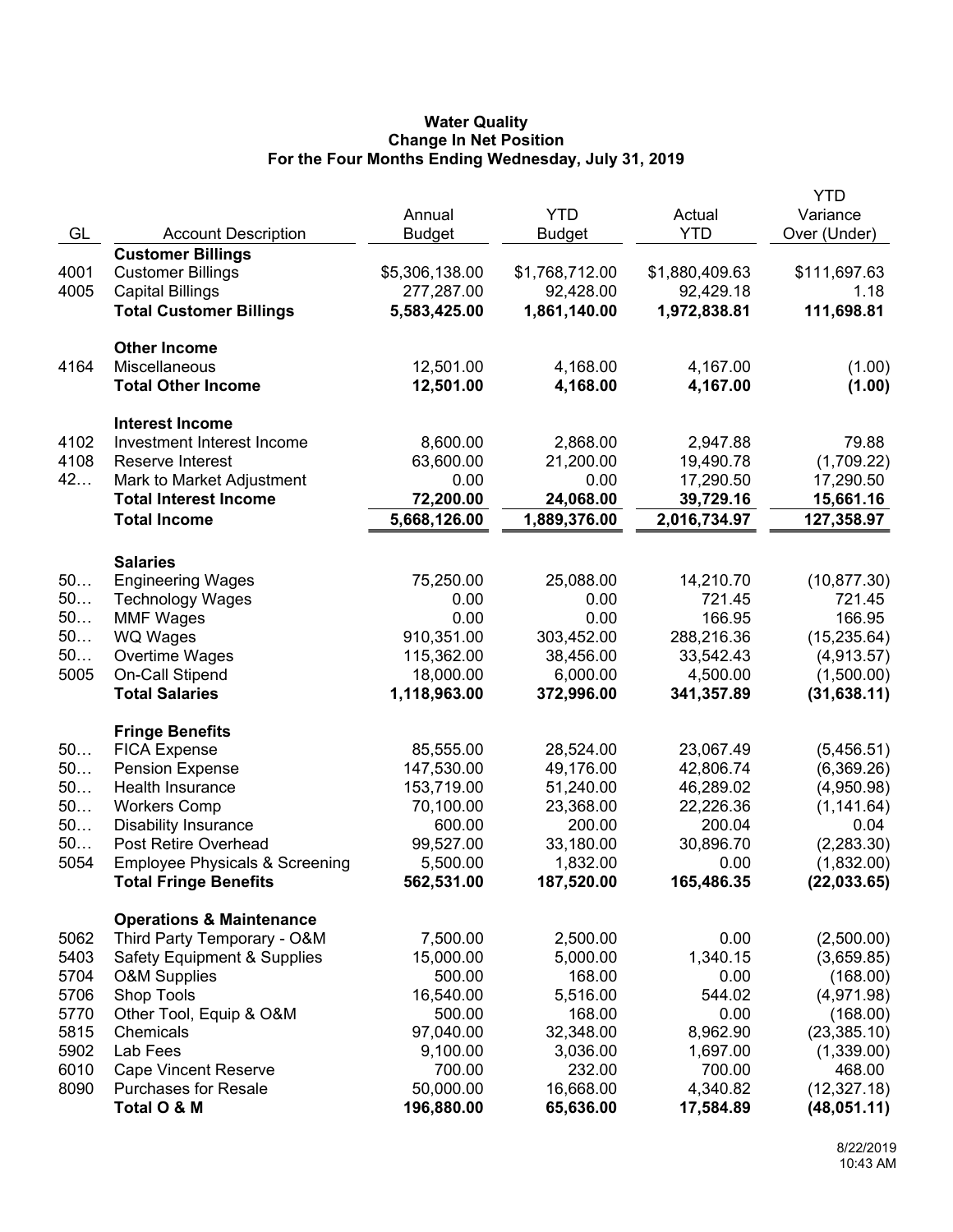## **Water Quality Change In Net Position For the Four Months Ending Wednesday, July 31, 2019**

|      |                                          |               |               |            | <b>YTD</b>   |
|------|------------------------------------------|---------------|---------------|------------|--------------|
|      |                                          | Annual        | <b>YTD</b>    | Actual     | Variance     |
| GL   | <b>Account Description</b>               | <b>Budget</b> | <b>Budget</b> | <b>YTD</b> | Over (Under) |
| 6002 | <b>Sewage Treatment</b>                  | 1,112,520.00  | 370,840.00    | 371,090.86 | 250.86       |
| 6004 | <b>Water Purchases</b>                   | 706,548.00    | 235,520.00    | 212,609.14 | (22, 910.86) |
|      | <b>Office &amp; Administrative</b>       |               |               |            |              |
| 5053 | Misc Employee Costs                      | 100.00        | 32.00         | 143.54     | 111.54       |
| 5104 | <b>Office Supplies</b>                   | 5,500.00      | 1,832.00      | 899.05     | (932.95)     |
| 5110 | Postage & Shipping                       | 1,500.00      | 500.00        | 0.00       | (500.00)     |
| 5112 | Telephone                                | 6,120.00      | 2,040.00      | 3,128.89   | 1,088.89     |
| 5114 | <b>Cellular Services</b>                 | 12,900.00     | 4,300.00      | 2,612.99   | (1,687.01)   |
| 5120 | Dues & Subscriptions                     | 2,000.00      | 668.00        | 0.00       | (668.00)     |
| 5122 | Public Info & Advertising                | 2,750.00      | 916.00        | 86.36      | (829.64)     |
| 5130 | <b>Office Equipment</b>                  | 1,000.00      | 332.00        | 0.00       | (332.00)     |
| 5202 | Employee Mileage Reimburse               | 1,700.00      | 564.00        | 0.00       | (564.00)     |
| 5204 | Empl. Meals & Incidental                 | 3,000.00      | 1,000.00      | 66.85      | (933.15)     |
| 5206 | Empl. Lodging                            | 7,000.00      | 2,332.00      | 894.00     | (1,438.00)   |
| 5270 | <b>Travel &amp; Meeting Expense</b>      | 300.00        | 100.00        | 0.00       | (100.00)     |
| 5312 | <b>Continuing Education</b>              | 5,000.00      | 1,668.00      | 0.00       | (1,668.00)   |
| 5370 | Training & Development                   | 10,000.00     | 3,332.00      | 285.00     | (3,047.00)   |
| 5402 | <b>Employee Uniforms</b>                 | 9,000.00      | 3,000.00      | 386.45     | (2,613.55)   |
| 5508 | <b>Cleaning Services</b>                 | 12,000.00     | 4,000.00      | 3,660.00   | (340.00)     |
|      | <b>Total Office &amp; Admin</b>          | 79,870.00     | 26,616.00     | 12,163.13  | (14, 452.87) |
|      | <b>Utilities</b>                         |               |               |            |              |
| 5802 | Gas & Electric                           | 106,000.00    | 35,332.00     | 20,688.93  | (14, 643.07) |
|      | <b>Total Utilities</b>                   | 106,000.00    | 35,332.00     | 20,688.93  | (14, 643.07) |
|      | <b>Professional Fees</b>                 |               |               |            |              |
| 5924 | Legal                                    | 5,000.00      | 1,668.00      | 0.00       | (1,668.00)   |
| 5926 | <b>Investment Banking Fees</b>           | 1,903.00      | 636.00        | 811.80     | 175.80       |
|      | <b>Total Professional Fees</b>           | 6,903.00      | 2,304.00      | 811.80     | (1,492.20)   |
|      | <b>Repairs &amp; Maintenance</b>         |               |               |            |              |
| 5804 | <b>Building Maintenance &amp; Repair</b> | 35,500.00     | 11,832.00     | 4,854.14   | (6,977.86)   |
| 5808 | Site Maint & Repair                      | 35,500.00     | 11,832.00     | 4,593.88   | (7, 238.12)  |
| 5812 | <b>Pipeline Maintenance</b>              | 85,000.00     | 28,336.00     | 14,336.69  | (13,999.31)  |
|      | <b>Total Repairs &amp; Maintenance</b>   | 156,000.00    | 52,000.00     | 23,784.71  | (28, 215.29) |
|      | <b>Automobile</b>                        |               |               |            |              |
| 5601 | Auto/Light Truck Rep. & Maint.           | 19,000.00     | 6,332.00      | 1,907.55   | (4,424.45)   |
| 5602 | <b>Auto/Light Truck Fuel</b>             | 60,000.00     | 20,000.00     | 10,981.03  | (9,018.97)   |
| 5603 | Auto/Light Truck Rental/Lease            | 126,300.00    | 42,100.00     | 39,693.96  | (2,406.04)   |
| 5605 | Vehicle Ins                              | 30,600.00     | 10,200.00     | 10,200.00  | 0.00         |
|      | <b>Total Automobile</b>                  | 235,900.00    | 78,632.00     | 62,782.54  | (15, 849.46) |
|      | Computer                                 |               |               |            |              |
| 5124 | <b>Computer Equipment</b>                | 15,600.00     | 5,202.68      | 470.45     | (4,732.23)   |
| 5128 | Programming & Software                   | 46,520.00     | 15,505.32     | 16,120.00  | 614.68       |
|      |                                          |               |               |            | 0.0000046    |

<sup>8/22/2019</sup> 10:43 AM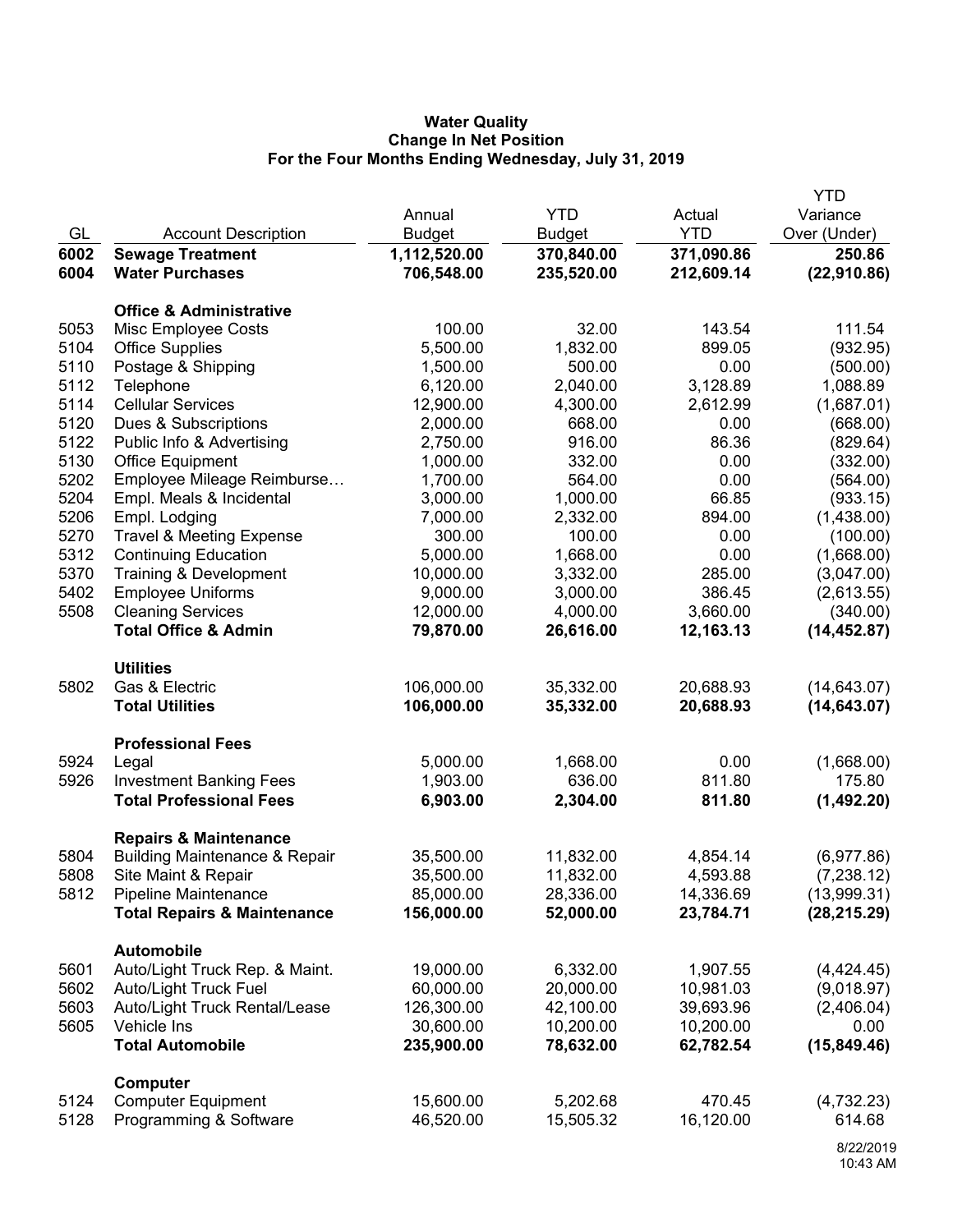## **Water Quality Change In Net Position For the Four Months Ending Wednesday, July 31, 2019**

|      |                                   |               |               |              | <b>YTD</b>    |
|------|-----------------------------------|---------------|---------------|--------------|---------------|
|      |                                   | Annual        | <b>YTD</b>    | Actual       | Variance      |
| GL   | <b>Account Description</b>        | <b>Budget</b> | <b>Budget</b> | <b>YTD</b>   | Over (Under)  |
|      | <b>Total Computer</b>             | 62,120.00     | 20,708.00     | 16,590.45    | (4, 117.55)   |
| 6114 | <b>Insurance</b>                  | 82,200.00     | 27,400.00     | 27,400.00    | 0.00          |
| 61   | <b>Admin Allocation</b>           | 457,677.00    | 152,560.00    | 154,401.96   | 1,841.96      |
| 61   | <b>Engineering Allocation</b>     | 42,616.00     | 14,204.00     | 10,129.12    | (4,074.88)    |
| 6208 | <b>NYS Administrative Assessm</b> | 32,099.00     | 10,700.00     | 0.00         | (10,700.00)   |
| 7032 | <b>Depreciation</b>               | 667,400.00    | 222,468.00    | 183,062.07   | (39, 405.93)  |
| 7002 | Amortization                      | 24,400.00     | 8,132.00      | 8,122.24     | (9.76)        |
| 6202 | <b>Interest Expense</b>           | 61,902.00     | 20,636.00     | 3,165.75     | (17, 470.25)  |
|      | <b>Total Expenses</b>             | 5,712,529.00  | 1,904,204.00  | 1,631,231.83 | (272, 972.17) |
|      | <b>Change in Net Position</b>     | (44,403.00)   | (14,828.00)   | 385,503.14   | 400,331.14    |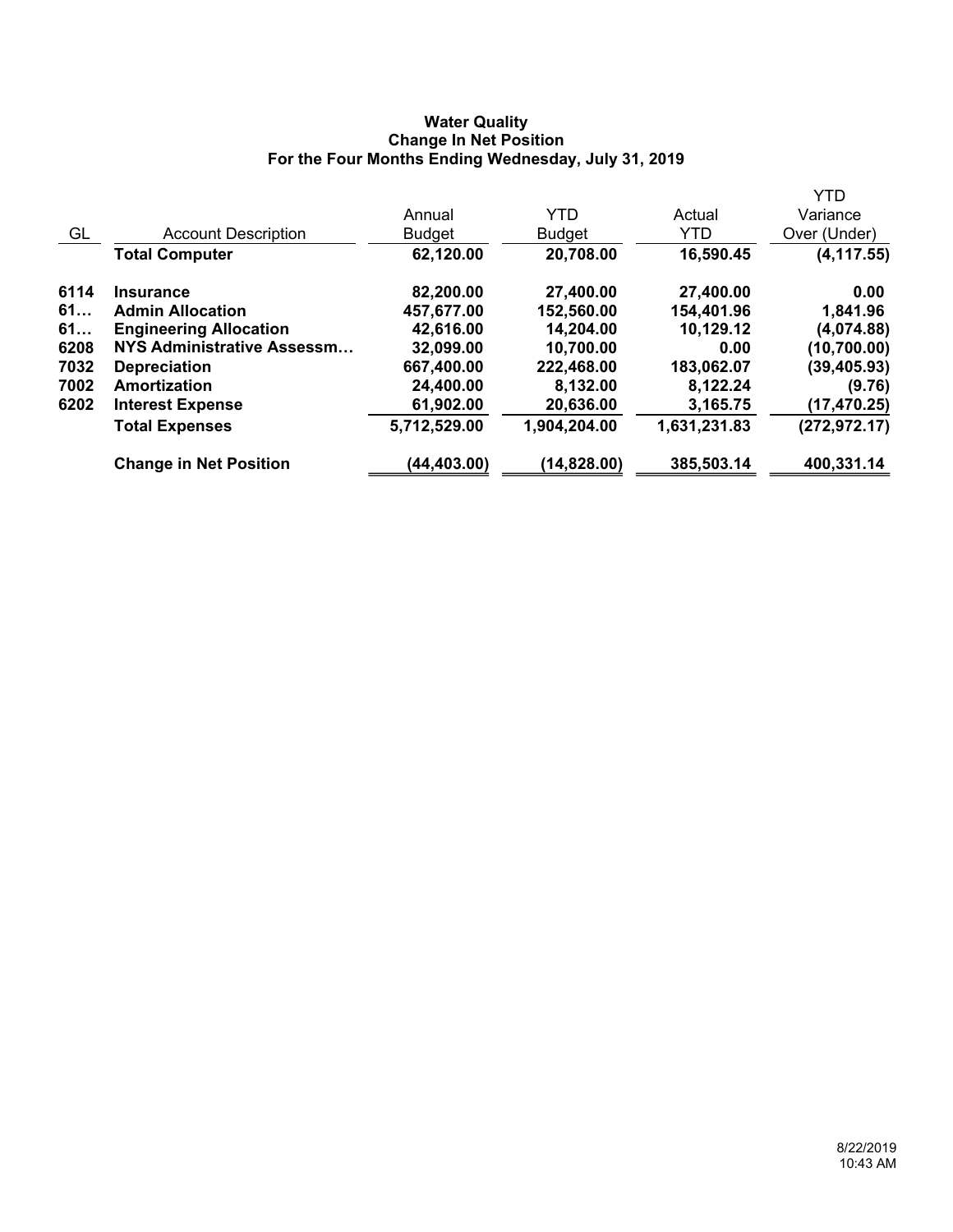## **Army Sewer Change In Net Position For the Four Months Ending Wednesday, July 31, 2019**

| GL           | <b>Account Description</b>                           | Annual<br><b>Budget</b> | <b>YTD</b><br><b>Budget</b> | Actual<br><b>YTD</b> | <b>YTD</b><br>Variance<br>Over (Under) |
|--------------|------------------------------------------------------|-------------------------|-----------------------------|----------------------|----------------------------------------|
|              | <b>Customer Billings</b>                             |                         |                             |                      |                                        |
| 4001         | <b>Customer Billings</b>                             | \$2,452,737.00          | \$817,580.00                | \$905,416.80         | \$87,836.80                            |
|              | <b>Total Customer Billings</b>                       | 2,452,737.00            | 817,580.00                  | 905,416.80           | 87,836.80                              |
|              | <b>Other Income</b>                                  |                         |                             |                      |                                        |
| 4164         | Miscellaneous                                        | 12,501.00               | 4,168.00                    | 4,167.00             | (1.00)                                 |
|              | <b>Total Other Income</b>                            | 12,501.00               | 4,168.00                    | 4,167.00             | (1.00)                                 |
|              | <b>Interest Income</b>                               |                         |                             |                      |                                        |
| 4108         | Reserve Interest                                     | 41,200.00               | 13,732.00                   | 12,611.68            | (1, 120.32)                            |
| 42           | Mark to Market Adjustment                            | 0.00                    | 0.00                        | 11,187.97            | 11,187.97                              |
|              | <b>Total Interest Income</b><br><b>Total Income</b>  | 41,200.00               | 13,732.00                   | 23,799.65            | 10,067.65<br>97,903.45                 |
|              |                                                      | 2,506,438.00            | 835,480.00                  | 933,383.45           |                                        |
|              | <b>Salaries</b>                                      |                         |                             |                      |                                        |
| 50           | <b>Engineering Wages</b>                             | 24,726.00               | 8,244.00                    | 5,634.44             | (2,609.56)                             |
| 50<br>50     | <b>Technology Wages</b>                              | 0.00<br>0.00            | 0.00<br>0.00                | 360.72<br>66.78      | 360.72<br>66.78                        |
| 50           | <b>MMF Wages</b><br><b>WQ Wages</b>                  | 333,081.00              | 111,028.00                  | 98,004.90            | (13,023.10)                            |
| 50           | Overtime Wages                                       | 26,191.00               | 8,732.00                    | 10,627.52            | 1,895.52                               |
| 5005         | <b>On-Call Stipend</b>                               | 3,840.00                | 1,280.00                    | 900.00               | (380.00)                               |
|              | <b>Total Salaries</b>                                | 387,838.00              | 129,284.00                  | 115,594.36           | (13,689.64)                            |
|              | <b>Fringe Benefits</b>                               |                         |                             |                      |                                        |
| 50           | <b>FICA Expense</b>                                  | 29,670.00               | 9,892.00                    | 7,594.22             | (2, 297.78)                            |
| 50           | <b>Pension Expense</b>                               | 51,038.00               | 17,012.00                   | 13,849.51            | (3, 162.49)                            |
| 50           | Health Insurance                                     | 53,475.00               | 17,824.00                   | 15,943.29            | (1,880.71)                             |
| 50           | <b>Workers Comp</b>                                  | 24,407.00               | 8,136.00                    | 8,747.32             | 611.32                                 |
| 50           | <b>Disability Insurance</b>                          | 210.00                  | 72.00                       | 70.00                | (2.00)                                 |
| 50           | Post Retire Overhead                                 | 34,542.00               | 11,516.00                   | 10,164.18            | (1,351.82)                             |
| 5054         | <b>Employee Physicals &amp; Screening</b>            | 3,000.00                | 1,000.00                    | 0.00                 | (1,000.00)                             |
|              | <b>Total Fringe Benefits</b>                         | 196,342.00              | 65,452.00                   | 56,368.52            | (9,083.48)                             |
|              | <b>Operations &amp; Maintenance</b>                  |                         |                             |                      |                                        |
| 5062<br>5403 | Third Party Temporary - O&M                          | 7,500.00                | 2,500.00<br>5,000.00        | 0.00                 | (2,500.00)                             |
| 5706         | <b>Safety Equipment &amp; Supplies</b><br>Shop Tools | 15,000.00<br>12,000.00  | 4,000.00                    | 1,340.15<br>544.02   | (3,659.85)<br>(3,455.98)               |
| 5815         | Chemicals                                            | 94,040.00               | 31,348.00                   | 8,713.00             | (22, 635.00)                           |
| 5902         | Lab Fees                                             | 500.00                  | 168.00                      | 0.00                 | (168.00)                               |
|              | Total O & M                                          | 129,040.00              | 43,016.00                   | 10,597.17            | (32, 418.83)                           |
| 6002         | <b>Sewage Treatment</b>                              | 1,112,520.00            | 370,840.00                  | 371,090.86           | 250.86                                 |
| 6004         | <b>Water Purchases</b>                               | 3,200.00                | 1,068.00                    | 718.00               | (350.00)                               |
|              | <b>Office &amp; Administrative</b>                   |                         |                             |                      |                                        |
| 5053         | Misc Employee Costs                                  | 100.00                  | 32.00                       | 143.54               | 111.54                                 |
| 5104         | <b>Office Supplies</b>                               | 5,500.00                | 1,832.00                    | 899.05               | (932.95)                               |
|              |                                                      |                         |                             |                      | 8/22/2019<br>10:43 AM                  |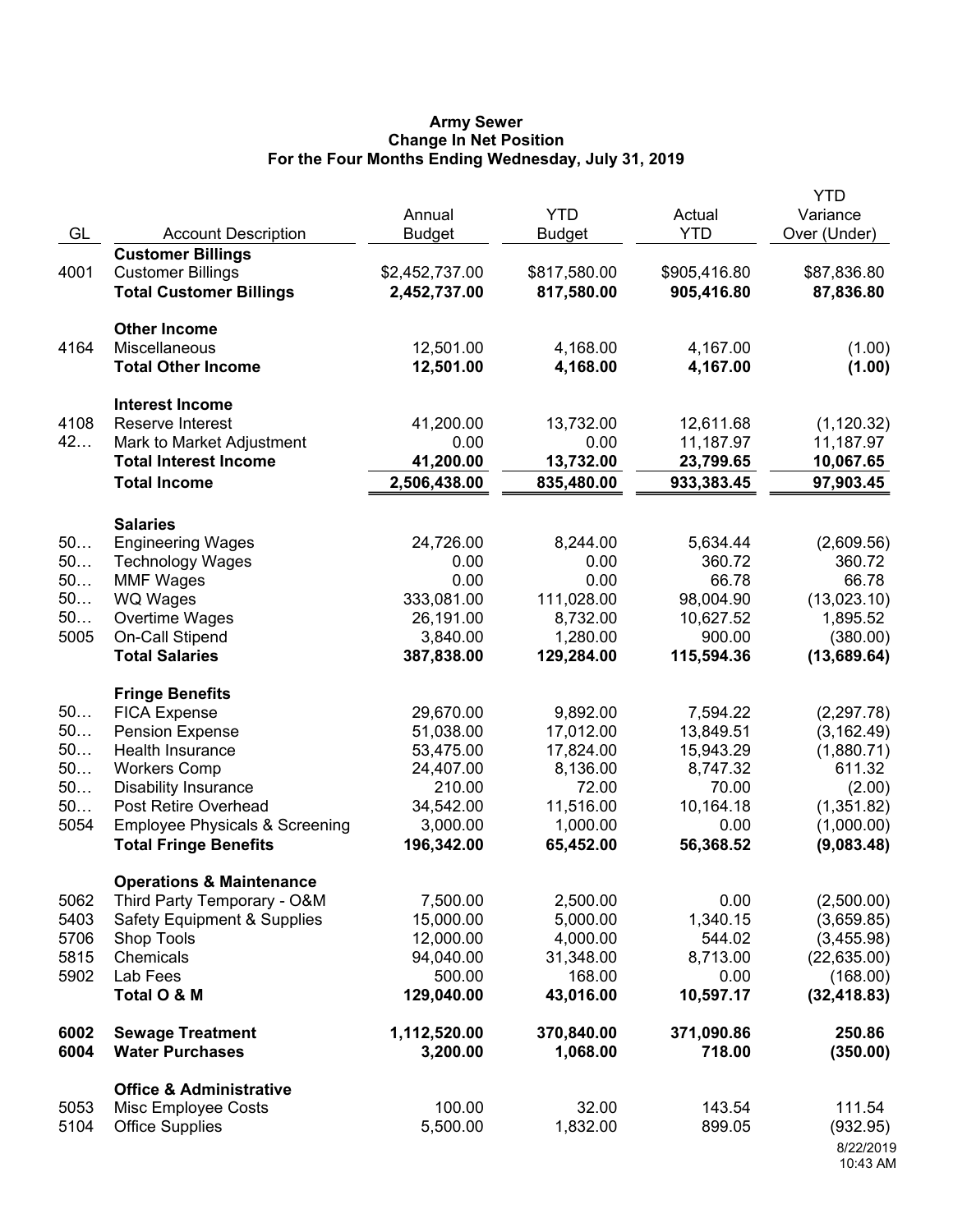### **Army Sewer Change In Net Position For the Four Months Ending Wednesday, July 31, 2019**

|              |                                                      |                       |                      |                    | <b>YTD</b>             |
|--------------|------------------------------------------------------|-----------------------|----------------------|--------------------|------------------------|
|              |                                                      | Annual                | <b>YTD</b>           | Actual             | Variance               |
| GL           | <b>Account Description</b>                           | <b>Budget</b>         | <b>Budget</b>        | <b>YTD</b>         | Over (Under)           |
| 5110         | Postage & Shipping                                   | 1,500.00              | 500.00               | 0.00               | (500.00)               |
| 5112         | Telephone                                            | 6,120.00              | 2,040.00             | 3,128.89           | 1,088.89               |
| 5114         | <b>Cellular Services</b>                             | 12,900.00             | 4,300.00             | 2,612.99           | (1,687.01)             |
| 5120         | Dues & Subscriptions                                 | 2,000.00              | 668.00               | 0.00               | (668.00)               |
| 5122         | Public Info & Advertising                            | 1,500.00              | 500.00               | 86.36              | (413.64)               |
| 5130         | <b>Office Equipment</b>                              | 1,000.00              | 332.00               | 0.00               | (332.00)               |
| 5202         | Employee Mileage Reimburse                           | 1,000.00              | 332.00               | 0.00               | (332.00)               |
| 5204         | Empl. Meals & Incidental                             | 3,000.00              | 1,000.00             | 66.85              | (933.15)               |
| 5206         | Empl. Lodging                                        | 7,000.00              | 2,332.00             | 894.00             | (1,438.00)             |
| 5312         | <b>Continuing Education</b>                          | 5,000.00              | 1,668.00             | 0.00               | (1,668.00)             |
| 5370         | Training & Development                               | 10,000.00             | 3,332.00             | 285.00             | (3,047.00)             |
| 5402<br>5508 | <b>Employee Uniforms</b><br><b>Cleaning Services</b> | 9,000.00<br>12,000.00 | 3,000.00<br>4,000.00 | 386.45<br>3,660.00 | (2,613.55)<br>(340.00) |
|              | <b>Total Office &amp; Admin</b>                      | 77,620.00             | 25,868.00            | 12,163.13          | (13,704.87)            |
|              |                                                      |                       |                      |                    |                        |
|              | <b>Utilities</b>                                     |                       |                      |                    |                        |
| 5802         | Gas & Electric                                       | 59,750.00             | 19,916.00            | 11,467.53          | (8,448.47)             |
|              | <b>Total Utilities</b>                               | 59,750.00             | 19,916.00            | 11,467.53          | (8,448.47)             |
|              |                                                      |                       |                      |                    |                        |
| 5924         | <b>Professional Fees</b>                             | 3,000.00              | 1,000.00             | 0.00               | (1,000.00)             |
| 5926         | Legal<br><b>Investment Banking Fees</b>              | 1,158.00              | 388.00               | 527.67             | 139.67                 |
|              | <b>Total Professional Fees</b>                       | 4,158.00              | 1,388.00             | 527.67             | (860.33)               |
|              |                                                      |                       |                      |                    |                        |
|              | <b>Repairs &amp; Maintenance</b>                     |                       |                      |                    |                        |
| 5804         | <b>Building Maintenance &amp; Repair</b>             | 22,500.00             | 7,500.00             | 3,576.74           | (3,923.26)             |
| 5808         | Site Maint & Repair                                  | 25,000.00             | 8,332.00             | 3,494.59           | (4,837.41)             |
| 5812         | Pipeline Maintenance                                 | 45,000.00             | 15,000.00            | 6,359.89           | (8,640.11)             |
|              | <b>Total Repairs &amp; Maintenance</b>               | 92,500.00             | 30,832.00            | 13,431.22          | (17, 400.78)           |
|              | <b>Automobile</b>                                    |                       |                      |                    |                        |
| 5601         | Auto/Light Truck Rep. & Maint.                       | 19,000.00             | 6,332.00             | 1,907.55           | (4,424.45)             |
| 5602         | <b>Auto/Light Truck Fuel</b>                         | 60,000.00             | 20,000.00            | 10,981.03          | (9,018.97)             |
| 5603         | Auto/Light Truck Rental/Lease                        | 126,300.00            | 42,100.00            | 39,693.96          | (2,406.04)             |
| 5605         | Vehicle Ins                                          | 30,600.00             | 10,200.00            | 10,200.00          | 0.00                   |
|              | <b>Total Automobile</b>                              | 235,900.00            | 78,632.00            | 62,782.54          | (15, 849.46)           |
|              | Computer                                             |                       |                      |                    |                        |
| 5124         | <b>Computer Equipment</b>                            | 13,900.00             | 4,634.68             | 470.45             | (4, 164.23)            |
| 5128         | Programming & Software                               | 24,560.00             | 8,185.32             | 16,120.00          | 7,934.68               |
|              | <b>Total Computer</b>                                | 38,460.00             | 12,820.00            | 16,590.45          | 3,770.45               |
| 6114         | <b>Insurance</b>                                     | 37,500.00             | 12,500.00            | 12,500.00          | 0.00                   |
| 61           | <b>Admin Allocation</b>                              | 286,033.00            | 95,344.00            | 96,492.82          | 1,148.82               |
| 61           | <b>Engineering Allocation</b>                        | 10,673.00             | 3,556.00             | 3,497.62           | (58.38)                |
| 6208         | NYS Administrative Assessm                           | 14,700.00             | 4,900.00             | 0.00               | (4,900.00)             |
| 89           | <b>Water Quality Allocation</b>                      | (209, 796.00)         | (69, 932.00)         | (55, 548.68)       | 14,383.32              |
|              |                                                      |                       |                      |                    |                        |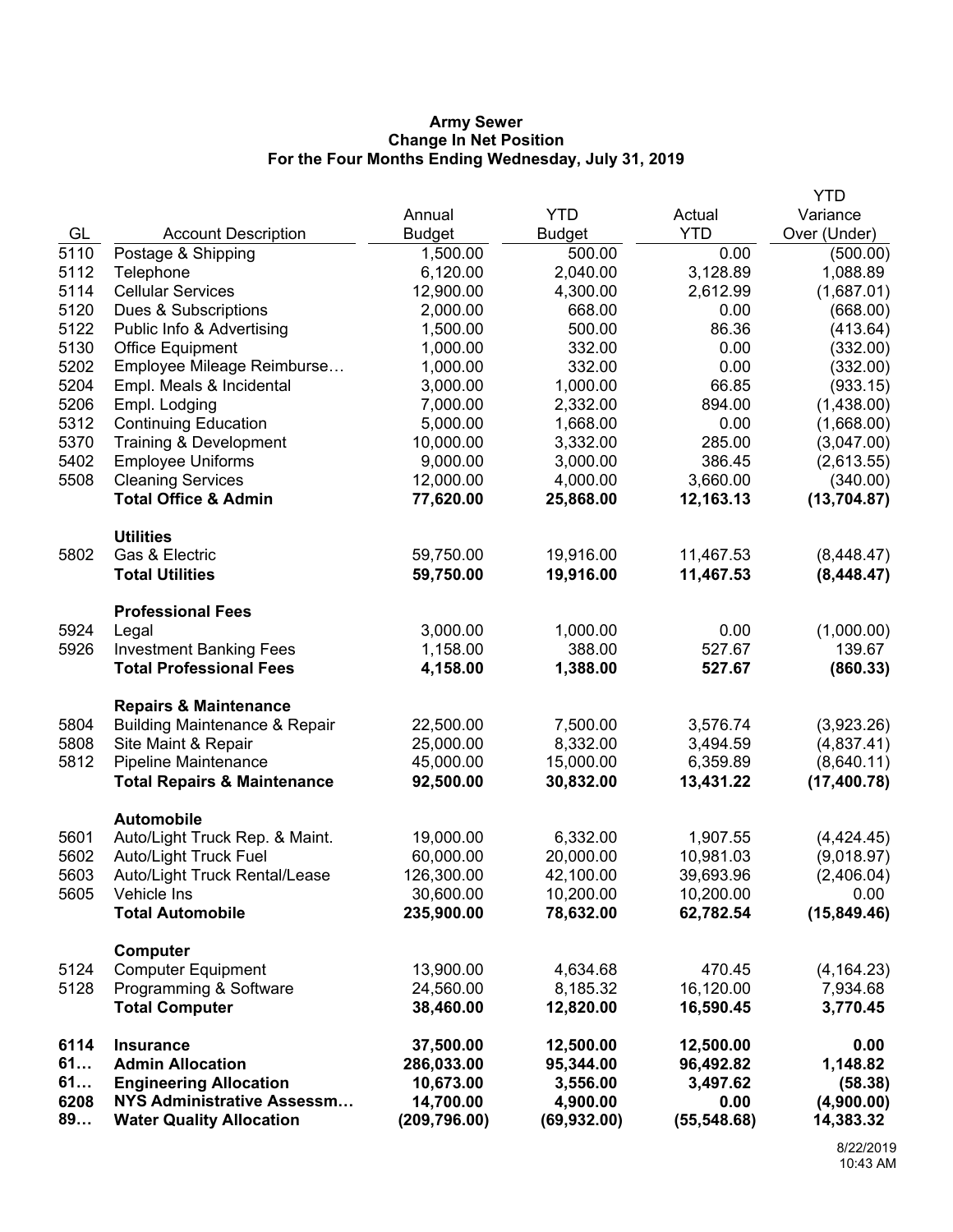### **Army Sewer Change In Net Position For the Four Months Ending Wednesday, July 31, 2019**

|                           | <b>Change in Net Position</b> | (288,900.00)  | (96, 304.00)  | 117,441.34 | 213,745.34    |
|---------------------------|-------------------------------|---------------|---------------|------------|---------------|
|                           | <b>Total Expenses</b>         | 2,795,338.00  | 931,784.00    | 815,942.11 | (115, 841.89) |
| 7032                      | <b>Depreciation</b>           | 318,900.00    | 106,300.00    | 87,668.90  | (18,631.10)   |
| $\underline{\mathsf{GL}}$ | <b>Account Description</b>    | <b>Budget</b> | <b>Budget</b> | YTD        | Over (Under)  |
|                           |                               | Annual        | YTD           | Actual     | Variance      |
|                           |                               |               |               |            | YTD           |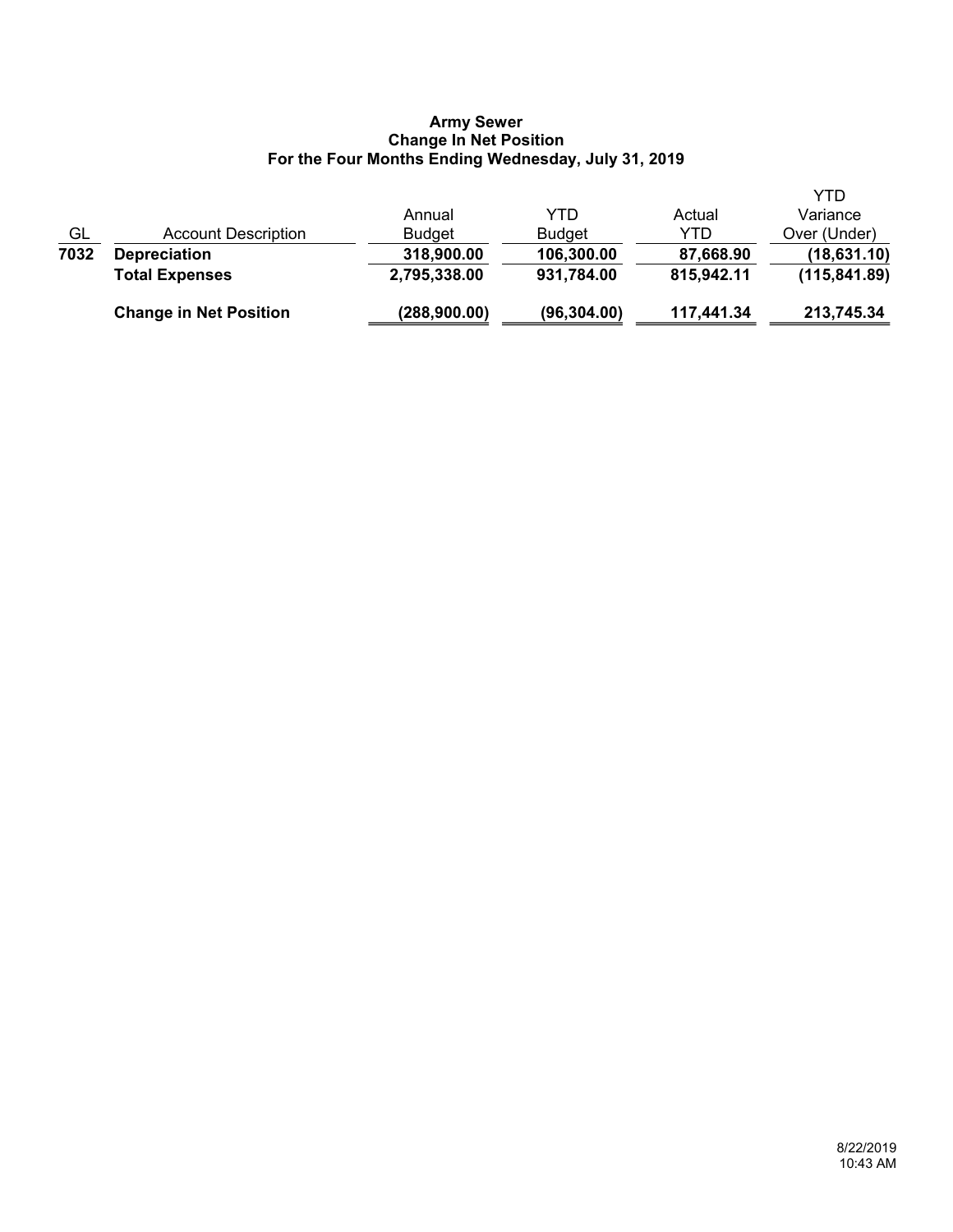## **Army Water Line Change In Net Position For the Four Months Ending Wednesday, July 31, 2019**

|      |                                           |                |               |              | <b>YTD</b>   |
|------|-------------------------------------------|----------------|---------------|--------------|--------------|
|      |                                           | Annual         | <b>YTD</b>    | Actual       | Variance     |
| GL   | <b>Account Description</b>                | <b>Budget</b>  | <b>Budget</b> | <b>YTD</b>   | Over (Under) |
|      | <b>Customer Billings</b>                  |                |               |              |              |
| 4001 | <b>Customer Billings</b>                  | \$1,937,009.00 | \$645,668.00  | \$687,800.14 | \$42,132.14  |
|      | <b>Total Customer Billings</b>            | 1,937,009.00   | 645,668.00    | 687,800.14   | 42,132.14    |
|      |                                           |                |               |              |              |
|      | <b>Interest Income</b>                    |                |               |              |              |
| 4108 | Reserve Interest                          | 22,400.00      | 7,468.00      | 6,879.10     | (588.90)     |
| 42   | Mark to Market Adjustment                 | 0.00           | 0.00          | 6,102.53     | 6,102.53     |
|      | <b>Total Interest Income</b>              | 22,400.00      | 7,468.00      | 12,981.63    | 5,513.63     |
|      | <b>Total Income</b>                       | 1,959,409.00   | 653,136.00    | 700,781.77   | 47,645.77    |
|      |                                           |                |               |              |              |
|      | <b>Salaries</b>                           |                |               |              |              |
| 50   | <b>Engineering Wages</b>                  | 24,726.00      | 8,244.00      | 4,352.92     | (3,891.08)   |
| 50   | <b>Technology Wages</b>                   | 0.00           | 0.00          | 360.73       | 360.73       |
| 50   | <b>MMF Wages</b>                          | 0.00           | 0.00          | 100.17       | 100.17       |
| 50   | WQ Wages                                  | 283,461.00     | 94,488.00     | 76,178.37    | (18, 309.63) |
| 50   | Overtime Wages                            | 5,276.00       | 1,760.00      | 366.48       | (1,393.52)   |
| 5005 | On-Call Stipend                           | 3,840.00       | 1,280.00      | 900.00       | (380.00)     |
|      | <b>Total Salaries</b>                     | 317,303.00     | 105,772.00    | 82,258.67    | (23, 513.33) |
|      |                                           |                |               |              |              |
|      | <b>Fringe Benefits</b>                    |                |               |              |              |
| 50   | <b>FICA Expense</b>                       | 24,274.00      | 8,092.00      | 5,585.12     | (2,506.88)   |
| 50   | <b>Pension Expense</b>                    | 41,772.00      | 13,924.00     | 10,687.82    | (3,236.18)   |
| 50   | Health Insurance                          | 43,777.00      | 14,592.00     | 12,492.76    | (2,099.24)   |
| 50   | <b>Workers Comp</b>                       | 19,687.00      | 6,564.00      | 3,805.47     | (2,758.53)   |
| 50   | <b>Disability Insurance</b>               | 173.00         | 56.00         | 57.68        | 1.68         |
| 50   | Post Retire Overhead                      | 28,196.00      | 9,400.00      | 7,557.27     | (1,842.73)   |
| 5054 | <b>Employee Physicals &amp; Screening</b> | 2,500.00       | 832.00        | 0.00         | (832.00)     |
|      | <b>Total Fringe Benefits</b>              | 160,379.00     | 53,460.00     | 40,186.12    | (13, 273.88) |
|      |                                           |                |               |              |              |
|      | <b>Operations &amp; Maintenance</b>       |                |               |              |              |
| 5706 | Shop Tools                                | 4,040.00       | 1,348.00      | 0.00         | (1,348.00)   |
| 5902 | Lab Fees                                  | 5,000.00       | 1,668.00      | 886.00       | (782.00)     |
|      | Total O & M                               | 9,040.00       | 3,016.00      | 886.00       | (2, 130.00)  |
| 6004 | <b>Water Purchases</b>                    | 596,936.00     | 198,980.00    | 181,593.53   | (17, 386.47) |
|      |                                           |                |               |              |              |
| 5122 | <b>Office &amp; Administrative</b>        |                |               |              |              |
|      | Public Info & Advertising                 | 1,000.00       | 332.00        | 0.00         | (332.00)     |
| 5202 | Employee Mileage Reimburse                | 100.00         | 32.00         | 0.00         | (32.00)      |
|      | <b>Total Office &amp; Admin</b>           | 1,100.00       | 364.00        | 0.00         | (364.00)     |
|      | <b>Utilities</b>                          |                |               |              |              |
| 5802 | Gas & Electric                            | 21,250.00      | 7,084.00      | 3,309.13     | (3,774.87)   |
|      | <b>Total Utilities</b>                    | 21,250.00      | 7,084.00      | 3,309.13     | (3,774.87)   |
|      |                                           |                |               |              |              |
|      | <b>Professional Fees</b>                  |                |               |              |              |
| 5924 | Legal                                     | 1,500.00       | 500.00        | 0.00         | (500.00)     |
|      |                                           |                |               |              | 8/22/2019    |
|      |                                           |                |               |              | 10:43 AM     |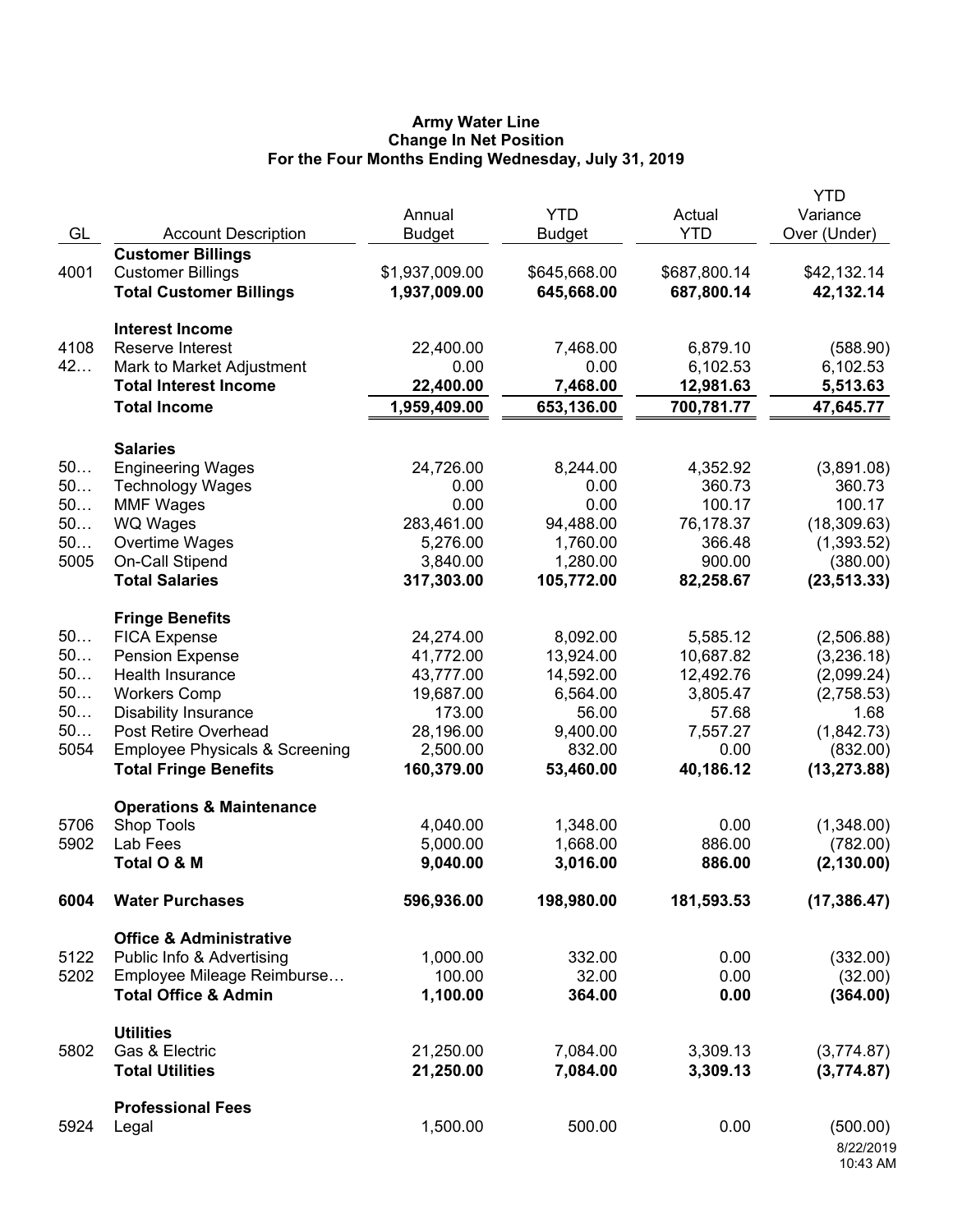# **Army Water Line Change In Net Position For the Four Months Ending Wednesday, July 31, 2019**

|      |                                          |               |               |            | YTD           |
|------|------------------------------------------|---------------|---------------|------------|---------------|
|      |                                          | Annual        | <b>YTD</b>    | Actual     | Variance      |
| GL   | <b>Account Description</b>               | <b>Budget</b> | <b>Budget</b> | <b>YTD</b> | Over (Under)  |
| 5926 | <b>Investment Banking Fees</b>           | 745.00        | 248.00        | 284.13     | 36.13         |
|      | <b>Total Professional Fees</b>           | 2,245.00      | 748.00        | 284.13     | (463.87)      |
|      | <b>Repairs &amp; Maintenance</b>         |               |               |            |               |
| 5804 | <b>Building Maintenance &amp; Repair</b> | 4,000.00      | 1,332.00      | 1,193.55   | (138.45)      |
| 5808 | Site Maint & Repair                      | 7,000.00      | 2,332.00      | 757.00     | (1,575.00)    |
| 5812 | <b>Pipeline Maintenance</b>              | 20,000.00     | 6,668.00      | 3,895.22   | (2,772.78)    |
|      | <b>Total Repairs &amp; Maintenance</b>   | 31,000.00     | 10,332.00     | 5,845.77   | (4, 486.23)   |
|      | Computer                                 |               |               |            |               |
| 5124 | <b>Computer Equipment</b>                | 1,700.00      | 568.00        | 0.00       | (568.00)      |
| 5128 | Programming & Software                   | 21,960.00     | 7,320.00      | 0.00       | (7,320.00)    |
|      | <b>Total Computer</b>                    | 23,660.00     | 7,888.00      | 0.00       | (7,888.00)    |
| 6114 | <b>Insurance</b>                         | 25,300.00     | 8,432.00      | 8,433.32   | 1.32          |
| 61   | <b>Admin Allocation</b>                  | 119,182.00    | 39,728.00     | 40,199.72  | 471.72        |
| 61   | <b>Engineering Allocation</b>            | 10,142.00     | 3,380.00      | 3,389.52   | 9.52          |
| 6208 | <b>NYS Administrative Assessm</b>        | 10,765.00     | 3,588.00      | 0.00       | (3,588.00)    |
| 89   | <b>Water Quality Allocation</b>          | 91,107.00     | 30,368.00     | 20,040.01  | (10, 327.99)  |
| 7032 | <b>Depreciation</b>                      | 206,700.00    | 68,900.00     | 47,974.33  | (20,925.67)   |
|      | <b>Total Expenses</b>                    | 1,626,109.00  | 542,040.00    | 434,400.25 | (107, 639.75) |
|      | <b>Change in Net Position</b>            | 333,300.00    | 111,096.00    | 266,381.52 | 155,285.52    |
|      |                                          |               |               |            |               |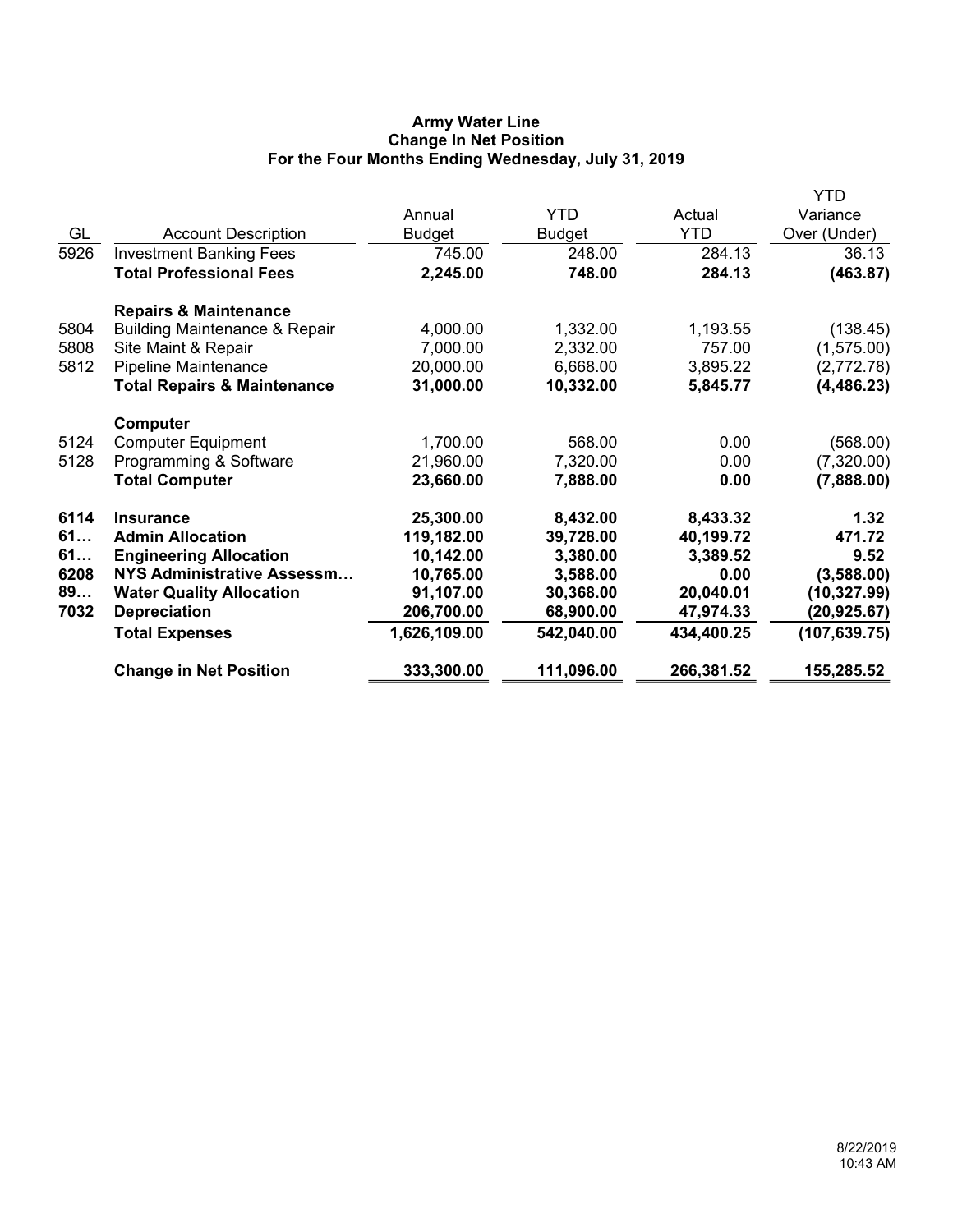### **Regional Water Line Change In Net Position For the Four Months Ending Wednesday, July 31, 2019**

|      |                                                   | Annual        | <b>YTD</b>    | Actual      | <b>YTD</b><br>Variance |
|------|---------------------------------------------------|---------------|---------------|-------------|------------------------|
| GL   | <b>Account Description</b>                        | <b>Budget</b> | <b>Budget</b> | <b>YTD</b>  | Over (Under)           |
|      | <b>Customer Billings</b>                          |               |               |             |                        |
| 4001 | <b>Customer Billings</b>                          | \$106,412.00  | \$35,472.00   | \$30,720.73 | (\$4,751.27)           |
| 4005 | <b>Capital Billings</b>                           | 277,287.00    | 92,428.00     | 92,429.18   | 1.18                   |
|      | <b>Total Customer Billings</b>                    | 383,699.00    | 127,900.00    | 123,149.91  | (4,750.09)             |
|      |                                                   |               |               |             |                        |
|      | <b>Interest Income</b>                            |               |               |             |                        |
| 4102 | Investment Interest Income                        | 8,600.00      | 2,868.00      | 2,947.88    | 79.88                  |
|      | <b>Total Interest Income</b>                      | 8,600.00      | 2,868.00      | 2,947.88    | 79.88                  |
|      | <b>Total Income</b>                               | 392,299.00    | 130,768.00    | 126,097.79  | (4,670.21)             |
|      |                                                   |               |               |             |                        |
|      | <b>Salaries</b>                                   |               |               |             |                        |
| 50   | <b>Engineering Wages</b>                          | 7,857.00      | 2,620.00      | 734.79      | (1,885.21)             |
| 50   | <b>WQ Wages</b>                                   | 22,647.00     | 7,548.00      | 6,543.84    | (1,004.16)             |
| 50   | Overtime Wages                                    | 1,381.00      | 460.00        | 141.26      | (318.74)               |
| 5005 | On-Call Stipend                                   | 1,920.00      | 640.00        | 450.00      | (190.00)               |
|      | <b>Total Salaries</b>                             | 33,805.00     | 11,268.00     | 7,869.89    | (3,398.11)             |
|      | <b>Fringe Benefits</b>                            |               |               |             |                        |
| 50   | <b>FICA Expense</b>                               | 2,586.00      | 864.00        | 544.82      | (319.18)               |
| 50   | <b>Pension Expense</b>                            | 4,608.00      | 1,536.00      | 1,070.90    | (465.10)               |
| 50   | Health Insurance                                  | 4,714.00      | 1,572.00      | 1,413.36    | (158.64)               |
| 50   | <b>Workers Comp</b>                               | 1,753.00      | 584.00        | 374.10      | (209.90)               |
| 50   | <b>Disability Insurance</b>                       | 17.00         | 4.00          | 5.68        | 1.68                   |
| 50   | Post Retire Overhead                              | 2,887.00      | 964.00        | 744.75      | (219.25)               |
|      | <b>Total Fringe Benefits</b>                      | 16,565.00     | 5,524.00      | 4,153.61    | (1,370.39)             |
|      |                                                   |               |               |             |                        |
| 5706 | <b>Operations &amp; Maintenance</b><br>Shop Tools | 500.00        | 168.00        | 0.00        | (168.00)               |
| 5815 | Chemicals                                         | 3,000.00      | 1,000.00      | 249.90      | (750.10)               |
| 5902 | Lab Fees                                          | 3,600.00      | 1,200.00      | 811.00      | (389.00)               |
| 6010 | <b>Cape Vincent Reserve</b>                       | 700.00        | 232.00        | 700.00      | 468.00                 |
|      | Total O & M                                       | 7,800.00      | 2,600.00      | 1,760.90    | (839.10)               |
|      |                                                   |               |               |             |                        |
| 6004 | <b>Water Purchases</b>                            | 106,412.00    | 35,472.00     | 30,297.61   | (5, 174.39)            |
|      | <b>Office &amp; Administrative</b>                |               |               |             |                        |
| 5122 | Public Info & Advertising                         | 250.00        | 84.00         | 0.00        | (84.00)                |
| 5202 | Employee Mileage Reimburse                        | 100.00        | 32.00         | 0.00        | (32.00)                |
|      | <b>Total Office &amp; Admin</b>                   | 350.00        | 116.00        | 0.00        | (116.00)               |
|      |                                                   |               |               |             |                        |
| 5802 | <b>Utilities</b><br>Gas & Electric                | 25,000.00     | 8,332.00      | 5,912.27    | (2, 419.73)            |
|      | <b>Total Utilities</b>                            | 25,000.00     | 8,332.00      | 5,912.27    | (2, 419.73)            |
|      |                                                   |               |               |             |                        |
|      | <b>Professional Fees</b>                          |               |               |             |                        |
| 5924 | Legal                                             | 500.00        | 168.00        | 0.00        | (168.00)               |
|      | <b>Total Professional Fees</b>                    | 500.00        | 168.00        | 0.00        | (168.00)               |
|      |                                                   |               |               |             | 8/22/2019              |
|      |                                                   |               |               |             | 10:43 AM               |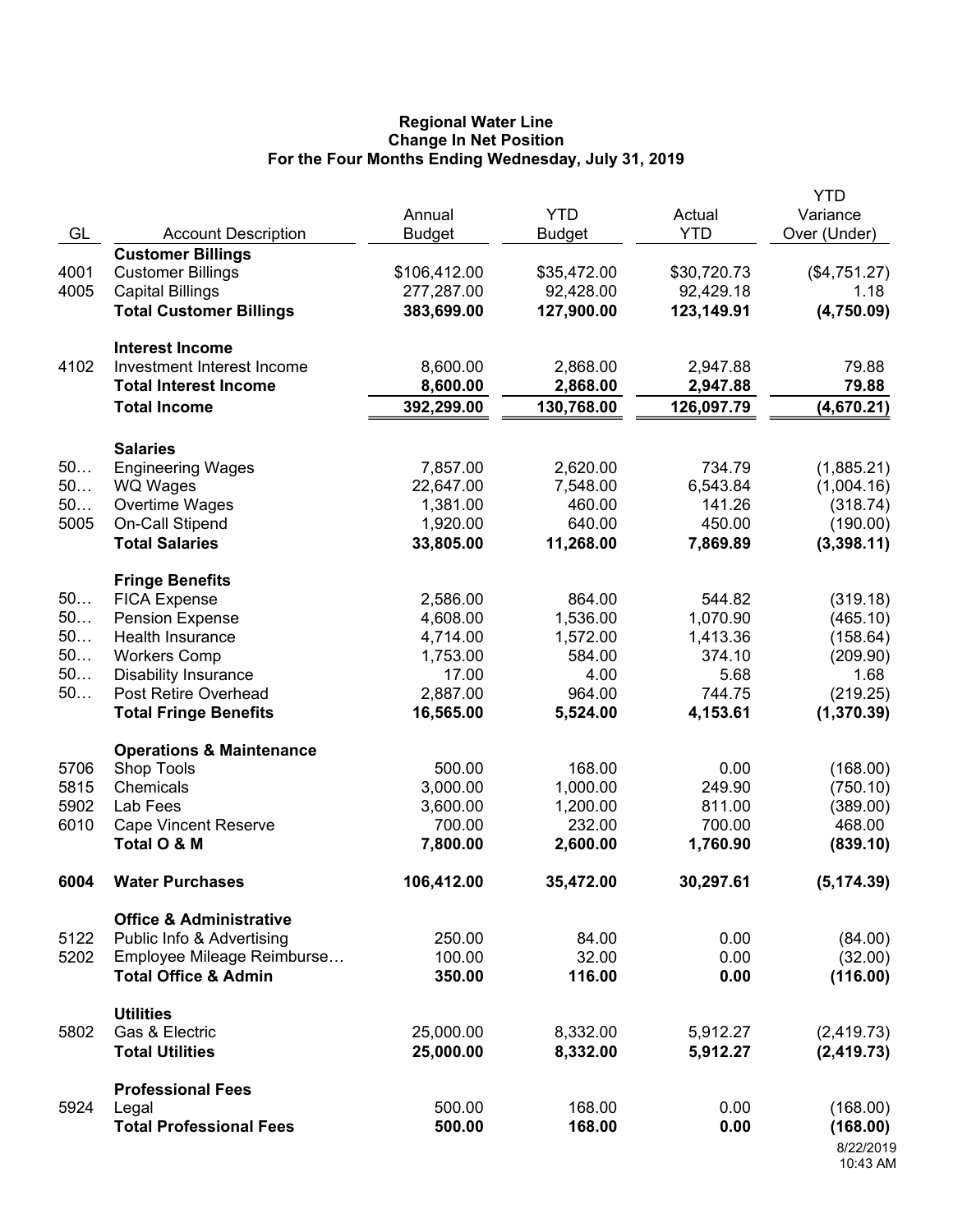# **Regional Water Line Change In Net Position For the Four Months Ending Wednesday, July 31, 2019**

| GL                                                     | <b>Account Description</b>                                                                                                                                                                                                                             | Annual<br><b>Budget</b>                                                                                         | <b>YTD</b><br><b>Budget</b>                                                                                | Actual<br><b>YTD</b>                                                                                    | YTD<br>Variance<br>Over (Under)                                                                       |
|--------------------------------------------------------|--------------------------------------------------------------------------------------------------------------------------------------------------------------------------------------------------------------------------------------------------------|-----------------------------------------------------------------------------------------------------------------|------------------------------------------------------------------------------------------------------------|---------------------------------------------------------------------------------------------------------|-------------------------------------------------------------------------------------------------------|
| 5804<br>5808<br>5812                                   | <b>Repairs &amp; Maintenance</b><br><b>Building Maintenance &amp; Repair</b><br>Site Maint & Repair<br><b>Pipeline Maintenance</b><br><b>Total Repairs &amp; Maintenance</b>                                                                           | 9,000.00<br>3,500.00<br>20,000.00<br>32,500.00                                                                  | 3,000.00<br>1,168.00<br>6,668.00<br>10,836.00                                                              | 83.85<br>342.29<br>4,081.58<br>4,507.72                                                                 | (2,916.15)<br>(825.71)<br>(2,586.42)<br>(6,328.28)                                                    |
| 6114<br>61<br>61<br>6208<br>89<br>7032<br>7002<br>6202 | <b>Insurance</b><br><b>Admin Allocation</b><br><b>Engineering Allocation</b><br><b>NYS Administrative Assessm</b><br><b>Water Quality Allocation</b><br><b>Depreciation</b><br><b>Amortization</b><br><b>Interest Expense</b><br><b>Total Expenses</b> | 4,800.00<br>16,492.00<br>5,259.00<br>2,131.00<br>7,759.00<br>141,800.00<br>24,400.00<br>61,902.00<br>487,475.00 | 1,600.00<br>5,496.00<br>1,752.00<br>712.00<br>2,588.00<br>47,268.00<br>8,132.00<br>20,636.00<br>162,500.00 | 1,600.00<br>5,588.91<br>1,438.13<br>0.00<br>1,915.06<br>47,418.84<br>8,122.24<br>3,165.75<br>123,750.93 | 0.00<br>92.91<br>(313.87)<br>(712.00)<br>(672.94)<br>150.84<br>(9.76)<br>(17, 470.25)<br>(38, 749.07) |
|                                                        | <b>Change in Net Position</b>                                                                                                                                                                                                                          | (95, 176.00)                                                                                                    | (31,732.00)                                                                                                | 2,346.86                                                                                                | 34,078.86                                                                                             |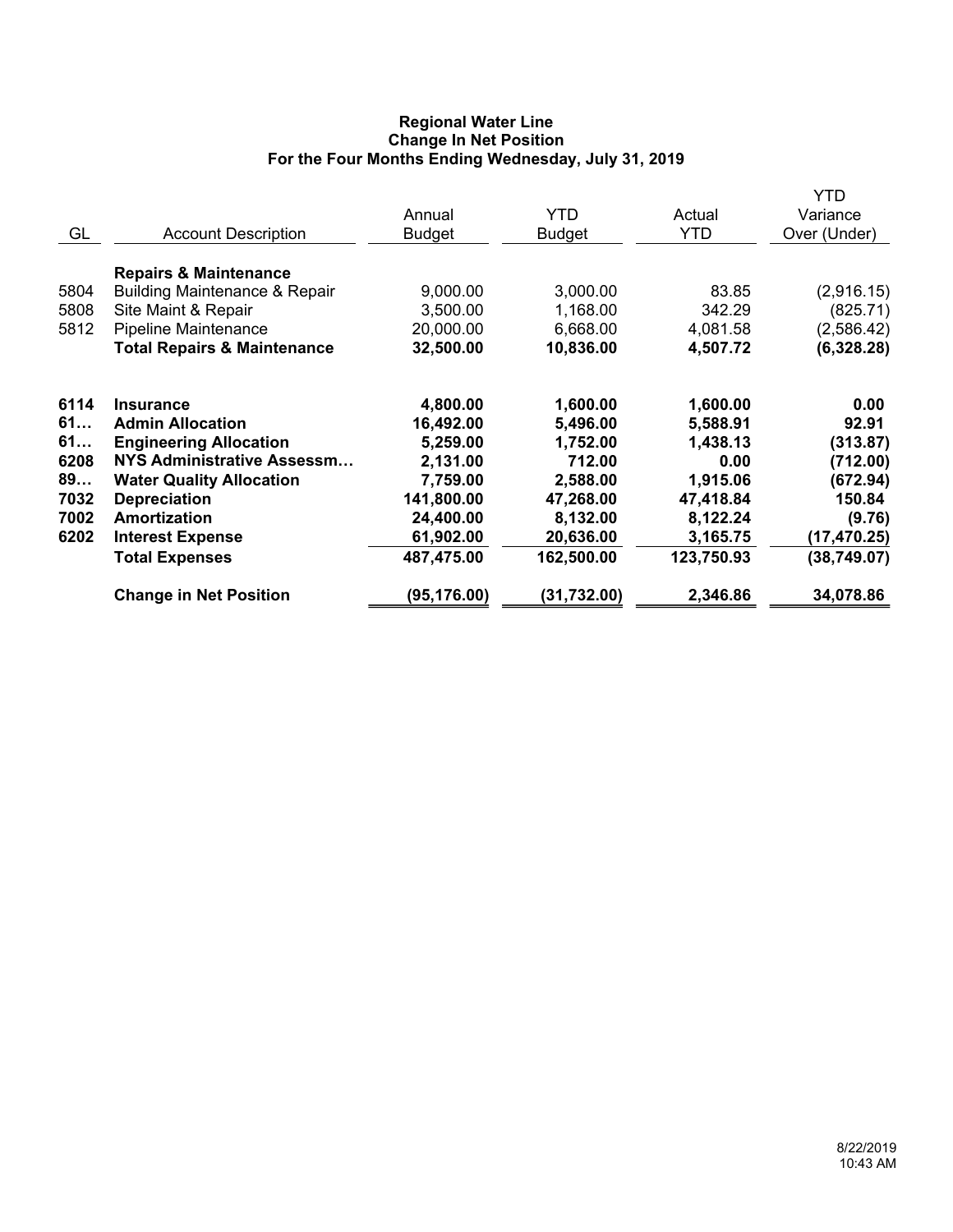# **Water Sewer Contracts Change In Net Position For the Four Months Ending Wednesday, July 31, 2019**

|      |                                                                        |                          |               |              | <b>YTD</b>    |
|------|------------------------------------------------------------------------|--------------------------|---------------|--------------|---------------|
|      |                                                                        | Annual                   | <b>YTD</b>    | Actual       | Variance      |
| GL   | <b>Account Description</b>                                             | <b>Budget</b>            | <b>Budget</b> | <b>YTD</b>   | Over (Under)  |
|      | <b>Customer Billings</b>                                               |                          |               |              |               |
| 4001 | <b>Customer Billings</b>                                               | \$809,980.00             | \$269,992.00  | \$256,471.96 | (\$13,520.04) |
|      | <b>Total Customer Billings</b>                                         | 809,980.00               | 269,992.00    | 256,471.96   | (13,520.04)   |
|      | <b>Total Income</b>                                                    | 809,980.00               | 269,992.00    | 256,471.96   | (13,520.04)   |
|      | <b>Salaries</b>                                                        |                          |               |              |               |
| 50   | <b>Engineering Wages</b>                                               | 17,941.00                | 5,980.00      | 3,488.55     | (2,491.45)    |
| 50   | <b>WQ Wages</b>                                                        | 271,162.00               | 90,388.00     | 107,489.25   | 17,101.25     |
| 50   | Overtime Wages                                                         | 82,514.00                | 27,504.00     | 22,407.17    | (5,096.83)    |
| 5005 |                                                                        | 8,400.00                 | 2,800.00      | 2,250.00     |               |
|      | On-Call Stipend<br><b>Total Salaries</b>                               |                          |               |              | (550.00)      |
|      |                                                                        | 380,017.00               | 126,672.00    | 135,634.97   | 8,962.97      |
|      | <b>Fringe Benefits</b>                                                 |                          |               |              |               |
| 50   | <b>FICA Expense</b>                                                    | 29,025.00                | 9,676.00      | 9,343.33     | (332.67)      |
| 50   | <b>Pension Expense</b>                                                 | 50,112.00                | 16,704.00     | 17,198.51    | 494.51        |
| 50   | <b>Health Insurance</b>                                                | 51,753.00                | 17,252.00     | 16,439.61    | (812.39)      |
| 50   | <b>Workers Comp</b>                                                    | 24,253.00                | 8,084.00      | 9,299.47     | 1,215.47      |
| 50   | <b>Disability Insurance</b>                                            | 200.00                   | 68.00         | 66.68        | (1.32)        |
| 50   | Post Retire Overhead                                                   | 33,902.00                | 11,300.00     | 12,430.50    | 1,130.50      |
|      | <b>Total Fringe Benefits</b>                                           | 189,245.00               | 63,084.00     | 64,778.10    | 1,694.10      |
|      | <b>Operations &amp; Maintenance</b>                                    |                          |               |              |               |
| 5704 | <b>O&amp;M Supplies</b>                                                | 500.00                   | 168.00        | 0.00         | (168.00)      |
| 5770 | Other Tool, Equip & O&M                                                | 500.00                   | 168.00        | 0.00         | (168.00)      |
| 8090 | <b>Purchases for Resale</b>                                            | 50,000.00                | 16,668.00     | 4,340.82     | (12, 327.18)  |
|      | Total O & M                                                            | 51,000.00                | 17,004.00     | 4,340.82     | (12,663.18)   |
|      |                                                                        |                          |               |              |               |
|      | <b>Office &amp; Administrative</b>                                     | 500.00                   | 168.00        | 0.00         |               |
| 5202 | Employee Mileage Reimburse                                             |                          |               |              | (168.00)      |
| 5270 | <b>Travel &amp; Meeting Expense</b><br><b>Total Office &amp; Admin</b> | 300.00                   | 100.00        | 0.00         | (100.00)      |
|      |                                                                        | 800.00                   | 268.00        | 0.00         | (268.00)      |
| 6114 | <b>Insurance</b>                                                       | 14,600.00                | 4,868.00      | 4,866.68     | (1.32)        |
| 61   | <b>Admin Allocation</b>                                                | 35,970.00                | 11,992.00     | 12,120.51    | 128.51        |
| 61   | <b>Engineering Allocation</b>                                          | 16,542.00                | 5,516.00      | 1,803.85     | (3,712.15)    |
| 6208 | NYS Administrative Assessm                                             | 4,503.00                 | 1,500.00      | 0.00         |               |
| 89   |                                                                        |                          | 36,976.00     |              | (1,500.00)    |
|      | <b>Water Quality Allocation</b><br><b>Total Expenses</b>               | 110,930.00<br>803,607.00 |               | 33,593.61    | (3,382.39)    |
|      |                                                                        |                          | 267,880.00    | 257,138.54   | (10, 741.46)  |
|      | <b>Change in Net Position</b>                                          | 6,373.00                 | 2,112.00      | (666.58)     | (2,778.58)    |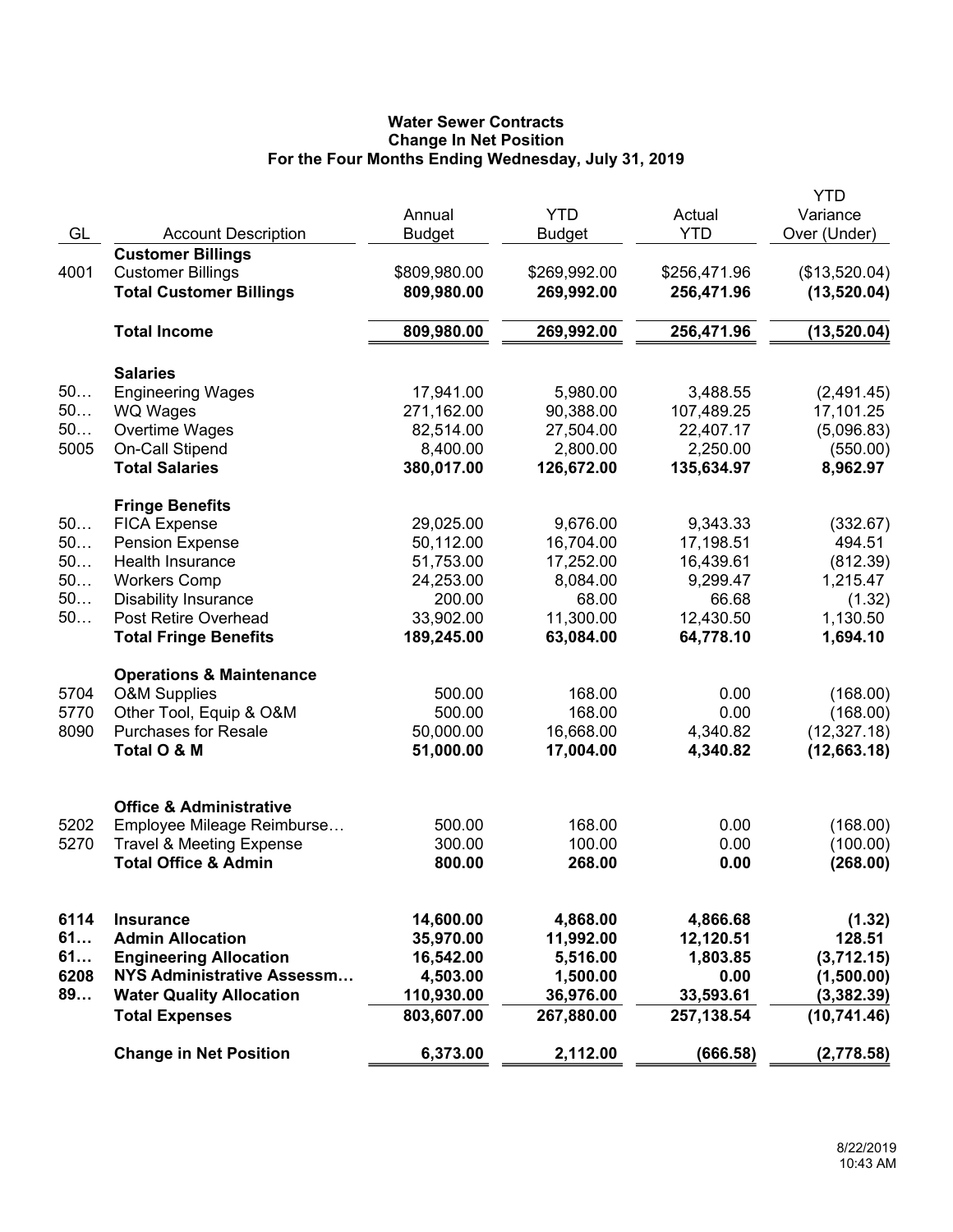## **Engineering Change In Net Position For the Four Months Ending Wednesday, July 31, 2019**

| GL                                                                                           | <b>Account Description</b>                                                                                                                                                                                                                                                                                                              | Annual<br><b>Budget</b>                                                                                                                      | <b>YTD</b><br><b>Budget</b>                                                                                                        | Actual<br><b>YTD</b>                                                                                                        | <b>YTD</b><br>Variance<br>Over (Under)                                                                                                                               |
|----------------------------------------------------------------------------------------------|-----------------------------------------------------------------------------------------------------------------------------------------------------------------------------------------------------------------------------------------------------------------------------------------------------------------------------------------|----------------------------------------------------------------------------------------------------------------------------------------------|------------------------------------------------------------------------------------------------------------------------------------|-----------------------------------------------------------------------------------------------------------------------------|----------------------------------------------------------------------------------------------------------------------------------------------------------------------|
| 4001                                                                                         | <b>Customer Billings</b><br><b>Customer Billings</b><br><b>Total Customer Billings</b>                                                                                                                                                                                                                                                  | \$1,158,850.00<br>1,158,850.00                                                                                                               | \$386,285.32<br>386,285.32                                                                                                         | \$508,434.70<br>508,434.70                                                                                                  | \$122,149.38<br>122,149.38                                                                                                                                           |
| 4181                                                                                         | <b>Grant Revenue</b><br><b>Federal Grant Income</b><br><b>Total Grant Revenue</b>                                                                                                                                                                                                                                                       | 0.00<br>0.00                                                                                                                                 | 0.00<br>0.00                                                                                                                       | 8,995.00<br>8,995.00                                                                                                        | 8,995.00<br>8,995.00                                                                                                                                                 |
|                                                                                              | <b>Total Income</b>                                                                                                                                                                                                                                                                                                                     | 1,158,850.00                                                                                                                                 | 386,285.32                                                                                                                         | 517,429.70                                                                                                                  | 131,144.38                                                                                                                                                           |
| 50<br>50<br>50<br>50                                                                         | <b>Salaries</b><br><b>Engineering Wages</b><br><b>Technology Wages</b><br><b>WQ Wages</b><br>Overtime Wages<br><b>Total Salaries</b>                                                                                                                                                                                                    | 653,301.00<br>0.00<br>0.00<br>270.00<br>653,571.00                                                                                           | 217,768.00<br>0.00<br>0.00<br>92.00<br>217,860.00                                                                                  | 274,873.41<br>360.72<br>132.20<br>241.38<br>275,607.71                                                                      | 57,105.41<br>360.72<br>132.20<br>149.38<br>57,747.71                                                                                                                 |
| 50<br>50<br>50<br>50<br>50<br>50<br>5054                                                     | <b>Fringe Benefits</b><br><b>FICA Expense</b><br><b>Pension Expense</b><br>Health Insurance<br><b>Workers Comp</b><br><b>Disability Insurance</b><br>Post Retire Overhead<br><b>Employee Physicals &amp; Screening</b><br><b>Total Fringe Benefits</b>                                                                                  | 49,998.00<br>75,685.00<br>94,411.00<br>31,229.00<br>404.00<br>47,619.00<br>500.00<br>299,846.00                                              | 16,668.00<br>25,228.00<br>31,472.00<br>10,408.00<br>136.00<br>15,872.00<br>168.00<br>99,952.00                                     | 18,488.72<br>31,131.68<br>34,599.26<br>12,972.35<br>134.68<br>20,221.68<br>297.75<br>117,846.12                             | 1,820.72<br>5,903.68<br>3,127.26<br>2,564.35<br>(1.32)<br>4,349.68<br>129.75<br>17,894.12                                                                            |
| 5403<br>5904<br>8090                                                                         | <b>Operations &amp; Maintenance</b><br><b>Safety Equipment &amp; Supplies</b><br><b>SCADA</b><br><b>Purchases for Resale</b><br>Total O & M                                                                                                                                                                                             | 1,000.00<br>28,820.00<br>82,000.00<br>111,820.00                                                                                             | 332.00<br>9,608.00<br>27,334.68<br>37,274.68                                                                                       | 150.00<br>0.00<br>43,918.14<br>44,068.14                                                                                    | (182.00)<br>(9,608.00)<br>16,583.46<br>6,793.46                                                                                                                      |
| 5053<br>5102<br>5104<br>5112<br>5114<br>5120<br>5122<br>5130<br>5202<br>5204<br>5206<br>5370 | <b>Office &amp; Administrative</b><br>Misc Employee Costs<br><b>Office Rent</b><br><b>Office Supplies</b><br>Telephone<br><b>Cellular Services</b><br>Dues & Subscriptions<br>Public Info & Advertising<br><b>Office Equipment</b><br>Employee Mileage Reimburse<br>Empl. Meals & Incidental<br>Empl. Lodging<br>Training & Development | 1,000.00<br>10,761.00<br>2,800.00<br>3,240.00<br>6,800.00<br>1,000.00<br>500.00<br>6,000.00<br>14,500.00<br>2,500.00<br>7,000.00<br>8,000.00 | 332.00<br>3,588.00<br>932.00<br>1,080.00<br>2,268.00<br>332.00<br>168.00<br>2,000.00<br>4,832.00<br>832.00<br>2,332.00<br>2,668.00 | 45.25<br>3,587.00<br>901.96<br>1,386.58<br>1,423.57<br>0.00<br>0.00<br>747.02<br>5,153.88<br>232.10<br>1,131.00<br>1,460.00 | (286.75)<br>(1.00)<br>(30.04)<br>306.58<br>(844.43)<br>(332.00)<br>(168.00)<br>(1,252.98)<br>321.88<br>(599.90)<br>(1,201.00)<br>(1,208.00)<br>8/22/2019<br>10:43 AM |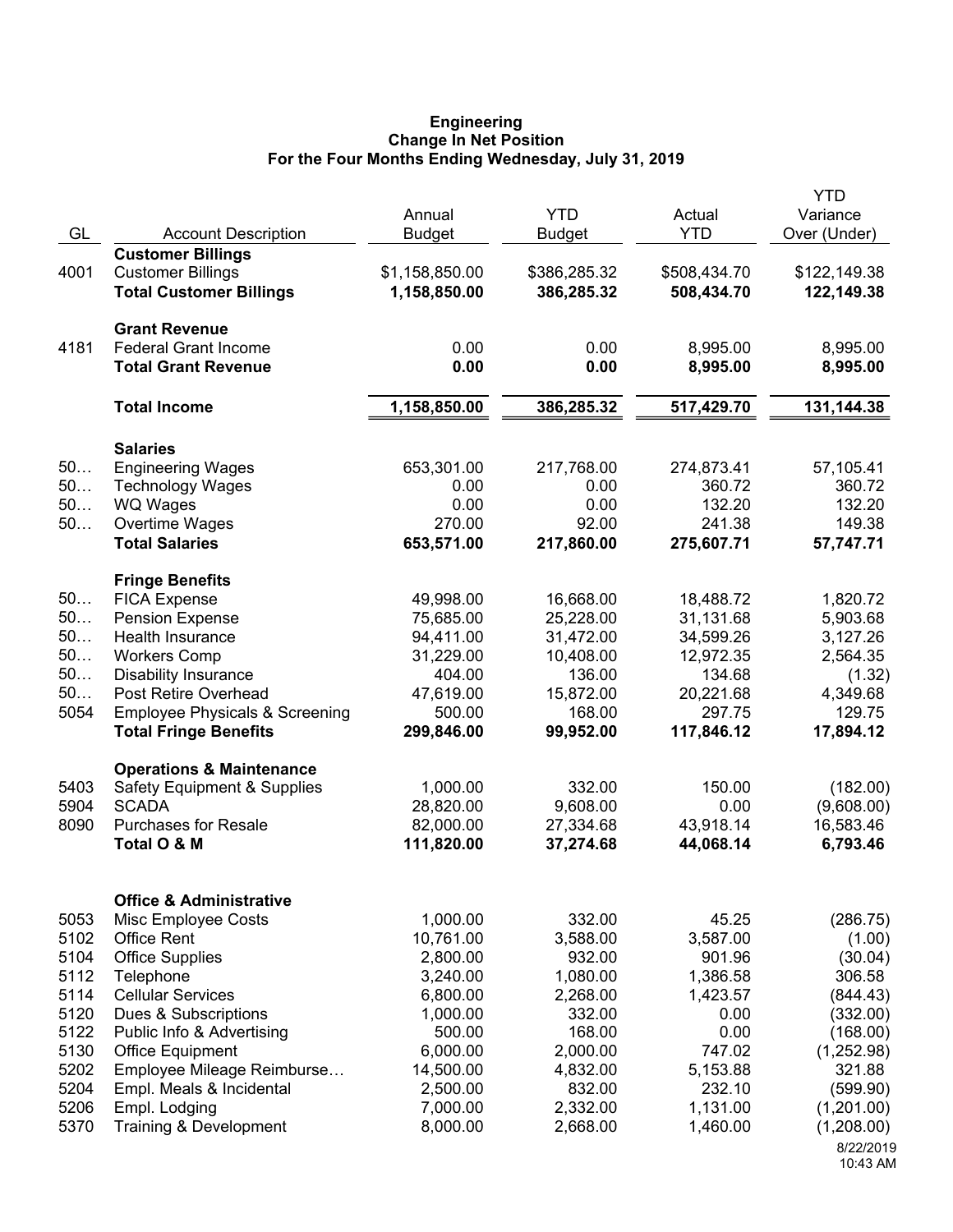# **Engineering Change In Net Position For the Four Months Ending Wednesday, July 31, 2019**

|      |                                 |               |               |              | <b>YTD</b>   |
|------|---------------------------------|---------------|---------------|--------------|--------------|
|      |                                 | Annual        | <b>YTD</b>    | Actual       | Variance     |
| GL   | <b>Account Description</b>      | <b>Budget</b> | <b>Budget</b> | <b>YTD</b>   | Over (Under) |
| 5402 | <b>Employee Uniforms</b>        | 1,175.00      | 392.00        | 416.00       | 24.00        |
|      | <b>Total Office &amp; Admin</b> | 65,276.00     | 21,756.00     | 16,484.36    | (5,271.64)   |
|      | <b>Professional Fees</b>        |               |               |              |              |
| 5924 | Legal                           | 50,500.00     | 16,834.68     | 15,947.74    | (886.94)     |
|      | <b>Total Professional Fees</b>  | 50,500.00     | 16,834.68     | 15,947.74    | (886.94)     |
|      | <b>Automobile</b>               |               |               |              |              |
| 5601 | Auto/Light Truck Rep. & Maint.  | 2,877.00      | 960.00        | 159.92       | (800.08)     |
| 5602 | <b>Auto/Light Truck Fuel</b>    | 6,000.00      | 2,000.00      | 1,073.70     | (926.30)     |
| 5603 | Auto/Light Truck Rental/Lease   | 8,600.00      | 2,868.00      | 4,054.68     | 1,186.68     |
| 5605 | Vehicle Ins                     | 2,700.00      | 900.00        | 900.00       | 0.00         |
|      | <b>Total Automobile</b>         | 20,177.00     | 6,728.00      | 6,188.30     | (539.70)     |
|      | Computer                        |               |               |              |              |
| 5124 | <b>Computer Equipment</b>       | 3,100.00      | 1,032.00      | 846.30       | (185.70)     |
| 5128 | Programming & Software          | 1,103.00      | 368.00        | 0.00         | (368.00)     |
| 5906 | <b>GIS</b>                      | 42,450.00     | 14,152.00     | 28,082.77    | 13,930.77    |
|      | <b>Total Computer</b>           | 46,653.00     | 15,552.00     | 28,929.07    | 13,377.07    |
| 6114 | <b>Insurance</b>                | 26,300.00     | 8,768.00      | 8,766.68     | (1.32)       |
| 61   | <b>Admin Allocation</b>         | 51,513.00     | 17,172.00     | 17,372.77    | 200.77       |
| 61   | <b>Engineering Allocation</b>   | (99, 330.00)  | (33, 112.00)  | (27, 265.41) | 5,846.59     |
| 6208 | NYS Administrative Assessm      | 6,637.00      | 2,212.00      | 0.00         | (2, 212.00)  |
| 7032 | <b>Depreciation</b>             | 35,600.00     | 11,868.00     | 11,621.70    | (246.30)     |
|      | <b>Total Expenses</b>           | 1,268,563.00  | 422,865.36    | 515,567.18   | 92,701.82    |
|      | <b>Change in Net Position</b>   | (109, 713.00) | (36, 580.04)  | 1,862.52     | 38,442.56    |
|      |                                 |               |               |              |              |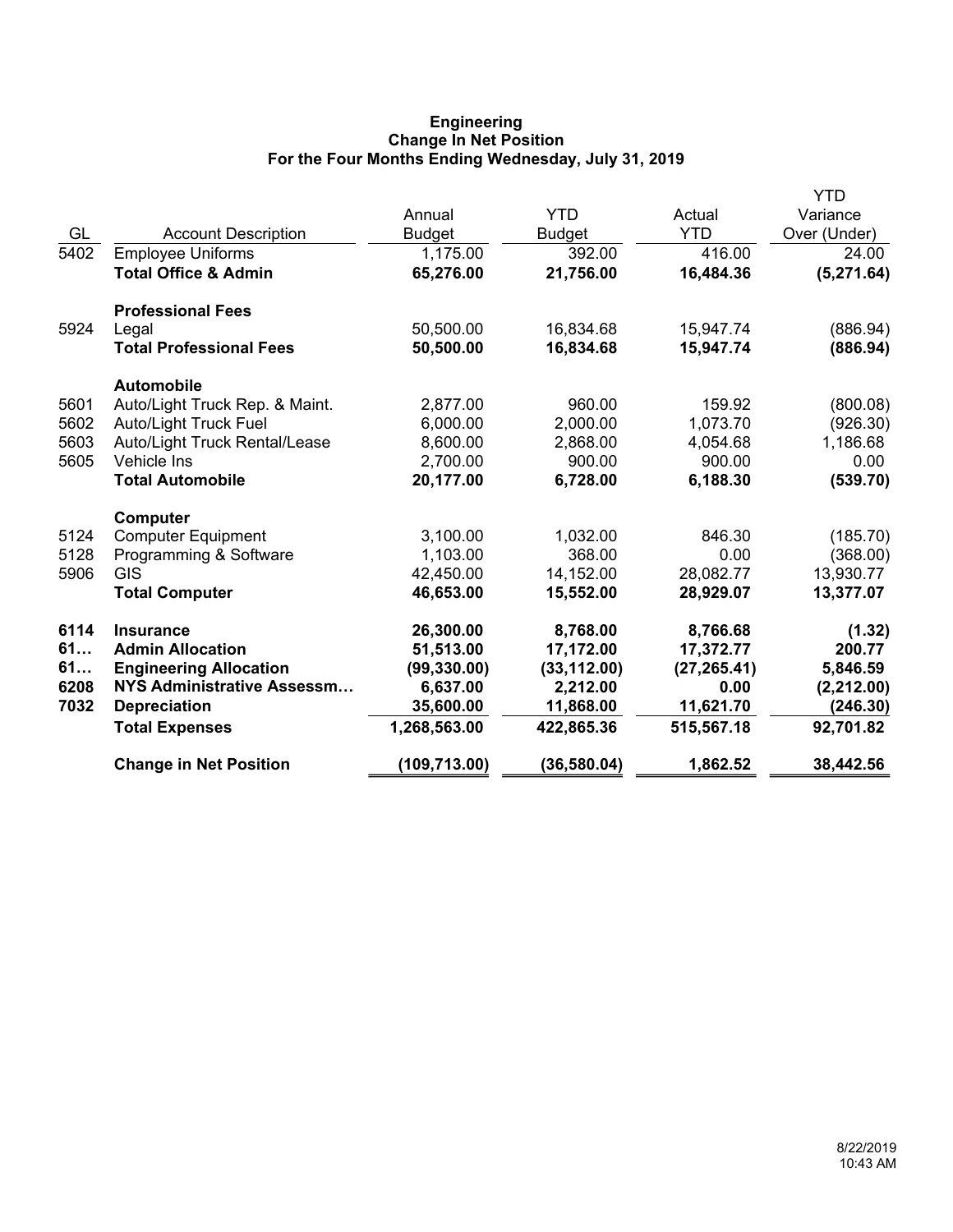## **Regional Development Change In Net Position For the Four Months Ending Wednesday, July 31, 2019**

|      |                                     |               |               |              | <b>YTD</b>    |
|------|-------------------------------------|---------------|---------------|--------------|---------------|
|      |                                     | Annual        | <b>YTD</b>    | Actual       | Variance      |
| GL   | <b>Account Description</b>          | <b>Budget</b> | <b>Budget</b> | <b>YTD</b>   | Over (Under)  |
|      | <b>Customer Billings</b>            |               |               |              |               |
| 4001 | <b>Customer Billings</b>            | \$187,091.00  | \$62,364.00   | \$40,223.30  | (\$22,140.70) |
|      | <b>Total Customer Billings</b>      | 187,091.00    | 62,364.00     | 40,223.30    | (22, 140.70)  |
|      | <b>Grant Revenue</b>                |               |               |              |               |
| 4181 | <b>Federal Grant Income</b>         | 253,465.00    | 84,488.00     | 60,093.85    | (24, 394.15)  |
| 4183 | <b>NY State Grants</b>              | 2,069,996.00  | 690,000.00    | 856,775.92   | 166,775.92    |
| 4184 | <b>Other Grants</b>                 | 40,000.00     | 13,332.00     | 0.00         | (13, 332.00)  |
|      | <b>Total Grant Revenue</b>          | 2,363,461.00  | 787,820.00    | 916,869.77   | 129,049.77    |
| 4104 | <b>Loan Interest Income</b>         | 699,000.00    | 233,004.00    | 205,616.30   | (27, 387.70)  |
|      | <b>Other Income</b>                 |               |               |              |               |
| 4162 | <b>Processing Fees</b>              | 29,575.00     | 9,860.00      | 14,925.00    | 5,065.00      |
| 4164 | Miscellaneous                       | 17,000.00     | 5,664.00      | 7,206.83     | 1,542.83      |
|      | <b>Total Other Income</b>           | 46,575.00     | 15,524.00     | 22,131.83    | 6,607.83      |
|      | <b>Interest Income</b>              |               |               |              |               |
| 4102 | Investment Interest Income          | 428,940.00    | 142,980.00    | 139,618.81   | (3,361.19)    |
| 42   | Mark to Market Adjustment           | 0.00          | 0.00          | 35,369.21    | 35,369.21     |
|      | <b>Total Interest Income</b>        | 428,940.00    | 142,980.00    | 174,988.02   | 32,008.02     |
|      | <b>Total Income</b>                 | 3,725,067.00  | 1,241,692.00  | 1,359,829.22 | 118,137.22    |
|      | <b>Salaries</b>                     |               |               |              |               |
| 50   | <b>Administrative Wages</b>         | 11,161.00     | 3,720.00      | 3,642.69     | (77.31)       |
| 50   | <b>Engineering Wages</b>            | 41,682.00     | 13,896.00     | 5,786.87     | (8, 109.13)   |
| 50   | <b>Regional Development Wages</b>   | 338,503.00    | 112,836.00    | 101,714.63   | (11, 121.37)  |
| 50   | Overtime Wages                      | 0.00          | 0.00          | 17.82        | 17.82         |
|      | <b>Total Salaries</b>               | 391,346.00    | 130,452.00    | 111,162.01   | (19, 289.99)  |
|      | <b>Fringe Benefits</b>              |               |               |              |               |
| 50   | <b>FICA Expense</b>                 | 29,939.00     | 9,976.00      | 7,154.91     | (2,821.09)    |
| 50   | <b>Pension Expense</b>              | 54,477.00     | 18,156.00     | 15,794.33    | (2,361.67)    |
| 50.  | Health Insurance                    | 52,309.00     | 17,436.00     | 15,382.24    | (2,053.76)    |
| 50   | <b>Workers Comp</b>                 | 935.00        | 312.00        | 215.37       | (96.63)       |
| 50   | <b>Disability Insurance</b>         | 327.00        | 116.00        | 109.00       | (7.00)        |
| 50   | Post Retire Overhead                | 26,441.00     | 8,816.00      | 7,823.61     | (992.39)      |
|      | <b>Total Fringe Benefits</b>        | 164,428.00    | 54,812.00     | 46,479.46    | (8, 332.54)   |
|      | <b>Operations &amp; Maintenance</b> |               |               |              |               |
| 6110 | Marketing                           | 5,000.00      | 1,668.00      | 0.00         | (1,668.00)    |
| 8090 | <b>Purchases for Resale</b>         | 7,000.00      | 2,332.00      | 90.00        | (2,242.00)    |
|      | Total O & M                         | 12,000.00     | 4,000.00      | 90.00        | (3,910.00)    |
| 6006 | <b>Host Community Benefits</b>      | 88,943.00     | 29,648.00     | 88,942.88    | 59,294.88     |
|      | <b>Office &amp; Administrative</b>  |               |               |              |               |